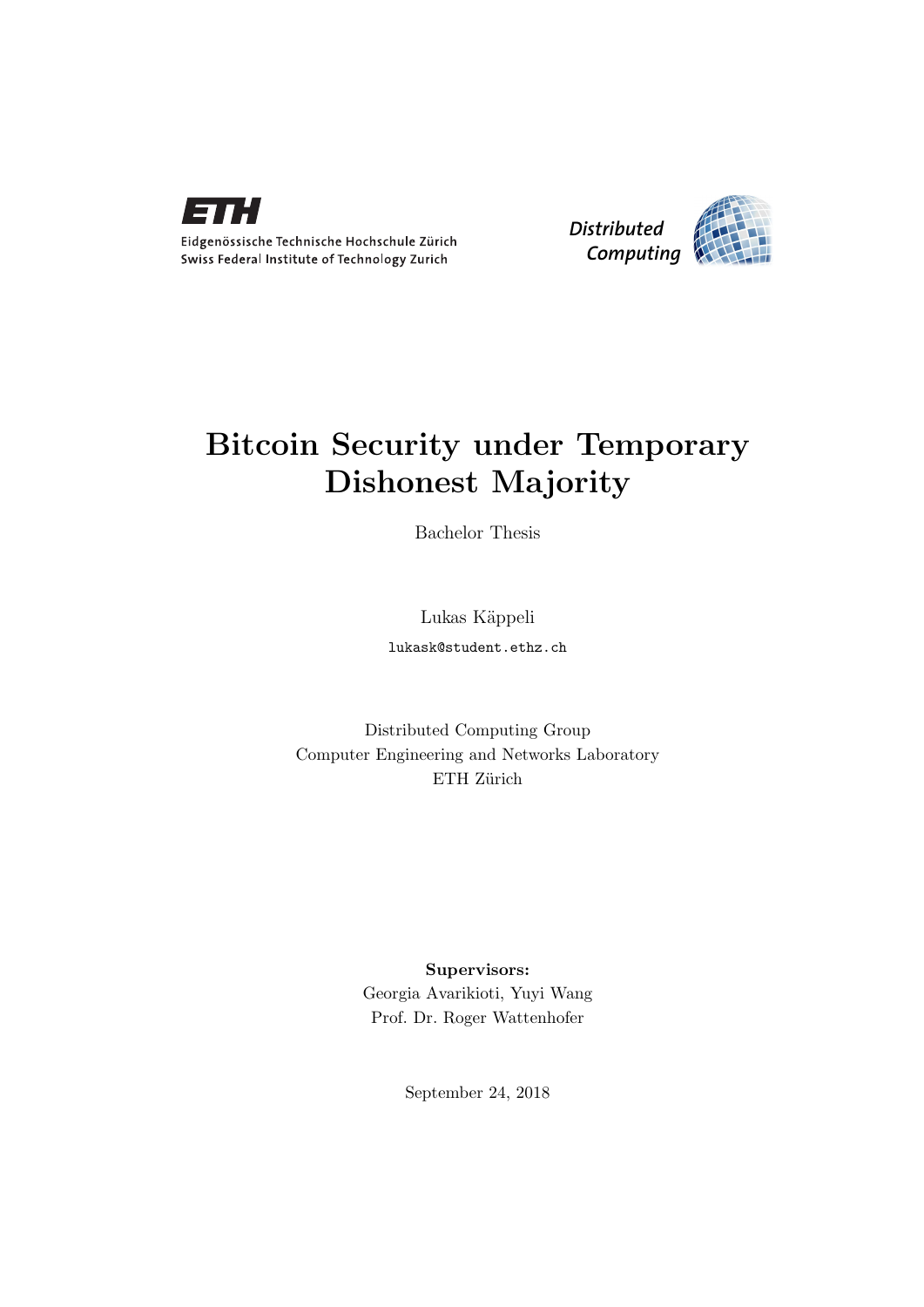## Acknowledgements

<span id="page-1-0"></span>I thank my supervisors Zeta Avarikioti and Yuyi Wang for their great support. This thesis was submitted to Financial Cryptography and Data Security 2019 as a paper under the same title. The paper is a joint work with my supervisors and the thesis has major overlap with it. At this point, I would like to thank Prof. Dr. Roger Wattenhofer for giving us the opportunity to submit the thesis for publication.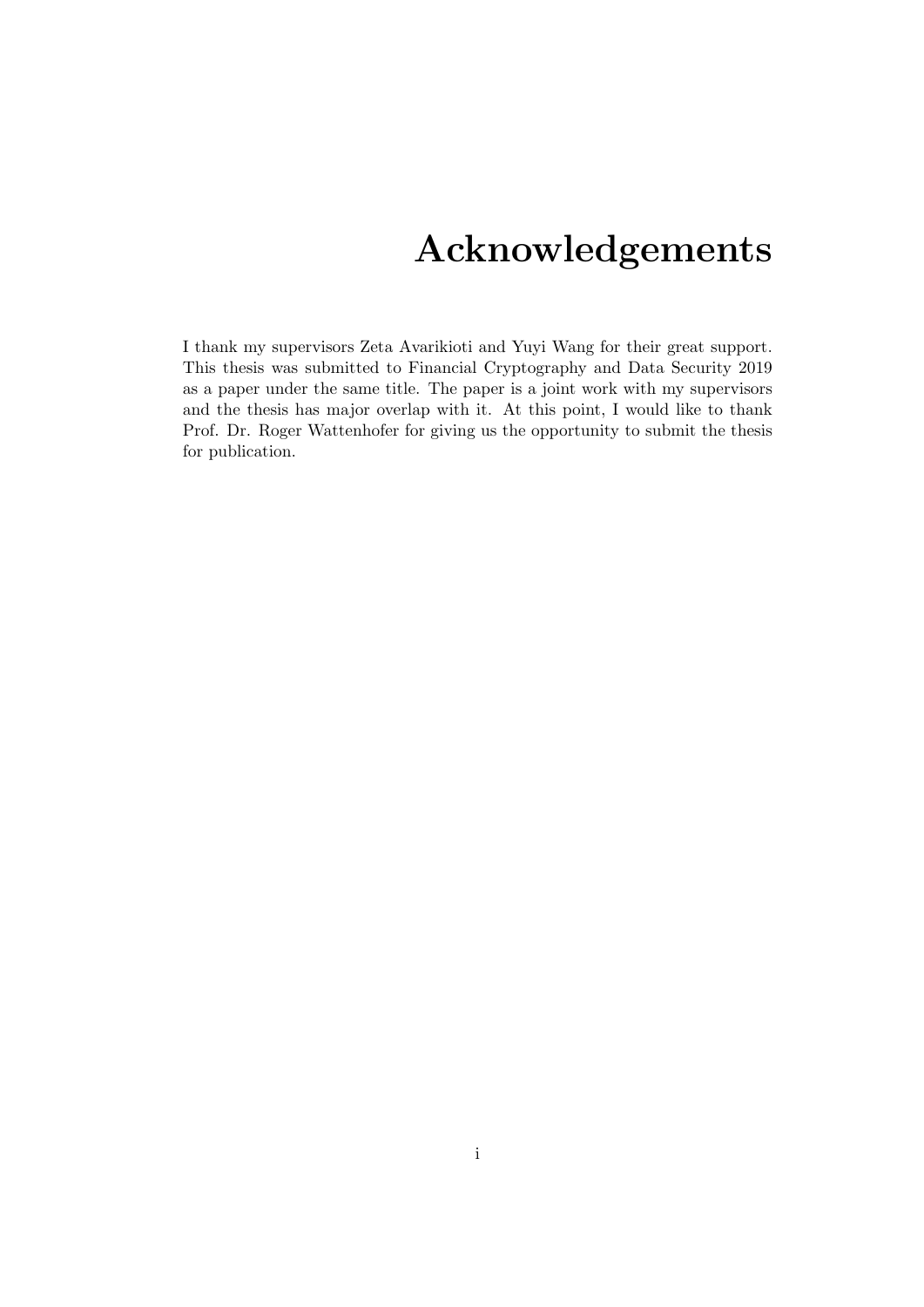## Abstract

<span id="page-2-0"></span>Standard approaches for analysing Byzantine Agreement and Consensus Protocols typically just consider two types of players, honest and corrupted ones. These approaches are also used to provide security guarantees for Bitcoin, by assuming an upper bound on the fraction of corrupted players. This assumption doesn't reflect the reality, since it implies that every honest player is online during the whole protocol execution.

We provide a way to relax this assumption. By dividing the honest parties into alert (online) and sleepy (offline) parties, we can prove the security of Bitcoin under the relaxed assumption that we only require the expected number of alert parties to be larger than the corrupted players (by some factor). This setting allows even temporary dishonest majorities during the protocol execution. We will prove the security of the Bitcoin protocol by proving the three fundamental blockchain properties Chain-Growth, Common-Prefix and Chain-Quality. In the first part of this thesis, we are going to prove the three properties for a synchronous model. We then extend these results to the bounded-delay model and to a synchronous model, where we allow message losses. We provide remarkable results for the security of Bitcoin in all three models, especially in the one, where we allow message losses.

Keywords: Bitcoin, Security, Dishonest Majority, Offline Players, Sleepy Model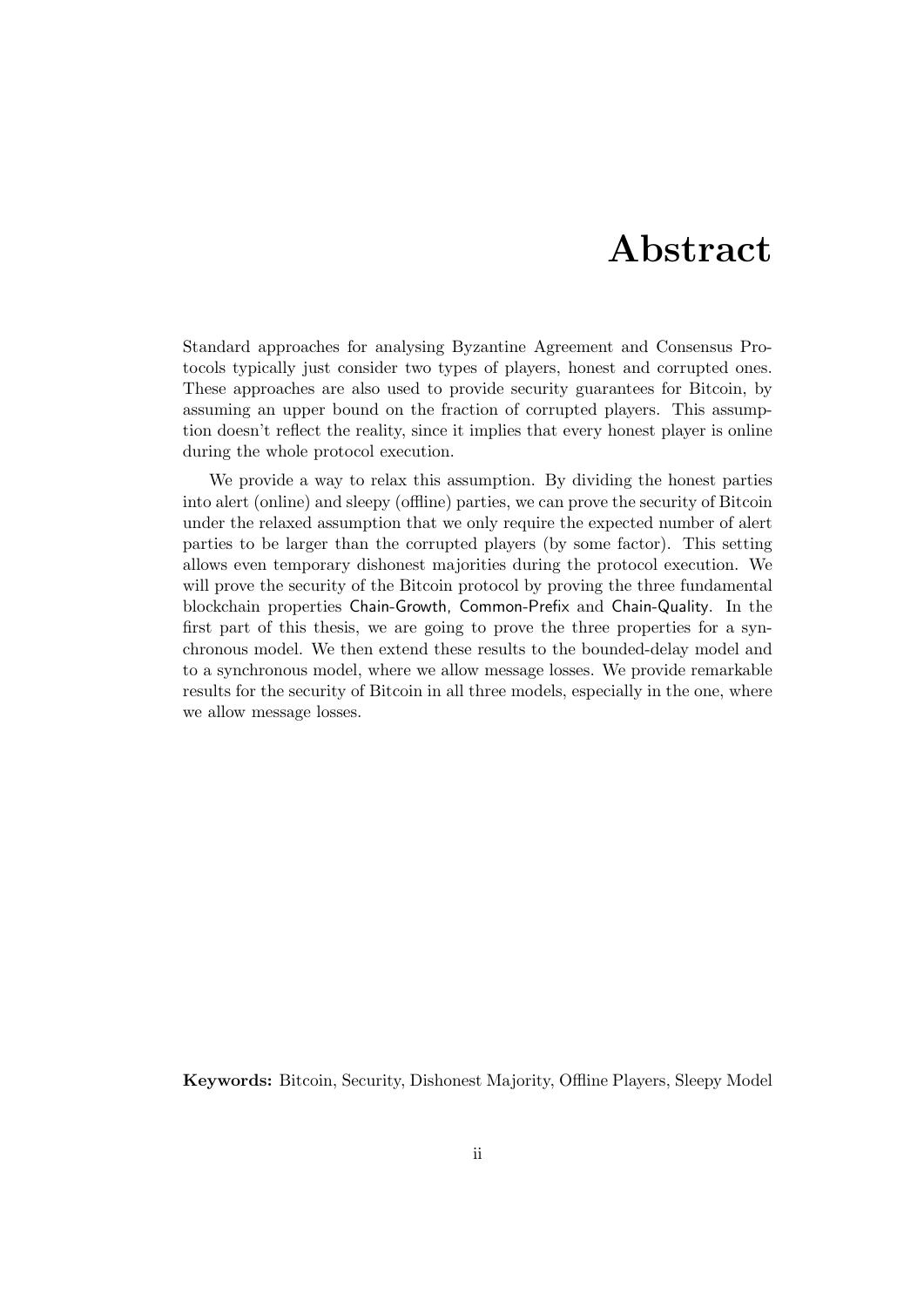# **Contents**

|          |                 | <b>Acknowledgements</b>                                                                | i                |
|----------|-----------------|----------------------------------------------------------------------------------------|------------------|
|          | <b>Abstract</b> |                                                                                        | ii               |
| 1        |                 | Introduction                                                                           | $\mathbf{1}$     |
| $\bf{2}$ |                 | The model                                                                              | 3                |
|          | 2.1             | The execution $\ldots \ldots \ldots \ldots \ldots \ldots \ldots \ldots \ldots \ldots$  | $\boldsymbol{3}$ |
|          | 2.2             | Sleepy, alert and corrupted $\dots \dots \dots \dots \dots \dots \dots$                | $\bf 5$          |
|          | 2.3             |                                                                                        | $\,6\,$          |
|          | 2.4             |                                                                                        | $6\phantom{.}6$  |
| 3        |                 | The q-bounded Synchronous Model without Message Loss                                   | $\bf 8$          |
|          | 3.1             | Temporary dishonest majority assumption                                                | 10               |
|          | 3.2             |                                                                                        | 11               |
|          | 3.3             |                                                                                        | 13               |
|          | 3.4             |                                                                                        | 14               |
|          | 3.5             |                                                                                        | 15               |
| 4        |                 | The semi-Synchronous Model without Message Loss                                        | 17               |
|          | 4.1             | Temporary dishonest majority assumption                                                | 18               |
|          | 4.2             |                                                                                        | 18               |
|          | 4.3             | Chain growth $\dots \dots \dots \dots \dots \dots \dots \dots \dots \dots \dots \dots$ | 20               |
|          | 4.4             |                                                                                        | 21               |
|          | 4.5             | Chain quality $\dots \dots \dots \dots \dots \dots \dots \dots \dots \dots \dots$      | 21               |
| 5        |                 | The q-bounded Synchronous Model with Message Loss                                      | 22               |
|          | 5.1             | Temporary dishonest majority assumption                                                | 24               |
|          | 5.2             |                                                                                        | 25               |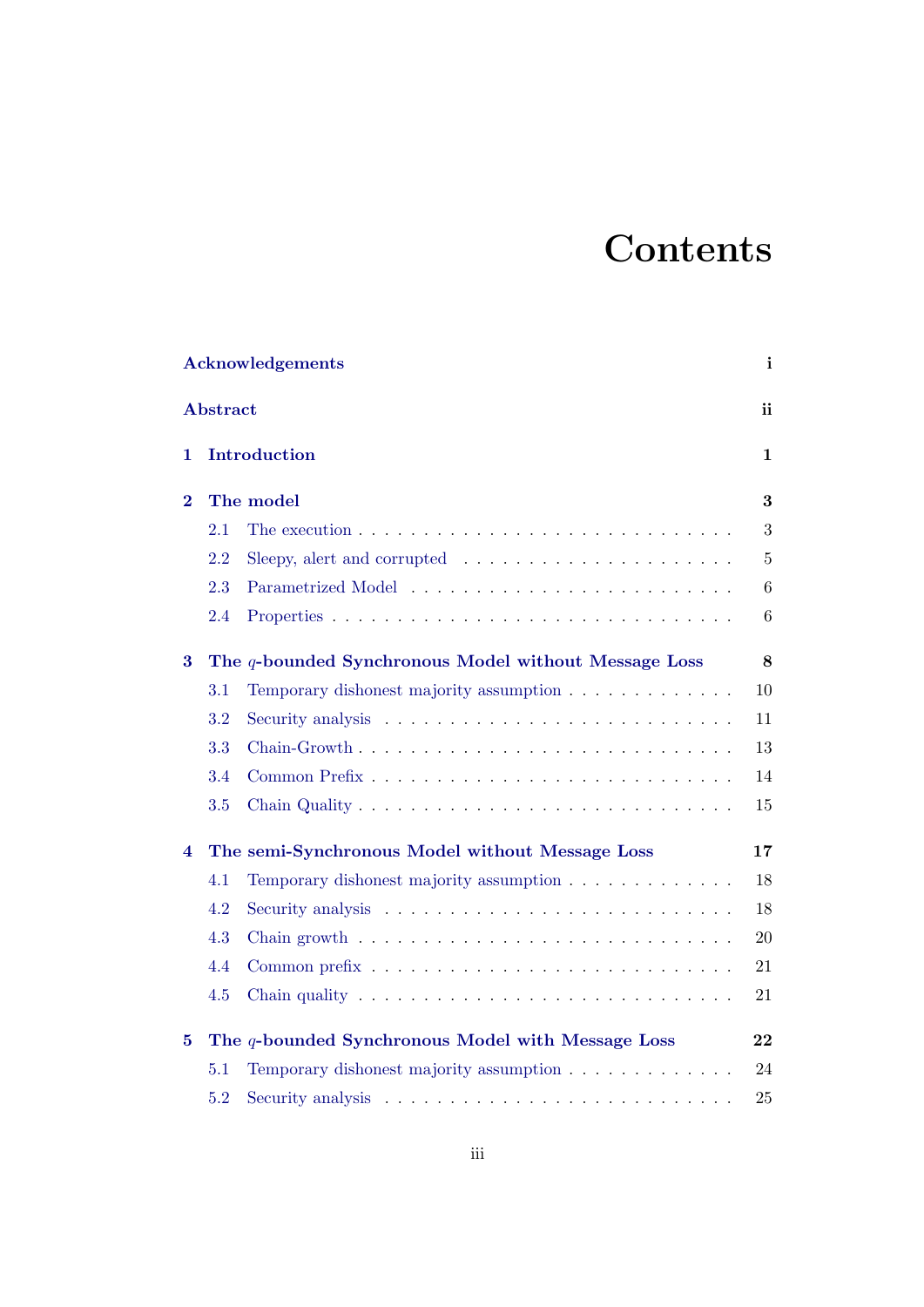### Contents iv

|  |                     | -29 |
|--|---------------------|-----|
|  |                     | 29  |
|  |                     | 30  |
|  | 6 Main results      | 31  |
|  | 7 Related Work      | 33  |
|  | 8 Conclusion        | 34  |
|  | <b>Bibliography</b> | 35  |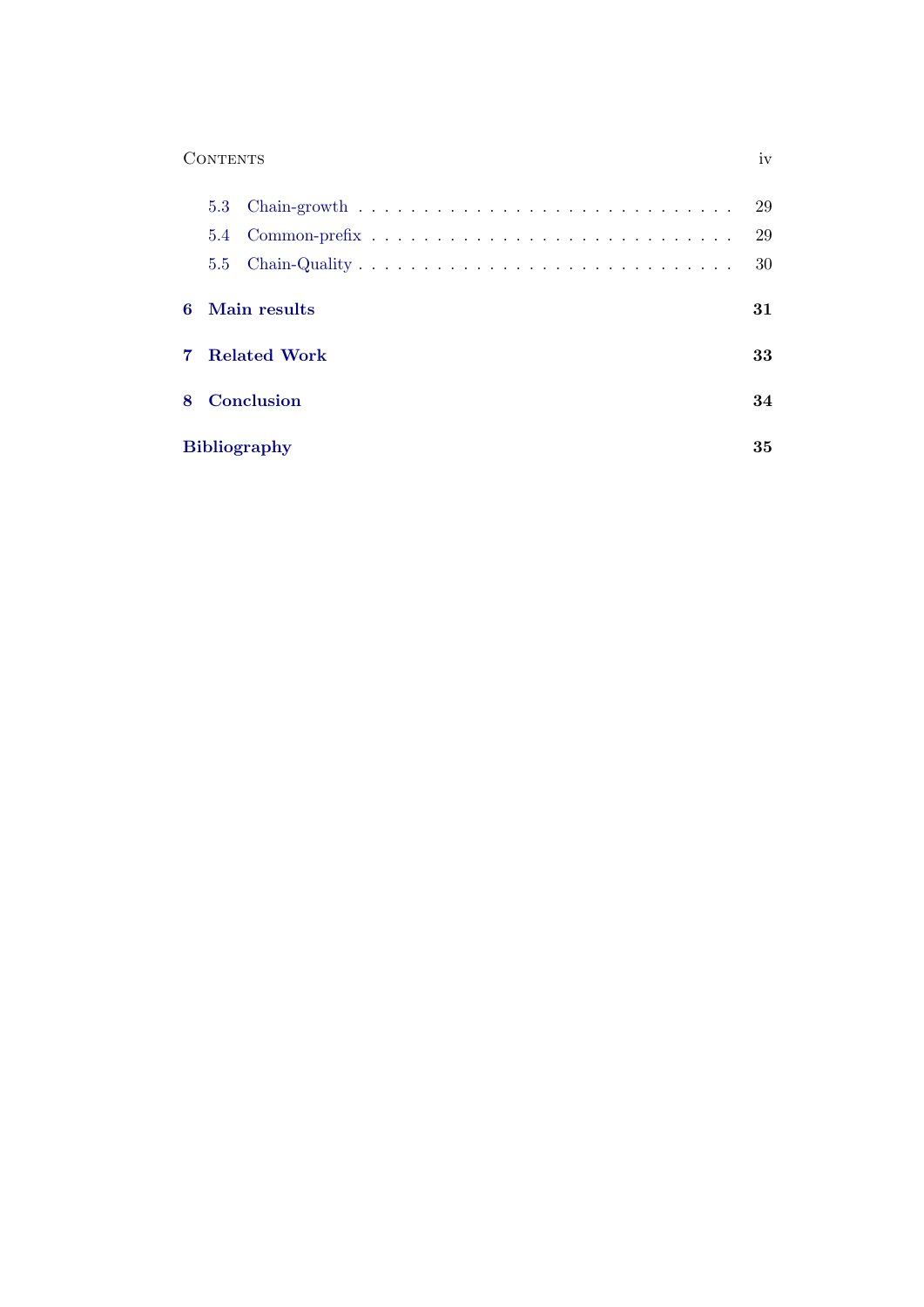## CHAPTER<sub>1</sub> Introduction

<span id="page-5-0"></span>Bitcoin is the most popular cryptocurrency today. Since the introduction in 2008 [\[1\]](#page-39-1), it did not just get the attention from the public, but also became a new research topic. By maintaining a public transaction ledger, called blockchain, Bitcoin provides a decentralized payment system. Bitcoin owners can execute transactions, which are broadcasted to all protocol participants via the Bitcoin peer-to-peer network. The protocol participants, known as miners, try to solve a Proof-of-Work in order to extend the blockchain with new blocks, containing a certain amount of transactions. For creating a block, a miner is rewarded with Bitcoins. These block rewards consist of transaction fees and new coins, which are created in this way.

Bitcoins permissionless setting allows anyone participating the consensus protocol (as a miner) without the need to authenticate himself. We refer to these anonymous protocol participants as players. Most of the existing approaches proving the security of protocols like Bitcoin by assuming fixed number of n players among at most t are corrupted. But this approach does not work well for analyzing protocols in a permissionless and thus highly dynamic setting. This follows from the fact that players can participate as they like and are not restricted to stay online for a certain time. A study on the Bitcoin network from [\[2\]](#page-39-2) showed that from a set of players, online at some time, an expected fraction of 20% will be offline after six hours. This is consistent with the study from [\[3\]](#page-39-3), observing only around 15% of the players still online after ten days. The model of [\[4\]](#page-39-4) captures this impact of offline players, thus is able to reflect the effect of sporadic participation. We can show that Bitcoin (respectively the Backbone protocol from [\[5\]](#page-39-5)) is provably secure under such assumptions and going even further by allowing temporary dishonest majorities, e.g. more corrupted than online players. Of course, this should only happen with small probability, but we will show that it is sufficient to have honest majority on expectation. Further, we introduce a parameter c, which upper bounds the number of blocks, contributed by the adversary. This is not needed to prove the security, but as [\[6\]](#page-39-6) showed, if the adversary follows a selfish mining strategy, he can gain a much higher reward fraction compared to its fraction of the mining power. By choosing an appropriate value for c, it is possible to upper bound this advantage.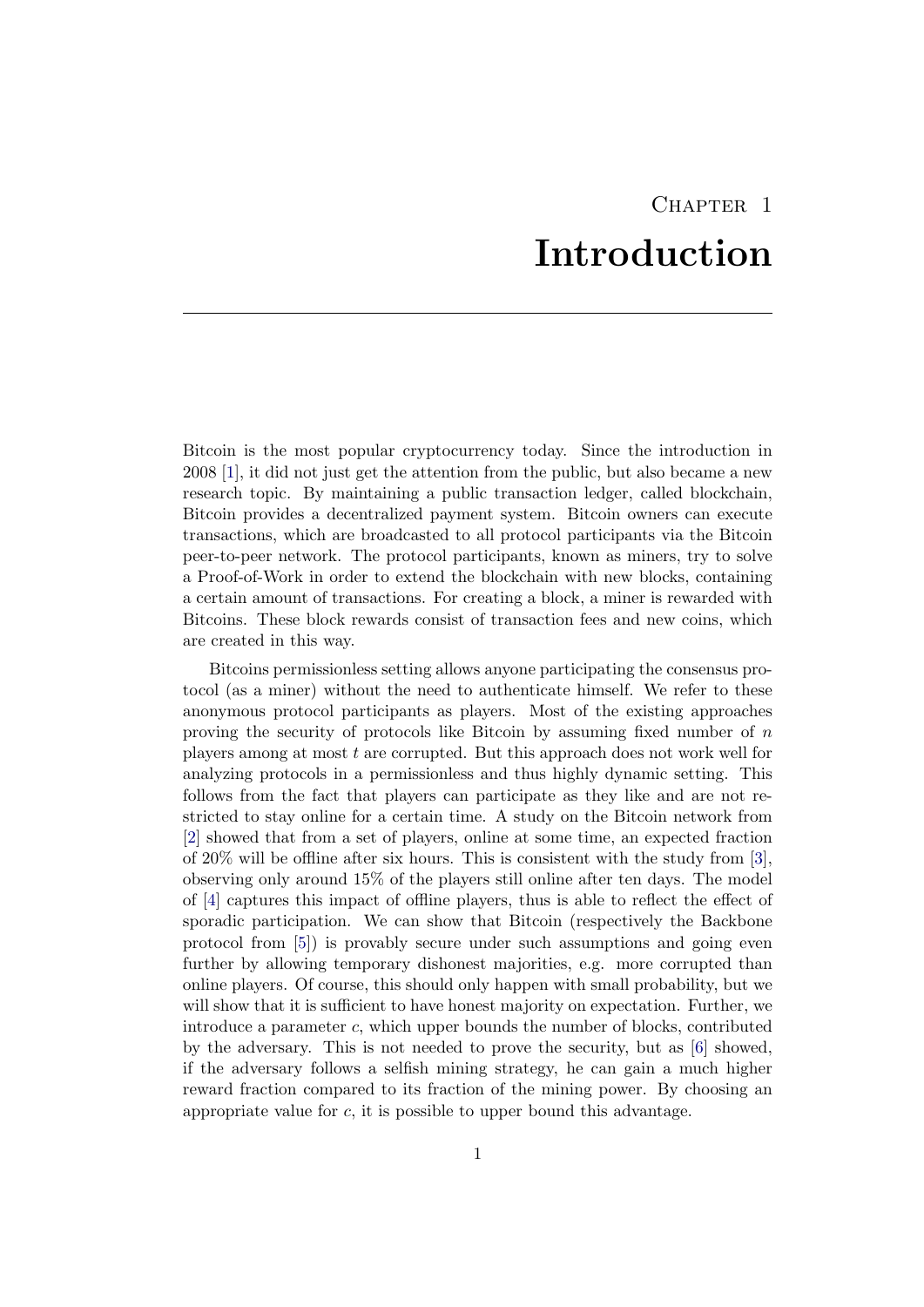#### 1. INTRODUCTION 2

Another problem of Bitcoin is that network delays significantly affect the performance and security. By extending our synchronous model to the a semisynchronous model, we are going to show that the upper bound on offline parties heavily depends on the maximum allowed message delay.

In the last section, we extend our analysis to a synchronous model, where we allow message losses. This follows the idea described in [\[7\]](#page-39-7), where the adversary may perform an eclipse attack [\[8,](#page-39-8) [9\]](#page-39-9) on some victim parties which enables him to control the parties view of the blockchain. We are going to show security under the assumption, that the adversary has the power to perform eclipse attacks to a certain number of parties, depending on the number of corrupted players.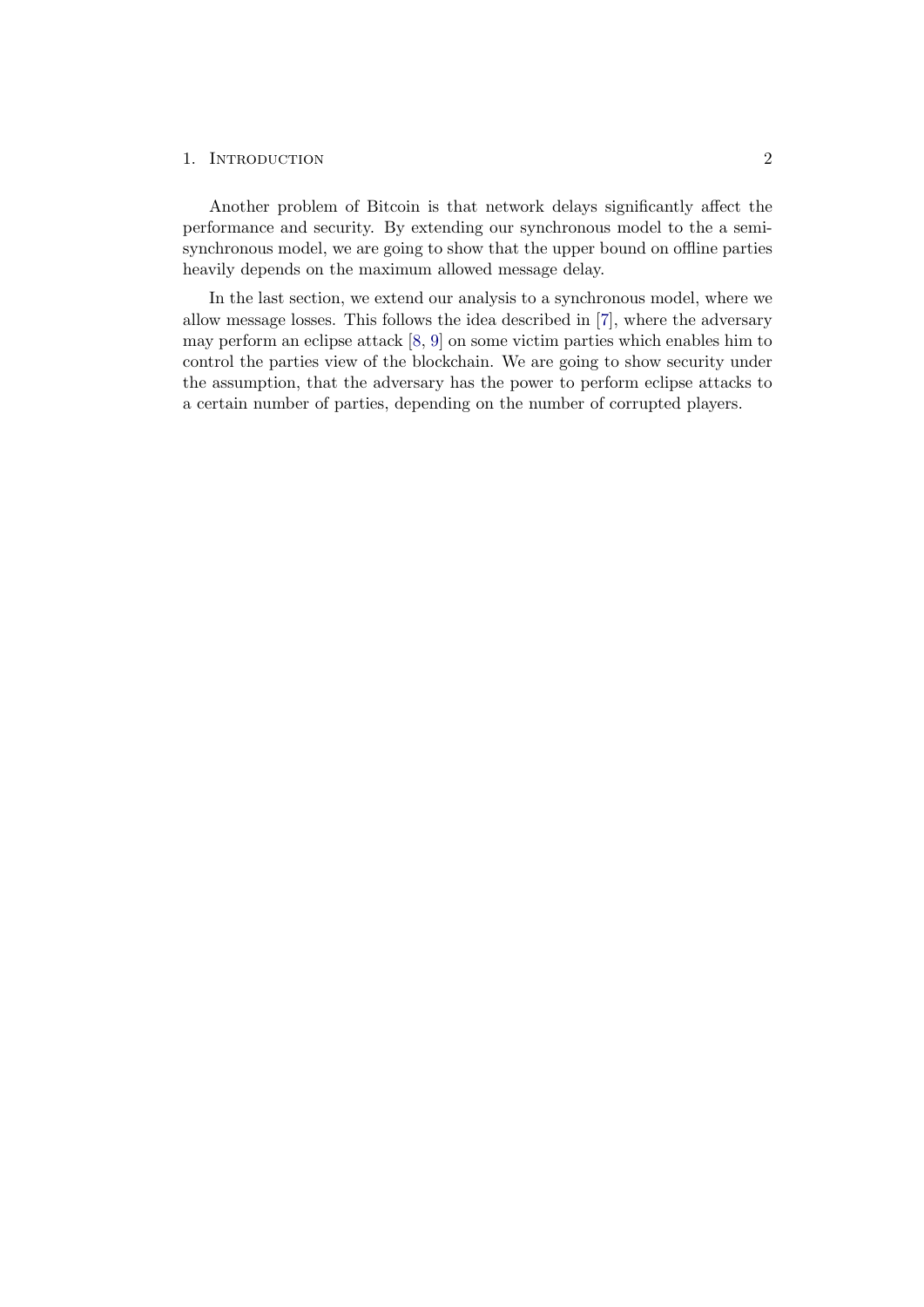# CHAPTER<sub>2</sub> The model

<span id="page-7-0"></span>We adapt the model of Garay et al. [\[5\]](#page-39-5), since we intent to prove the security of the Backbone protocol, originally introduced in this work. We initially present all the components of a general model and then we parametrize the model to capture the three different models under which we later prove that the backbone protocol is secure.

## <span id="page-7-1"></span>2.1 The execution

We assume a fixed set of n parties, executing the Bitcoin backbone protocol. Each party can either be corrupted, sleepy or alert; sleepy is an offline honest node and alert an honest node that is actively participating in the protocol.

#### Involved programs

All programs are modeled as polynomially-bounded interactive Turing machines (ITM) that have communication, input and output tapes. An ITM instance (ITI) is an instance of an ITM running a certain program or protocol. Let the ITM  $Z$  denote the environment program that leads the execution of the Backbone protocol. Therefore  $\mathcal Z$  can spawn multiple ITI's running the protocol. These instances are a fixed set of n parties, denoted by  $P_1, \ldots, P_n$ . The control program C, which is also an ITM, controls the spawning of these new ITI's and the communication between them. Further,  $C$  forces the environment  $\mathcal Z$  to initially spawn an adversary  $\mathcal{A}$ . The environment will then activate each party in a round-robin way, starting with  $P_1$ . This is done by writing to their input tape. Each time, a corrupted party gets activated,  $A$  is activated instead. The adversary may then send messages (Corrupt,  $P_i$ ) to the control program and C will register the party  $P_i$  as corrupted, as long as there are less than  $t < n$ parties corrupted. Further, the adversary can set each party asleep by sending a message (sleep,  $P_i$ ) to the control program. The control program C will set the party  $P_i$  asleep for the next round with probability s, without informing  $A$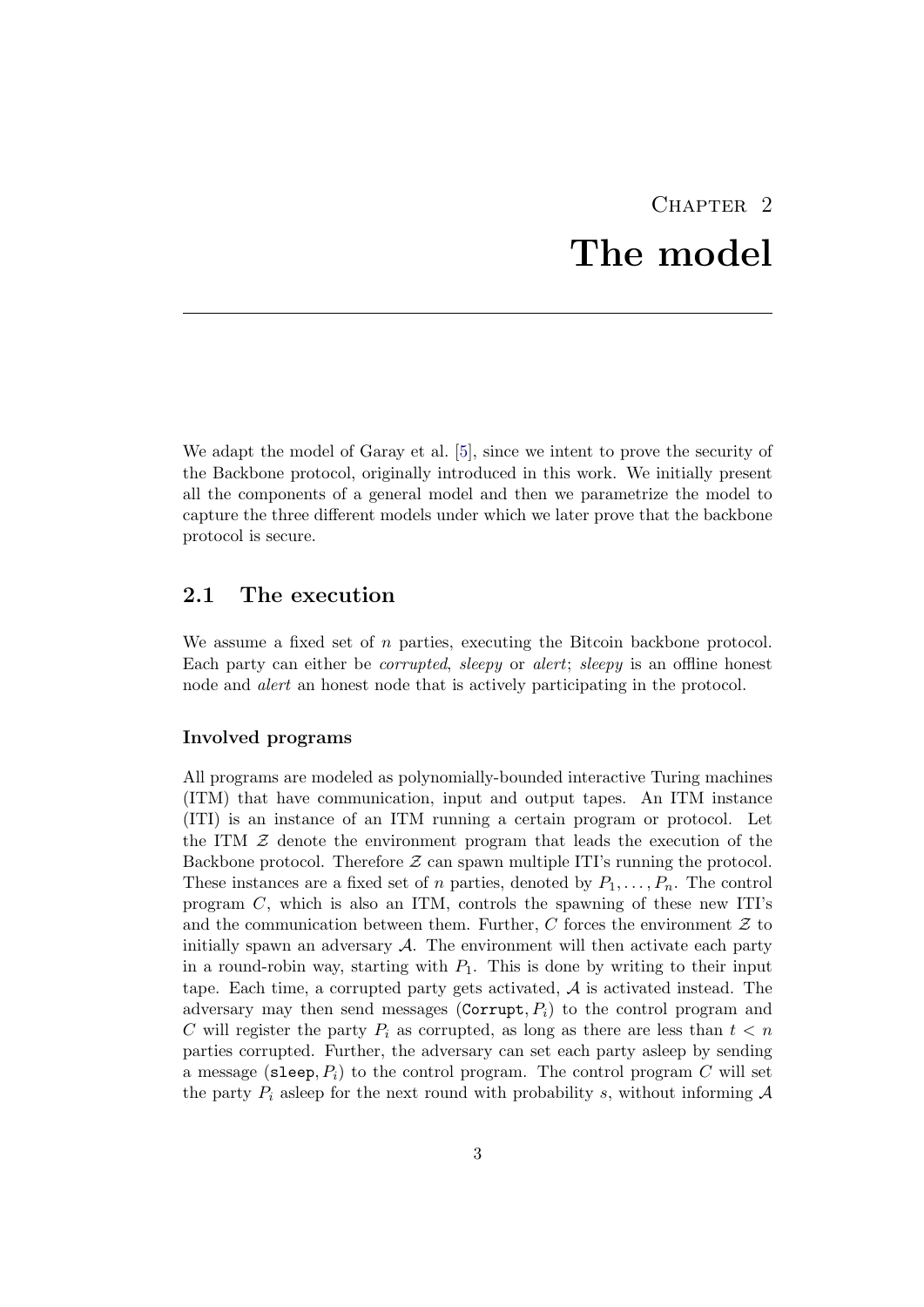#### 2. THE MODEL  $4$

if the instruction was successful or not.

Each party  $P_i$  has access to two ideal functionalities, the "random oracle" and the "diffusion channel", which are also modelled as ITM's. These functionalities, defined below, are used as subroutines in the Backbone protocol.

#### Rounds

A round of the protocol execution is a sequence of actions, performed by the different ITI's. In our setting, a round starts with the activation of the party  $P_1$ , which then performs the protocol-specific steps. By calling the below defined diffuse functionality,  $P_1$  has finished it's actions for the current round and  $\mathcal Z$  will activate  $P_2$ . If the party  $P_i$  is corrupted, A will be activated and if  $P_i$  is asleep,  $P_{i+1}$  gets activated instead. The round ends after  $P_n$  has finished. Rounds are ordered and therefore enumerated, starting from 1.

#### Views

Let us formally define the view of a party  $P$ . The only "external" input to the protocol is the security parameter  $\kappa$ . Therefore, we can consider  $\kappa$  to be constant over all rounds of the execution and we can exclude it from the random variable describing the view of a party. We denote by the random variable  $VIEW_{\mathcal{A},\mathcal{Z}}^{P,t,n}$ the view of a party  $P$  after the execution of the Bitcoin backbone protocol in an environment  $\mathcal Z$  and with adversary  $\mathcal A$ . The complete view over all n parties is the concatenation of their views, denoted by the random variable  $VIEW_{\mathcal{A},\mathcal{Z}}^{t,n}$ .

#### Communication and "hashing power"

The two ideal functionalities, which are accessible by the parties, model the communication between them and the way of calculating values of a hash function  $H(\cdot): \{0,1\}^* \to \{0,1\}^{\kappa}$  concurrently.

#### The random oracle functionality

The random oracle (RO) provides two functions, a calculation and a verification function. Each party is given a number of  $q$  calculation queries and unlimited verification queries per round. Thus, an adversary with t corrupted parties may query the random oracle for  $t \cdot q$  calculation queries per round. Upon receiving a calculation query with some value  $x$  by a party  $P_i$ , the random oracle checks, whether x was already queried before. If not, the RO selects randomly  $y \in \{0,1\}^{\kappa}$ and returns it. Further, the RO maintains a table and adds the pair  $(x, y)$  into this table. If x was already queried before, the RO searches in the table for the corresponding pair and returns the value  $y$  from it. It's easy to see that a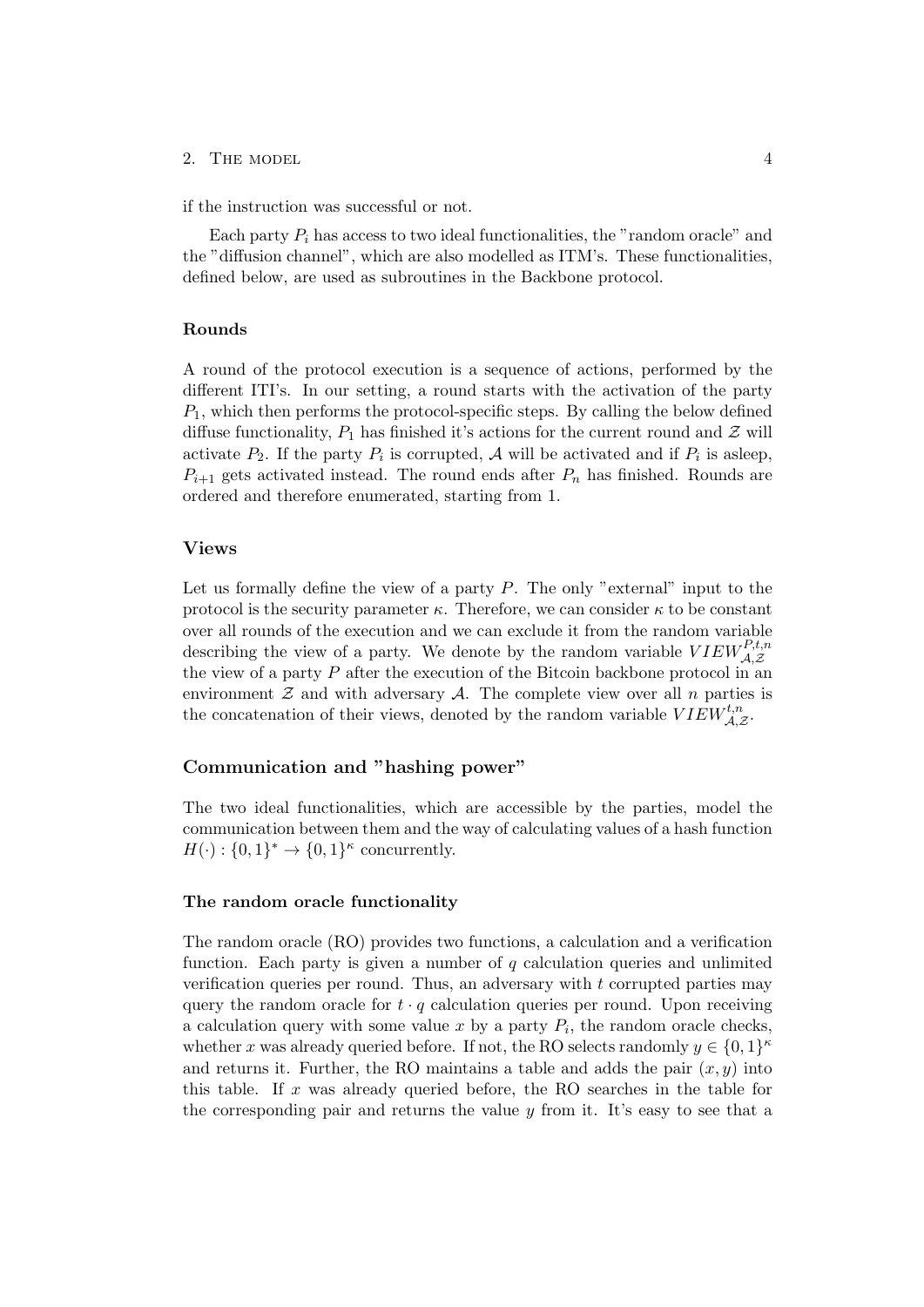#### 2. THE MODEL 5

verification query now only returns true/valid, if such a pair exists in the table of the RO. Note that the RO can maintain tables for different hash functions and can be used for all hash functions we need.

#### The diffuse functionality

The diffuse functionality models the communication between the parties and thus maintains a  $RECEIVE()$  string for each party  $P_i$ . Note that this is not the same as the previously mentioned input tape. Each party can read the content of its RECEIVE() string at any time. The message delay is denoted by  $\Delta$ , where  $\Delta = 0$  corresponds to a synchronous setting.

The diffuse functionality has a round variable, which is initially set to 1. Each party  $P_i$  can send a message  $m$ , possibly empty, to the functionality, which then marks  $P_i$  as complete for the current round. We allow  $A$  to read all the messages that are sent by some  $P_i$ , without modifying, dropping or delaying it. When all parties and the adversary are marked as complete, the functionality writes all messages that are  $\Delta$  rounds old to the  $RECEIVE()$  strings of either only the alert or all parties. We denote by  $B$  a Boolean function that indicates exactly that; if  $B = 0$  the diffuse functionality writes all messages to the  $RECEIVE()$  strings of the alert parties, while if  $B = 1$  the diffuse functionality writes all messages to the  $RECEIVE()$  strings of all parties. Each party can read the received messages in the next round being alert. At the end, round is incremented.

Note that in the case where  $B = 1$ , if a party is asleep at a round, it automatically gets marked as complete for this round. Further, upon waking up, it can read all the messages that were written to its  $RECEIVE()$  string while it was asleep.

#### Successful queries

A query to the RO oracle is successful, if the returned value  $y < T$ , where T is the difficulty parameter for the PoW function. The party, which have issued the query will then create a new valid block and may distribute it by the diffuse functionality. We denote the success probability of a single query by  $p = Pr[y < T] = \frac{T}{2^{k}}$ . Note that in Bitcoin, the difficulty parameter is adjusted such that the block generation time is approximately ten minutes.

### <span id="page-9-0"></span>2.2 Sleepy, alert and corrupted

For each round i, we have at most t corrupted and  $n_{honest,i} = n-t$  honest parties. Furthermore, the number of honest parties are divided to alert and sleepy parties,  $n_{honest,i} = n_{alert,i} + n_{sleepu,i}$ . We assume without loss of generality that no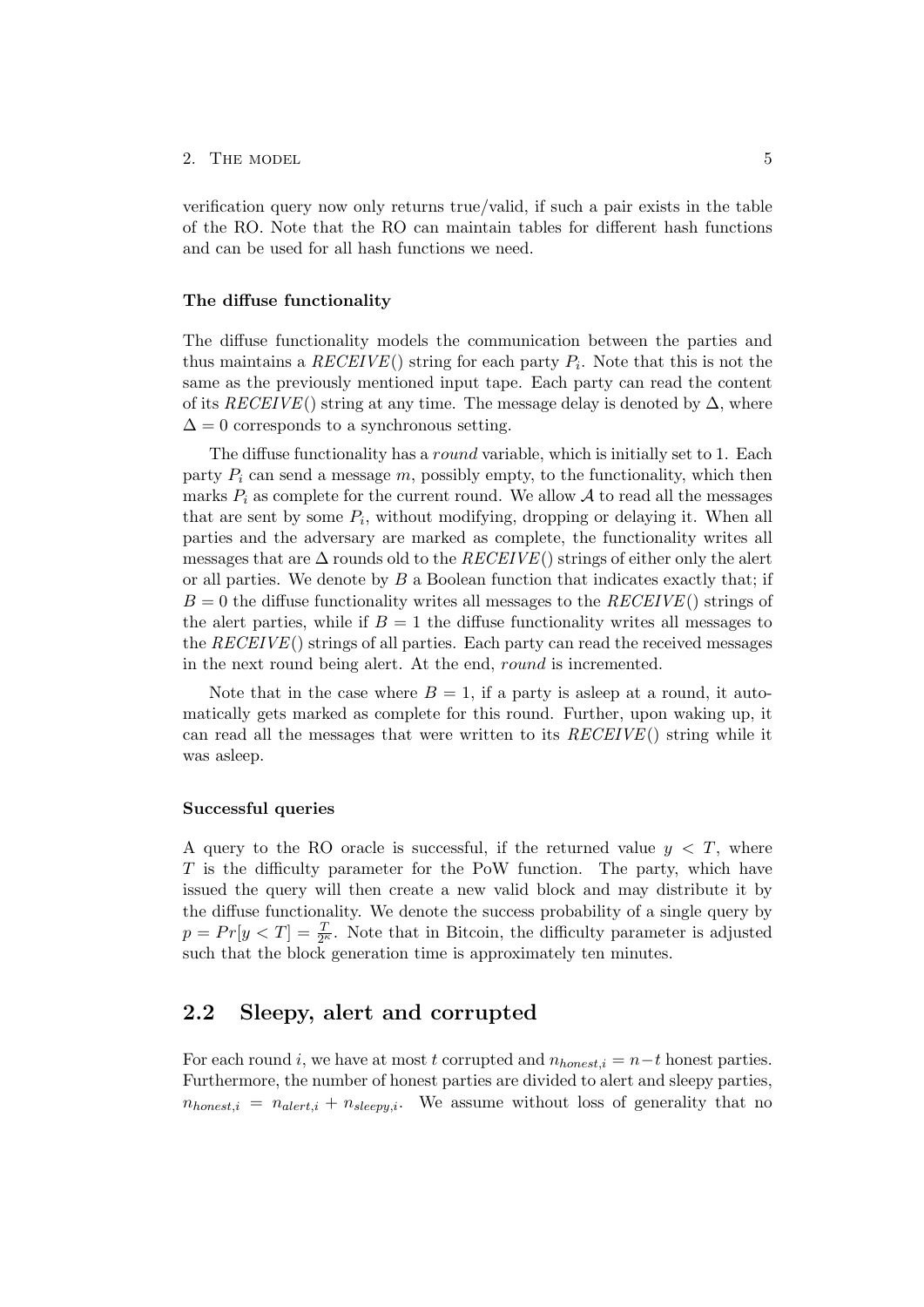corrupted party is asleep, since we only upper-bound the power of the adversary. Since  $n_{\text{alert},i}$  and  $n_{\text{sleep},i}$  are random variables, we can also use their expected value. The expected value is constant over different rounds, thus we will refer to them as  $E[n_{\text{alert}}]$  and  $E[n_{\text{sleepy}}]$ . Since each honest party is independently set to sleep with probability s and thus the random variable  $n_{sleepy,i}$  is binomially distributed with parameters  $(n-t)$  and s. Accordingly,  $n_{\text{alert},i}$  is also binomially distributed with parameters  $(n - t)$  and  $(1 - s)$ . Hence,  $E[n_{sleepy}] = s \cdot (n - t)$ and  $E[n_{\text{alert}}] = (1 - s) \cdot (n - t)$ .

## <span id="page-10-0"></span>2.3 Parametrized Model

Let  $M(q, \Delta, B)$  be the model, defined in this section. In the following sections, we will look at three instantiations of this model. First of all, we are going to analyze the model  $M(q, 0, 1)$ , which corresponds to a synchronous setting, in which each party has the ability to make  $q$  queries to the random oracle and receives every message, even if the party is asleep. Then, we extend these results to the bounded delay model, which corresponds to  $M(1, \Delta, 1)$ . As before, every party will always receive messages, but we restrict  $q$  to be 1. In the last section, we analyze the model  $M(q, 0, 0)$ , which corresponds to the synchronous model, but we do not allow the diffuse functionality to write messages on the  $RECEIVE()$  tapes of sleepy parties.

## <span id="page-10-1"></span>2.4 Properties

In order to prove the security of the Bitcoin backbone protocol, we are going to analyze three different properties, following the analysis of [\[5\]](#page-39-5). These properties are defined as predicates over  $VIEW_{\mathcal{A},\mathcal{Z}}^{t,n}$ , which will hold for all polynomially bounded environments  $\mathcal Z$  and adversaries  $\mathcal A$  with high probability.

**Definition 2.1.** Given a predicate Q and a bound  $q, t, n \in \mathbb{N}$  with  $t < n$ , we say that the Bitcoin backbone protocol satisfies the property  $Q$  in the model  $M(q, \Delta, B)$  for n parties, assuming the number of corruptions is bounded by t, provided that for all polynomial-time  $\mathcal{Z}, \mathcal{A}$ , the probability that  $Q(VIEW_{\mathcal{A}, \mathcal{Z}}^{t, n})$ is false is negligible in  $\kappa$ .

The following two Definitions concern the liveness and eventual consistency properties of the Backbone protocol. Using the notation of [\[5\]](#page-39-5), we denote a chain C, where the last k blocks are removed, by  $C^{k}$ . Further,  $C_1 \preceq C_2$  is denotes that  $C_1$  is a prefix of  $C_2$ .

**Definition 2.2.** The chain growth property  $Q_{cq}$  with parameters  $\tau \in \mathbb{R}$  and  $s \in \mathbb{N}$  states that for any honest party P with chain C in  $VIEW_{\mathcal{A},\mathcal{Z}}^{t,n}$ , it holds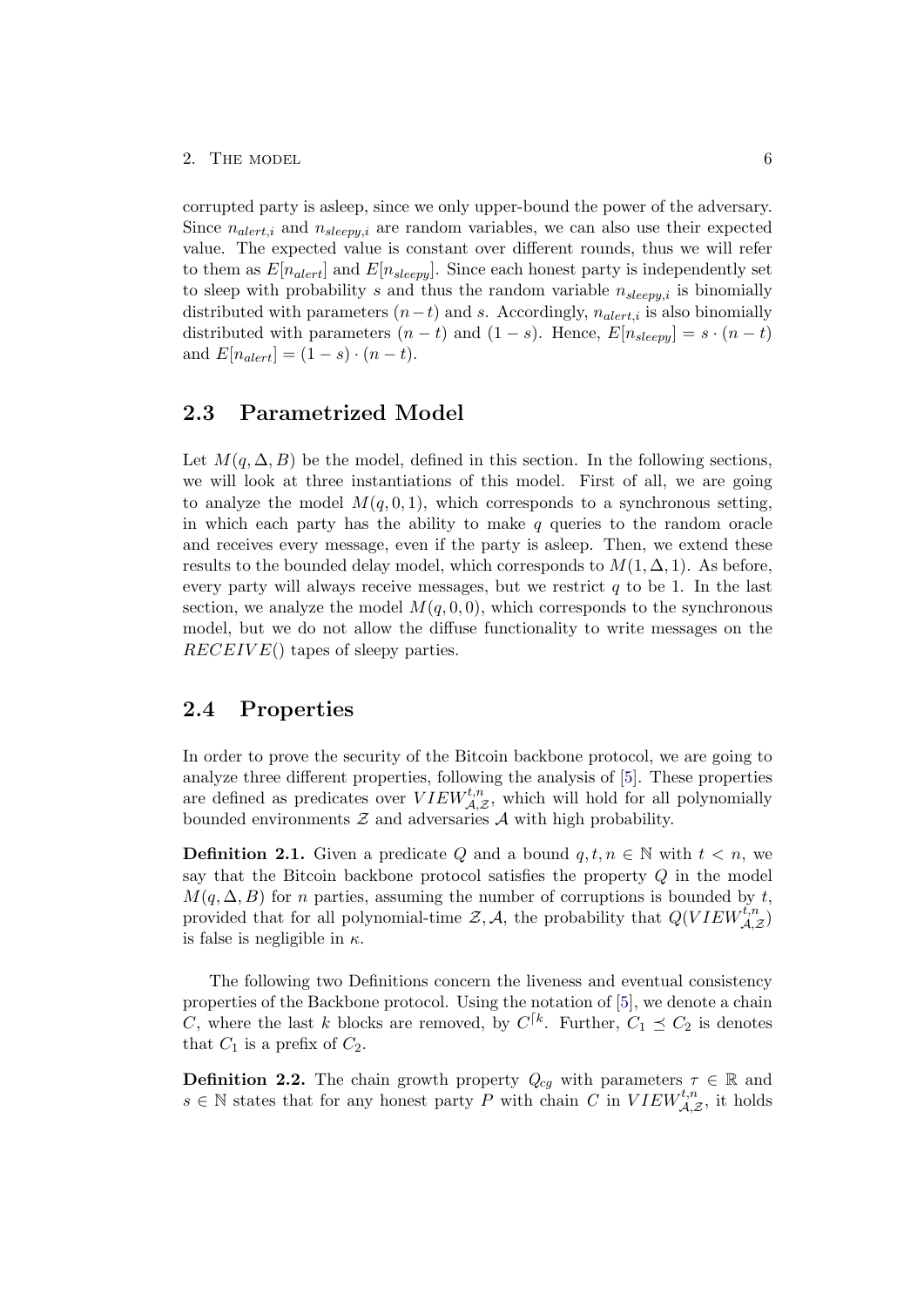#### 2. THE MODEL 7

that for any  $s+1$  rounds, there are at least  $\tau \cdot s$  blocks added to the chain of P. [1](#page-11-0)

**Definition 2.3.** The common-prefix property  $Q_{cp}$  with parameter  $k \in \mathbb{N}$  states that for any pair of honest players  $P_1, P_2$  adopting the chains  $C_1, C_2$  at rounds  $r_1 \leq r_2$  in  $VIEW_{\mathcal{A}, \mathcal{Z}}^{t, n}$  respectively, it holds that  $C_1^{[k]} \leq C_2$ .

In order to argue about the number of adversarial blocks in a chain, we will use the chain quality property, as defined below:

**Definition 2.4.** The chain quality property  $Q_{cq}$  with parameters  $\mu \in \mathbb{R}$  and  $l \in \mathbb{N}$  states that for any honest party P with chain C in  $VIEW_{\mathcal{A},\mathcal{Z}}^{t,n}$ , it holds that for any  $\ell$  consecutive blocks of C the ratio of adversarial blocks is at most  $\mu$ .

<span id="page-11-0"></span><sup>&</sup>lt;sup>1</sup>The Chain-Growth Property in [\[5\]](#page-39-5) is defined slightly different: .., it holds that for any s rounds, there are at least  $\tau \cdot s$  blocks added to the chain of P.. By considering the proof for Theorem [3.8,](#page-18-1) one can see, why we use  $s + 1$  instead of s. It follows by the fact that the sum in Lemma [3.7](#page-17-1) only goes from  $i = r$  to  $s - 1$  and not to s.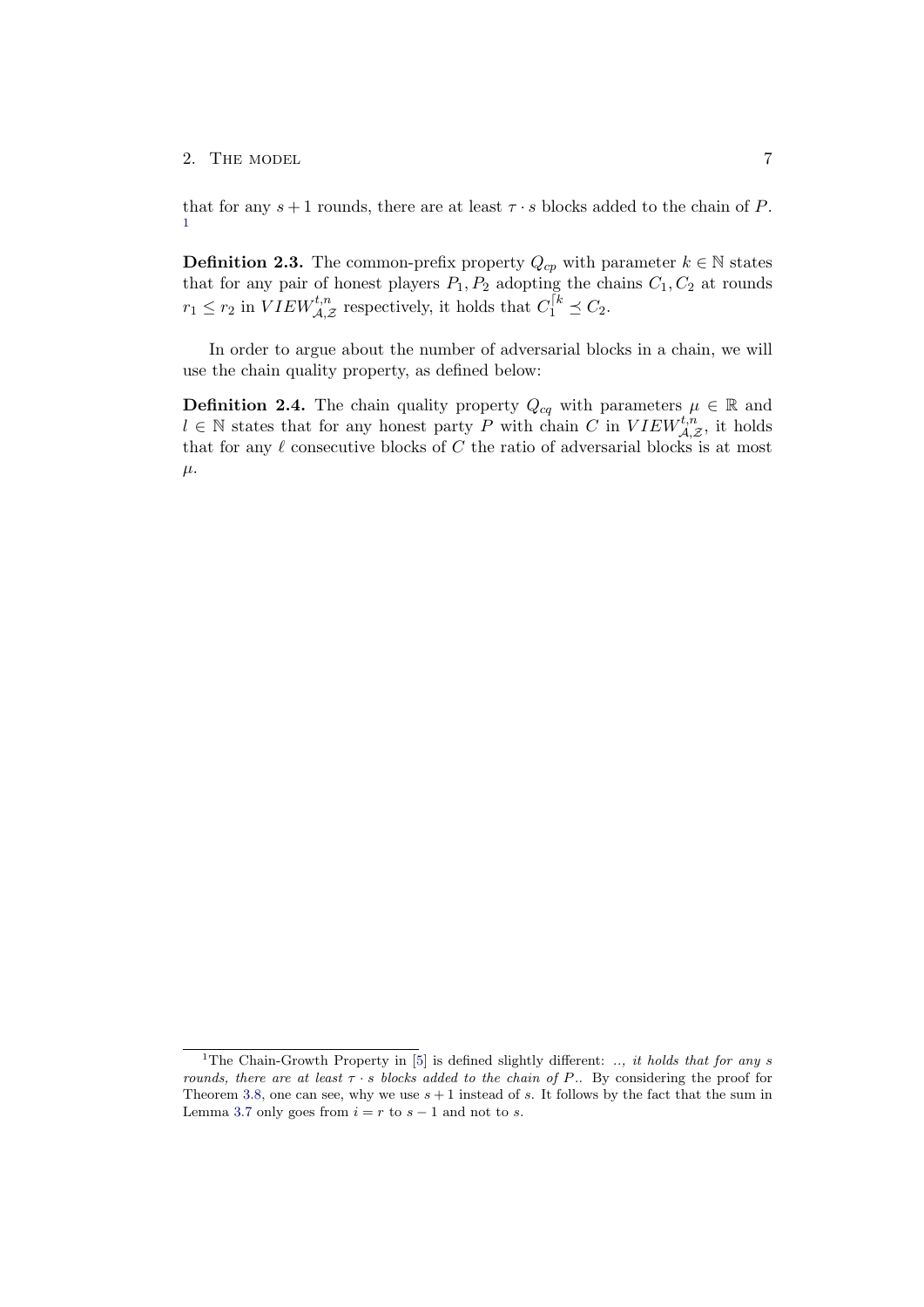## CHAPTER 3

# <span id="page-12-0"></span>The *q*-bounded Synchronous Model without Message Loss

In this section, we analyze the Bitcoin backbone protocol in the previously defined model, instantiated as  $M(q, 0, 1)$ . This corresponds to the q-bounded synchronous setting from [\[5\]](#page-39-5). First, we define the success probabilities for the alert and corrupted parties, which will be used to prove the relations between them. At the end, we use these results to prove the chain growth, common prefix and chain quality properties.

Following the Definition of [\[5\]](#page-39-5), let a successful round be a round in which at least one honest party solves a PoW. The random variable  $X_i$  is used to indicate successful rounds i by setting  $X_i = 1$  and  $X_i = 0$  otherwise. Further, we denote for a set of rounds S:  $X(S) = \sum_{i \in S} X_i$ . We note that if no party is asleep, we have  $E[X_i] = Pr[X_i = 1] = 1 - (1 - p)^{q(n-t)}$ , as in [\[5\]](#page-39-5).

<span id="page-12-1"></span>**Lemma 3.1.** It holds that  $\frac{pqE[n_{alert}]}{1+pqE[n_{alert}]} \leq E[X_i] \leq pqE[n_{alert}].$ 

*Proof.* By the definition of  $X_i$ , we know that  $E[X_i] = E[1 - (1 - p)^{qn_{\text{alert},i}}]$ . Thus, the second inequality can easily be derived using Bernoulli. And for the first inequality holds: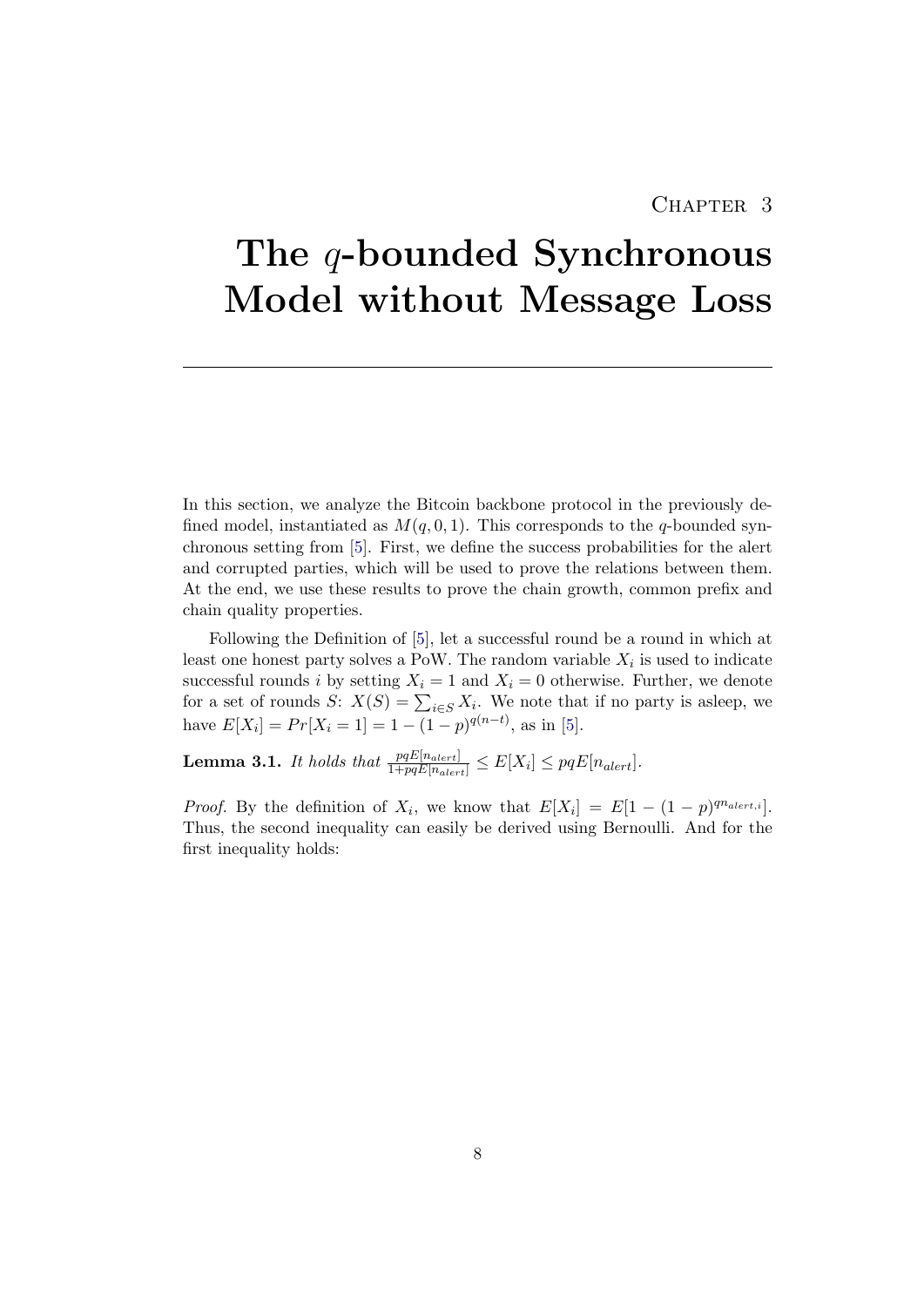$$
E[X_i] = \sum_{k=0}^{n-t} E[X_i | n_{dert,i} = k] \cdot Pr[n_{dert,i} = k]
$$
  
\n
$$
= \sum_{k=0}^{n-t} \left(1 - (1-p)^{qk}\right) \cdot \binom{n-t}{k} (1-s)^k s^{n-t-k} \quad n_{dert} \sim Bin(n-t, 1-s)
$$
  
\n
$$
= \sum_{k=0}^{n-t} \binom{n-t}{k} (1-s)^k s^{n-t-k}
$$
  
\n
$$
- \sum_{k=0}^{n-t} (1-p)^{qk} \binom{n-t}{k} (1-s)^k s^{n-t-k}
$$
  
\n
$$
= 1 - \left(s - (s-1)(1-p)^q\right)^{n-t}
$$
  
\n
$$
\ge 1 - \left(s - (s-1)(1-pq)\right)^{n-t}
$$
  
\n
$$
\ge 1 - e^{-(1-s)(n-t)pq}
$$
  
\n
$$
\ge 1 - e^{-(1-s)(n-t)pq}
$$
  
\n
$$
= 1 - \frac{1}{epqE[n_{dert}]}
$$
  
\n
$$
\ge 1 - \frac{1}{1 + pqE[n_{dert}]}
$$
  
\n
$$
= \frac{pqE[n_{dert}]}{1 + pqE[n_{dert}]}
$$
  
\n
$$
\square
$$

Further, we adapt the notation of a unique successful round from [\[5\]](#page-39-5). A round is called a unique successful round, if exactly one honest party obtains a PoW. Accordingly to the successful rounds, let the random variable  $Y_i$  indicate a unique successful round i with  $Y_i = 1$  and  $Y_i = 0$  otherwise. And for a set of rounds S, let  $Y(S) = \sum_{i \in S} Y_i$ .

<span id="page-13-0"></span>**Lemma 3.2.** It holds  $E[Y_i] = E[pqn_{alert,i}(1-p)^{q(n_{alert,i}-1)}] \ge E[X_i](1-E[X_i]).$ 

Proof. To prove the required bounds, we need a few intermediary steps. Using Bernoulli, we can derive the following:

$$
E[Y_i] = E[pqn_{alert,i}(1-p)^{q(n_{alert,i}-1)}] \ge E[pqn_{alert,i}(1-pq(n_{alert,i}-1))]
$$

Then, we have to prove that  $pqE[n_{alert}](1-pqE[n_{alert}]) \geq E[X_i](1-E[X_i]).$ From the upper bound on  $E[X_i]$ , we can derive  $E[X_i] = pqE[n_{alert}] - b$ , for  $b \ge 0$ . Therefore: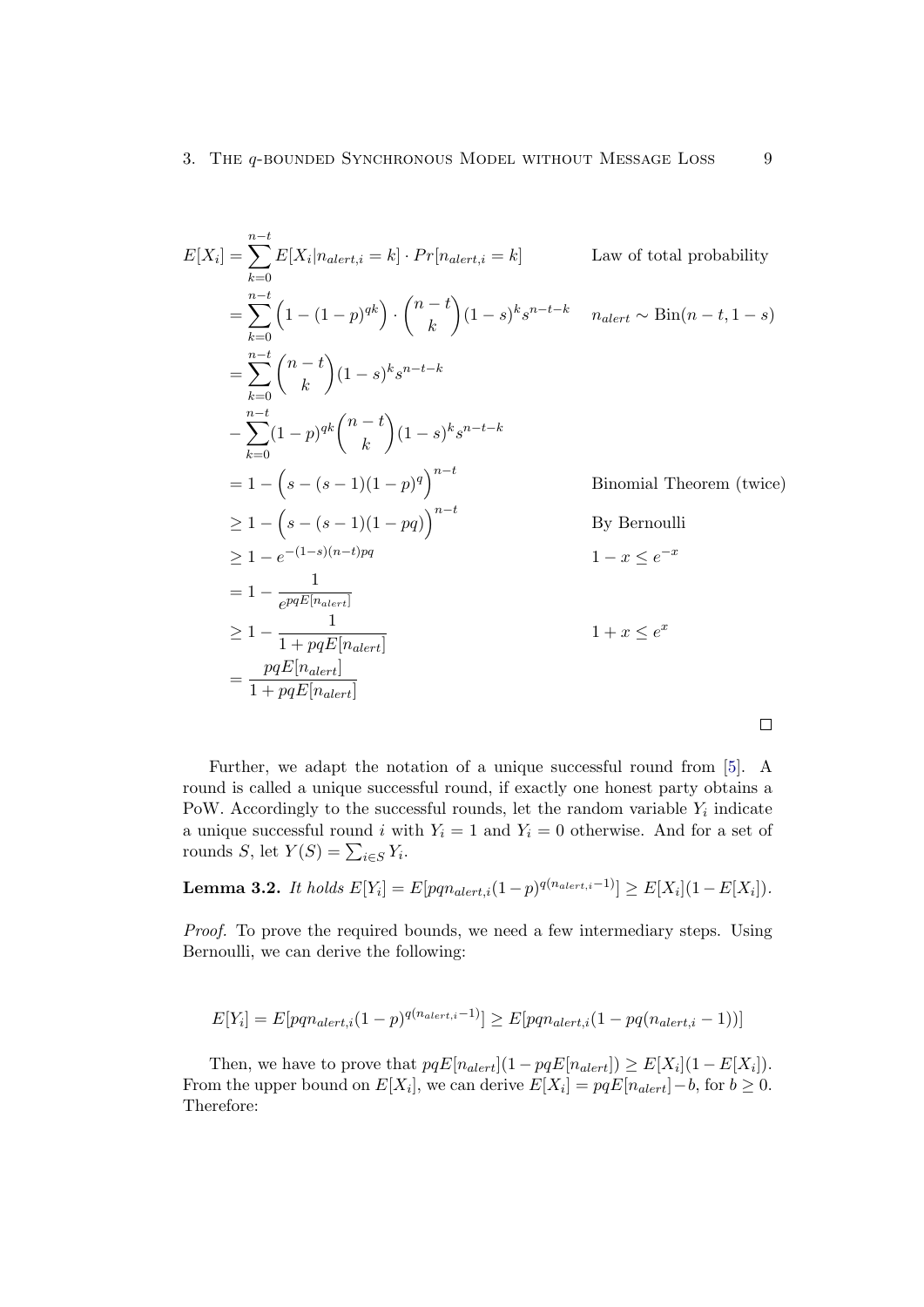$$
E[X_i](1 - E[X_i]) = (pqE[n_{alert}] - b)(1 - pqE[n_{alert}] + b)
$$
  
=  $pqE[n_{alert}](1 - pqE[n_{alert}]) - b^2 - b + 2pqE[n_{alert}]b$ 

In order to prove the required bound, it must hold that  $0 \geq -b^2 - b$  $2pqE[n_{alert}]b$ , which is equivalent to  $1 \geq E[X_i] + pqE[n_{alert}]$  and holds by the fact that  $2E[X_i] \leq 1$ . This is also required by the proof in [\[5\]](#page-39-5), but not stated explicitly. Since in Bitcoin,  $E[X_i]$  is between  $2\% - 3\%$ , the inequality can be justified.

To conclude the proof, we just have to prove the following:

$$
E[pqn_{alert,i}(1 - pq(n_{alert,i} - 1))] \ge pqE[n_{alert}] - (pq)^2E[n_{alert}]^2
$$
  

$$
\Leftarrow E[n_{alert}^2] - E[n_{alert}] \le E[n_{alert}]^2
$$

Which is equivalent to  $Var[n_{\text{alert}}] \leq E[n_{\text{alert}}]$  and holds for the binomial distribution.  $\Box$ 

Following the Definition of [\[5\]](#page-39-5), let the random variable  $Z_{ijk} = 1$  if the adversary obtains a PoW at round i by the  $j<sup>th</sup>$  query of the  $k<sup>th</sup>$  corrupted party. Otherwise, we set  $Z_{ijk} = 0$ . Summing up, gives us  $Z_i = \sum_{k=1}^{t} \sum_{j=1}^{q} Z_{ijk}$  and  $Z(S) = \sum_{i \in S} Z_i$ . Then, the expected number of blocks that the adversary can mine in one round  $i$  is:

$$
E[Z_i] = qpt = \frac{t}{E[n_{alert}]} pqE[n_{alert}] \le \frac{t}{E[n_{alert}]} \cdot \frac{E[X_i]}{1 - E[X_i]}
$$

## <span id="page-14-0"></span>3.1 Temporary dishonest majority assumption

We assume the honest majority assumption holds on expectation. Specifically, for each round the following holds:  $t \leq c \cdot (1-\delta) \cdot E[n_{alert}]$ , where  $\delta \geq 2E[X_i]+2\epsilon$ and  $c \in [0, 1]$  is a constant. As in [\[5\]](#page-39-5),  $\delta$  refers to the advantage of the honest parties and  $\epsilon$  will be defined in Definition [3.4.](#page-15-1)

From the expected honest majority assumption, we can derive a possible upper bound for s, depending on  $t, \delta$  and c. Formally,

$$
s \leq \frac{n-t-\frac{t}{c(1-\delta)}}{n-t} = 1 - \frac{1}{c(1-\delta)}\frac{t}{n-t}
$$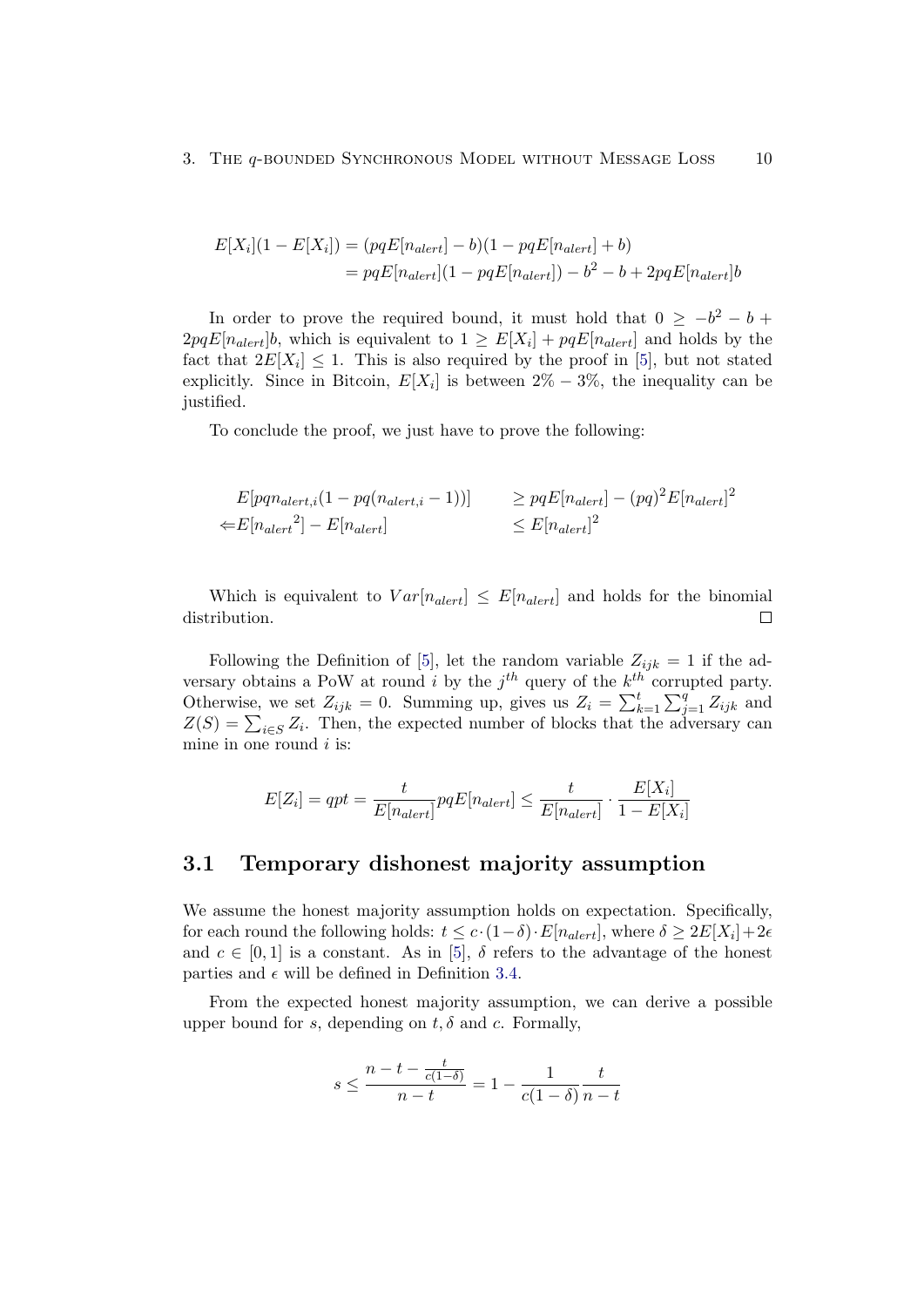#### <span id="page-15-0"></span>3.2 Security analysis

The following two Definitions formalize typical executions of the Backbone protocol. Both of them are related to the hash functions, used for implementing the Backbone Protocol. Further, the parameters  $\epsilon$  and  $\eta$  are introduced. According to [\[5\]](#page-39-5),  $\epsilon \in (0, 1)$  refers to the quality of concentration of random variables in typical executions and  $\eta$  corresponds to the parameter, determining block to round translation.

**Definition 3.3** ([\[5\]](#page-39-5), Definition 8). An *insertion* occurs when, given a chain  $\mathcal{C}$ with two consecutive blocks B and B', a block  $B^*$  is such that  $B, B^*, B'$  form three consecutive blocks of a valid chain. A copy occurs if the same block exists in two different positions. A prediction occurs when a block extends one which was computed at a later round.

<span id="page-15-1"></span>**Definition 3.4** ([\[5\]](#page-39-5), Definition 9). (Typical execution). An execution is  $(\epsilon, \eta)$  – typical if, for any set S of consecutive rounds with  $|S| \geq \eta \kappa$ , the following holds:

- a)  $(1 \epsilon)E[X(S)] < X(S) < (1 + \epsilon)E[X(S)]$
- b)  $(1 \epsilon)E[Y(S)] < Y(S)$
- c)  $Z(S) < (1+\epsilon)E[Z(S)]$
- d) No insertions, no copies and no predictions occurred.

<span id="page-15-4"></span>**Theorem 3.5.** An execution is typical with probability  $1 - e^{-\Omega(\kappa)}$ .

*Proof.* To prove a), b) and c), we can simply use a Chernoff bound by arguing that  $E[X(S)]$ ,  $E[Y(S)]$  and  $E[Z(S)]$  are in  $\Omega(|S|)$ . The proof for the property d) is equivalent to [\[5\]](#page-39-5), by reducing these events to a collision in one of the hash functions of the Bitcoin backbone protocol. Such collisions only happen with probability  $e^{-\Omega(\kappa)}$ .

The following Lemma shows the relations between the different expected values. The bounds are required in all proofs of the three properties and therefore essential.<sup>[1](#page-15-2)</sup>

<span id="page-15-3"></span>**Lemma 3.6.** The following hold for any set S of at least  $\eta\kappa$  consecutive rounds in a typical execution.

a)  $(1 - \epsilon)E[X_i]|S| < X(S) < (1 + \epsilon)E[X_i]|S|$ 

 $\Box$ 

<span id="page-15-2"></span><sup>&</sup>lt;sup>1</sup>The statement d) uses different factors as [\[5\]](#page-39-5). The problem is, that it's even not possible to prove the bounds from [\[5\]](#page-39-5) with their Theorems, Lemmas and assumptions.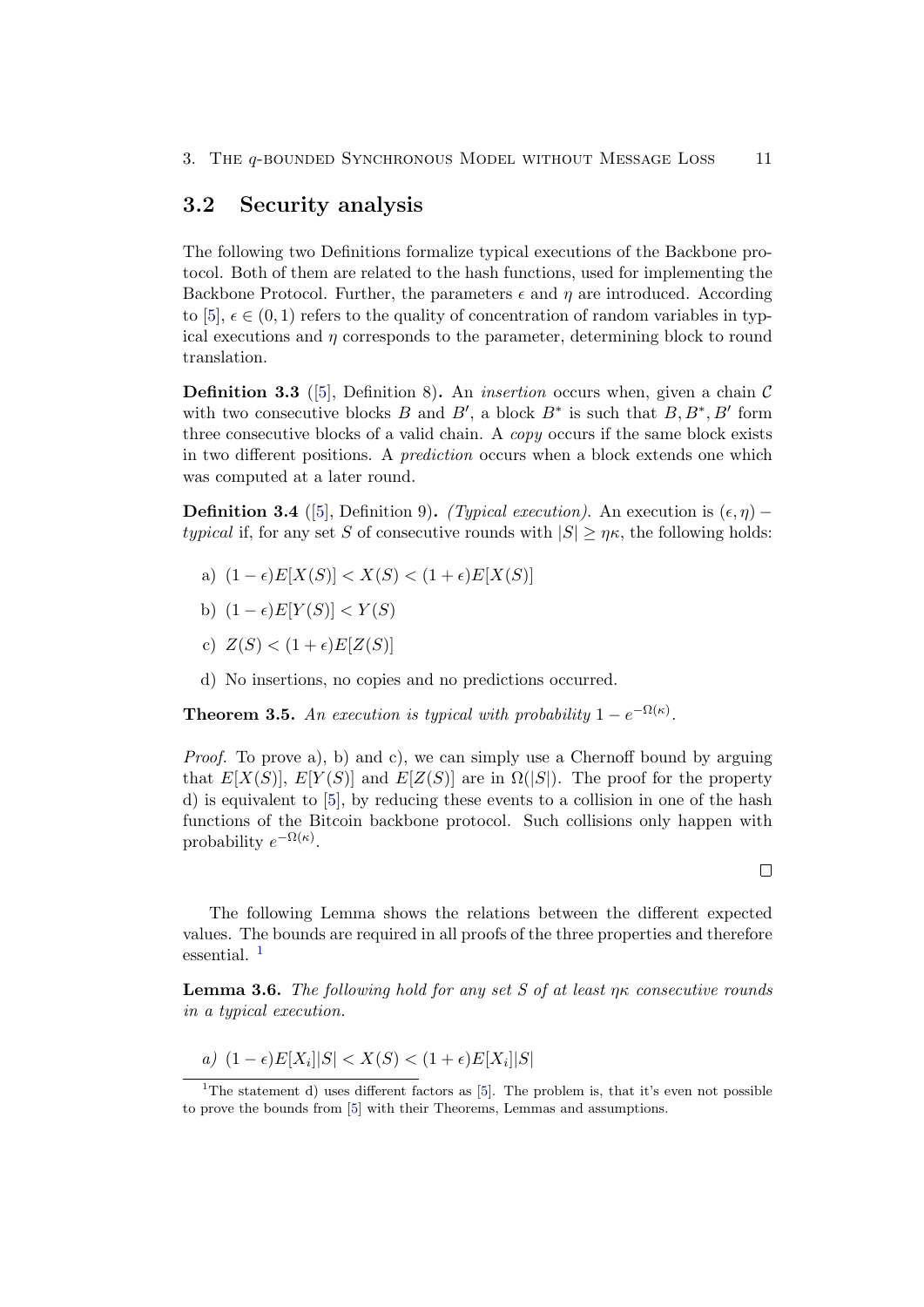$$
b) \ (1 - \epsilon)E[X_i](1 - E[X_i])|S| < Y(S)
$$
\n
$$
c) \ Z(S) < (1 + \epsilon) \frac{t}{E[n_{\text{alert}}]} \frac{E[X_i]}{1 - E[X_i]} |S| \le c(1 + \epsilon)(1 - \delta) \frac{E[X_i]}{1 - E[X_i]} |S|
$$
\n
$$
d) \ \text{For } \sigma = (1 - \epsilon)(1 - E[X_i]):
$$
\n
$$
Z(S) < \left(1 + \frac{\delta}{\sigma}\right) \frac{t}{E[n_{\text{alert}}]} X(S) \le c \left(1 - \frac{\delta^2}{2\sigma}\right) X(S)
$$

e)  $Z(S) < Y(S)$ 

Proof.

- a) Follows directly from Definition [3.4.](#page-15-1)
- b) By  $E[Y_i] \ge E[X_i](1 E[X_i])$  and Definition [3.4.](#page-15-1)
- c) The first inequality follows from Definition [3.4](#page-15-1) and the second inequality follows from the honest majority assumption.
- d) Let us first prove the first inequality:

$$
Z(S) < (1 + \epsilon)E[Z(S)] \qquad \text{By Definition 3.4}
$$
\n
$$
= (1 + \epsilon)E[Z_i]|S| \qquad \text{Linearity of } E[Z(S)]
$$
\n
$$
\leq (1 + \epsilon) \frac{t}{E[n_{\text{alert}}]} \frac{E[X_i]}{1 - E[X_i]} |S| \qquad \text{upper-bound for } E[Z_i]
$$
\n
$$
< (1 + \epsilon) \frac{t}{E[n_{\text{alert}}]} \frac{1}{1 - E[X_i]} \frac{1}{1 - \epsilon} X(S) \qquad \text{By a})
$$

So, the only thing left to prove is that  $\frac{1+\epsilon}{1-\epsilon} \frac{1}{1-E[X_i]} \leq 1+\frac{\delta}{\sigma}$ :

$$
\frac{1+\epsilon}{1-\epsilon}\frac{1}{1-E[X_i]}-1=\frac{1+\epsilon-\sigma}{\sigma}=\frac{2\epsilon+E[X_i]-\epsilon E[X_i]}{\sigma}\leq \frac{\delta}{\sigma}
$$

For the second inequality, we can use the honest majority assumption, which gives us:

$$
\left(1 + \frac{\delta}{\sigma}\right) \frac{t}{E[n_{alert}]} \leq c \cdot \left(1 + \frac{\delta}{\sigma}\right)(1 - \delta)
$$

$$
= c\left(1 + \frac{\delta(1 - \sigma - \delta)}{\sigma}\right)
$$

$$
\leq c\left(1 + \frac{\delta(\frac{\delta}{2} - \delta)}{\sigma}\right) \qquad \text{Using } 1 - \sigma \leq \frac{\delta}{2}
$$

$$
\leq c\left(1 - \frac{\delta^2}{2\sigma}\right)
$$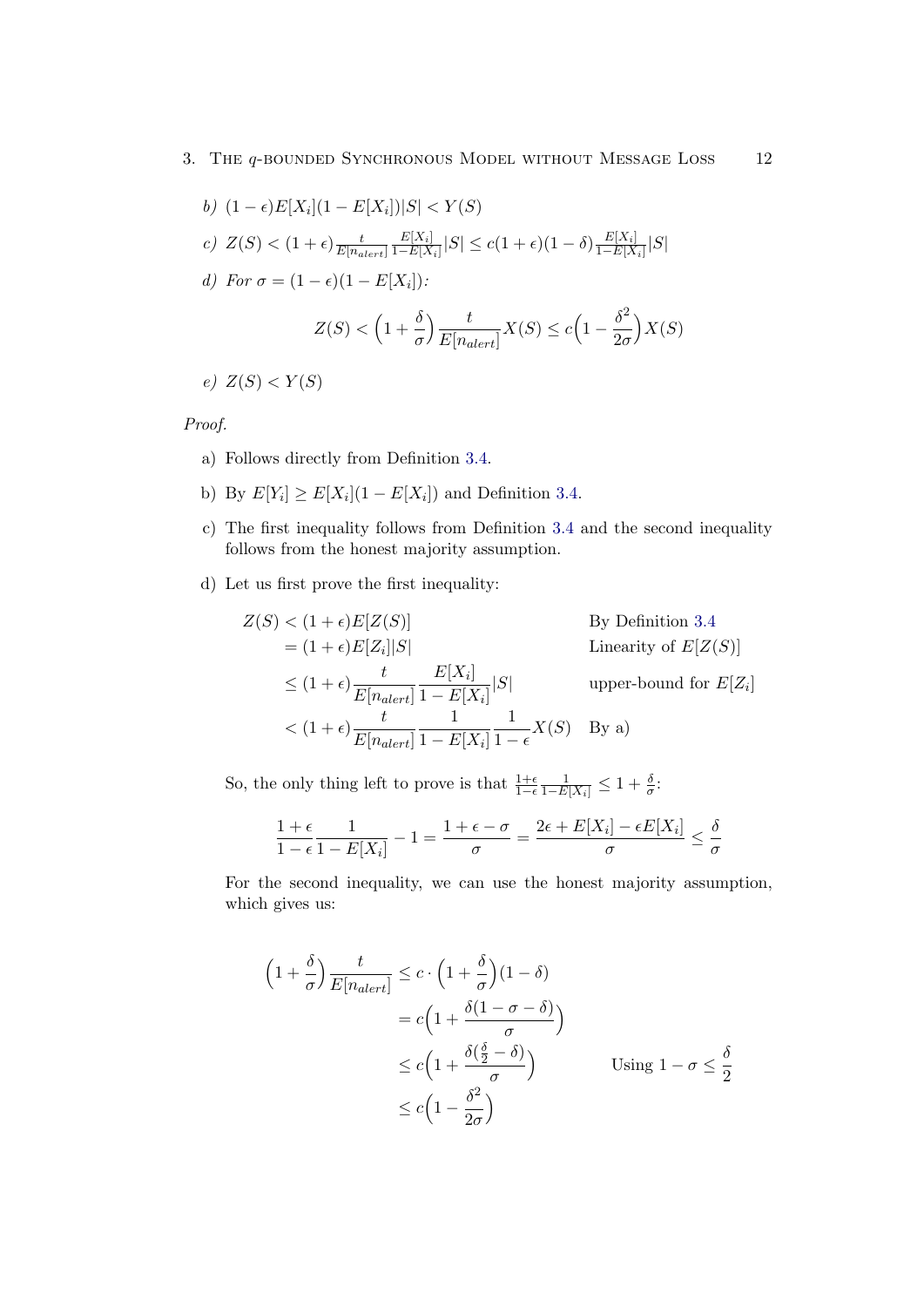- 3. The q-bounded Synchronous Model without Message Loss 13
	- e) To prove  $Z(S) < Y(S)$ , we apply Lemma [3.6](#page-15-3) b) and c) and then prove that

$$
(1+\epsilon)\frac{t}{E[n_{alert}]} \frac{E[X_i]}{1-E[X_i]}|S| < (1-\epsilon)E[X_i](1-E[X_i])|S|
$$

Dividing both sides with  $E[X_i]|S|$  and multiplying with  $(1 - E[X_i])$  gives us:

$$
(1+\epsilon)\frac{t}{E[n_{alert}]} < (1-\epsilon)(1-E[X_i])^2
$$

By the honest majority assumption, we get  $(1+\epsilon)\frac{t}{E[n_{alert}]} \leq c(1+\epsilon)(1-\delta)$ . And since  $c \in [0, 1]$ , we get  $c(1 + \epsilon)(1 - \delta) \le (1 + \epsilon)(1 - \delta)$ . Thus, we only need to prove that:

$$
(1 + \epsilon)(1 - \delta) \le (1 - \epsilon)(1 - E[X_i])^2
$$
  
\n
$$
\Leftrightarrow 1 + \epsilon - \delta - \delta\epsilon \le 1 - 2E[X_i] + E[X_i]^2 - \epsilon + 2\epsilon E[X_i] - \epsilon E[X_i]^2
$$
  
\n
$$
\Leftrightarrow 2\epsilon + 2E[X_i] + \epsilon E[X_i]^2 \le \delta + E[X_i]^2 + 2\epsilon E[X_i] + \delta\epsilon
$$
  
\n
$$
\Leftrightarrow \epsilon E[X_i]^2 \le E[X_i]^2 + 2\epsilon E[X_i] + \delta\epsilon
$$

Where the last step was just applying  $2E[X_i]+2\epsilon \leq \delta$ . And since  $\epsilon \in (0,1)$ :  $\epsilon E[X_i]^2 \leq E[X_i]^2.$ 

 $\Box$ 

Next, we prove Bitcoin is secure under temporary dishonest majority in the q-bounded synchronous setting by proving the three properties defined in [\[5\]](#page-39-5): chain growth, common prefix and chain quality.

## <span id="page-17-0"></span>3.3 Chain-Growth

In the following, we provide and prove a lower bound for the chain growth of the backbone protocol. This property is generally known as liveness property. The following Lemma holds since it only depends on the random variable  $X_i$ .

<span id="page-17-1"></span>**Lemma 3.7** ([\[5\]](#page-39-5), Lemma 7). Suppose that at round r, an honest party has a chain of length l. Then, by round  $s \geq r$ , every alert party has adopted a chain of length at least  $l + \sum_{i=r}^{s-1} X_i$ .

Below, we prove Theorem 13 of [\[5\]](#page-39-5) in this model.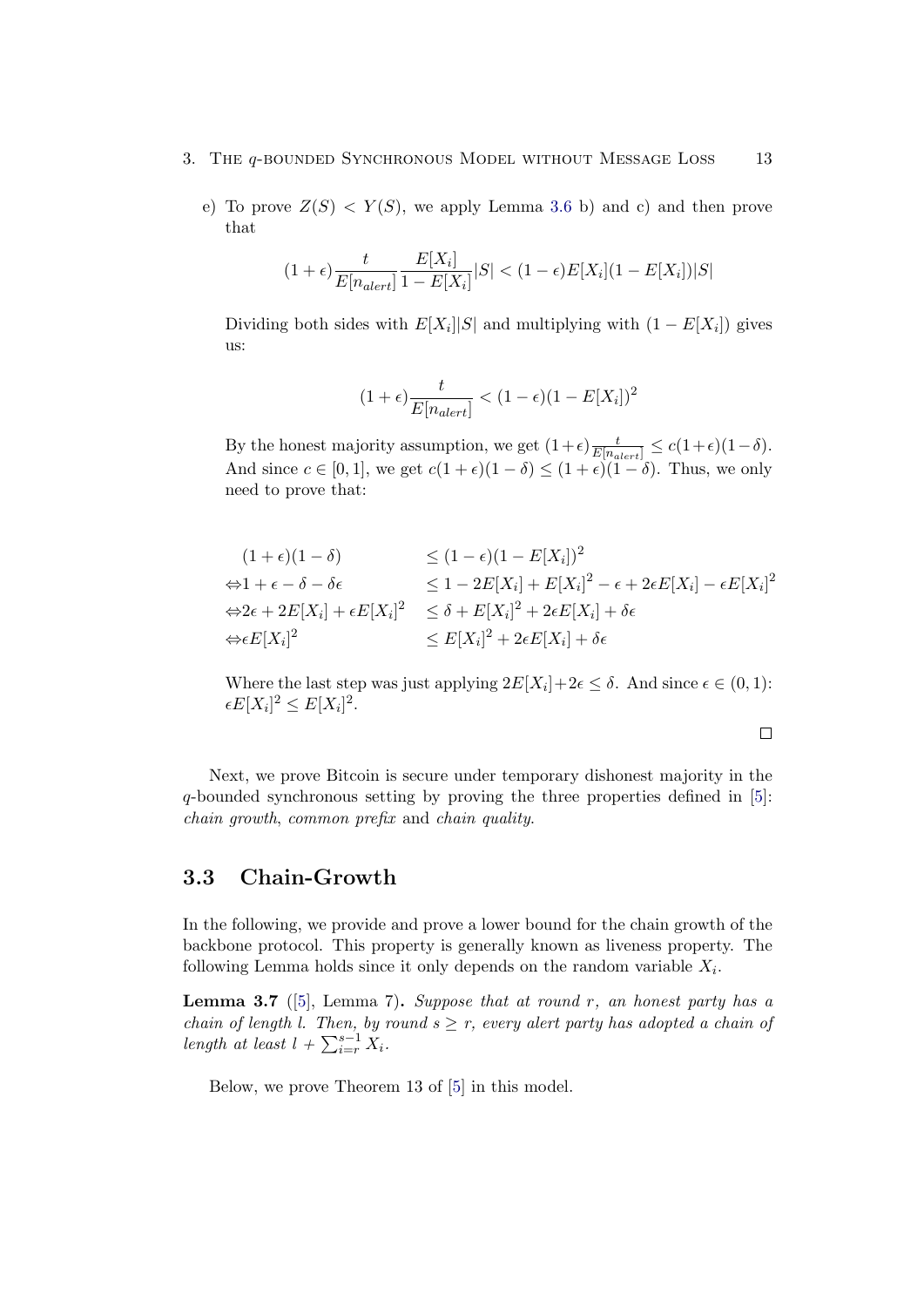<span id="page-18-1"></span>Theorem 3.8. In a typical execution, the chain-growth property holds with parameters  $\tau = (1 - \epsilon)E[X_i]$  and  $s \geq \eta \kappa$ .

Proof. Note that it's sufficient to lower-bound the chain growth by only considering the random variable  $X_i$ , because if the adversary obtains a PoW, he either tries to "replace" some block from a honest node or he just adds the block to the chain. In both cases, the chain doesn't get smaller.

Then, for any set of rounds  $S = \{r_1, \ldots, r_s\}$  with  $|S| \geq \eta \kappa + 1$  holds by Lemma [3.7:](#page-17-1)

The chains of every honest player grows by at least  $\sum_{i=1}^{|S|-1} X_{r_i} = X(S \setminus r_s)$ . Using Lemma [3.6,](#page-15-3) we can derive

$$
X(S \setminus r_s) > (1 - \epsilon)E[X_i](|S| - 1) \geq (1 - \epsilon)E[X_i]\eta\kappa
$$

Now, we prove an upper bound for the chain growth of the backbone protocol. The main difference to the lower bound is that we now also have to consider blocks, contributed by the adversary.

<span id="page-18-2"></span>**Lemma 3.9.** In  $\eta \kappa$  consecutive rounds of a typical execution, less than  $(1 +$  $c(1+\epsilon)\eta\kappa E[X_i]$  blocks are computed.

*Proof.* We know that for any set S of consecutive rounds,  $X(S) + Z(S)$  blocks can be added in expectation. This is already an upper bound, since  $X(S) + Z(S)$ blocks implies that the adversary does not replace any block from an honest party. We can upper bound  $X(S) + Z(S)$  in the following way:

$$
X(S) + Z(S) < X(S) \left( 1 + c(1 - \frac{\delta^2}{2\sigma}) \right) \qquad \text{By Lemma 3.6 d)}
$$
\n
$$
\leq X(S)(1 + c)
$$
\n
$$
< (1 + c)(1 + \epsilon)E[X_i]|S| \qquad \text{By Lemma 3.6 a)}
$$
\n
$$
= (1 + c)(1 + \epsilon)\eta \kappa E[X_i]
$$

 $\Box$ 

## <span id="page-18-0"></span>3.4 Common Prefix

In the following, we prove that the common prefix property holds for a lower bounded parameter  $k$ . This proof provides the eventual consistency guarantees of the Bitcoin backbone protocol. The following Lemma holds, since the adversary

 $\Box$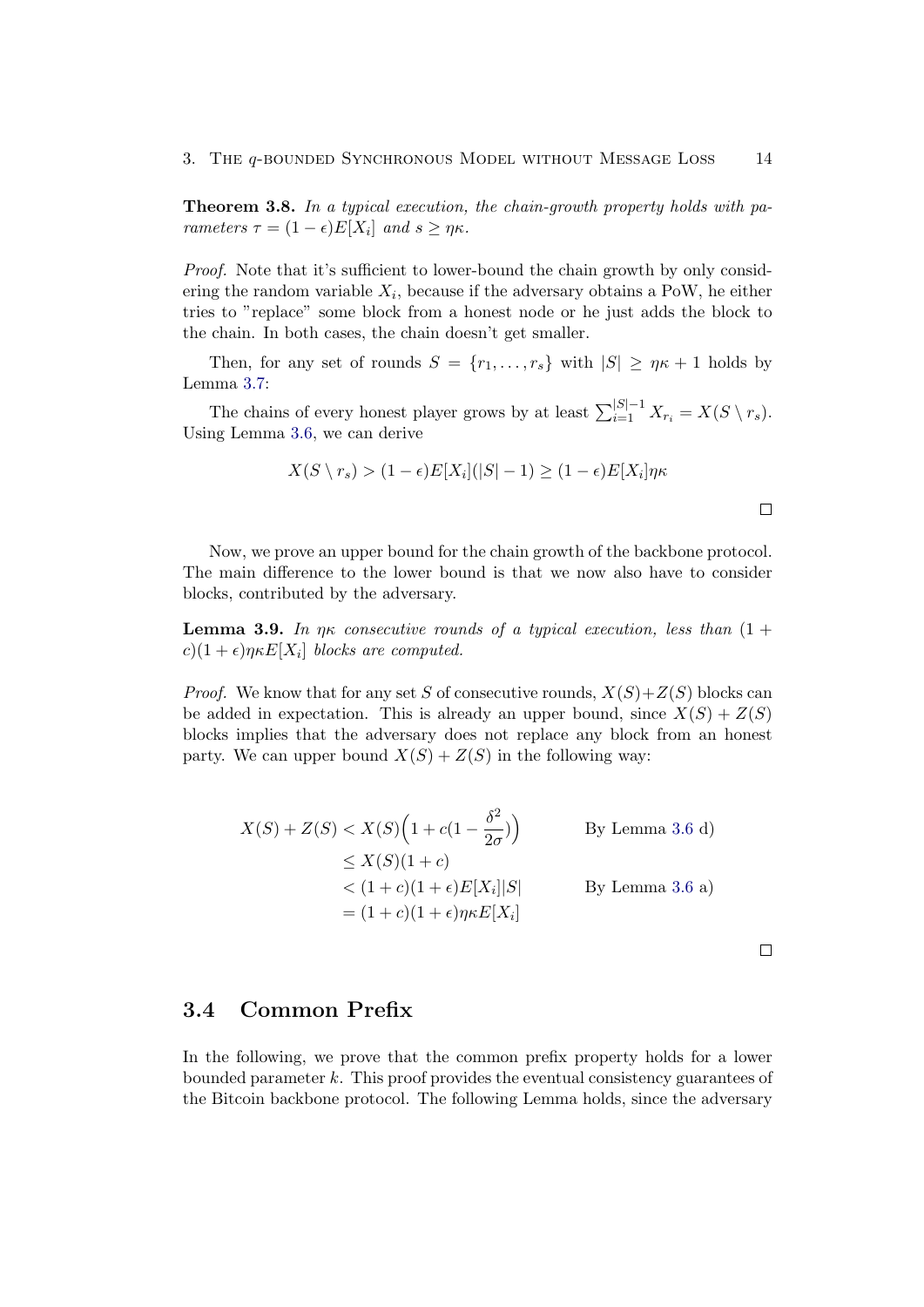can try to replace blocks, computed by the honest parties. If he cannot or will not, the new block gets diffused and adapted by every other party in the next round.

<span id="page-19-1"></span>**Lemma 3.10** ([\[5\]](#page-39-5), Lemma 6). Suppose the  $k^{th}$  block B of a chain C was computed by an honest party in a uniquely successful round. Then the  $k^{th}$  block in a chain  $C'$  is either  $B$  or has been computed by the adversary.

Using this fact, we are able to prove the following Lemma and the common prefix Theorem, which are adapted from [\[5\]](#page-39-5).

<span id="page-19-2"></span>**Lemma 3.11.** Assume a typical execution and consider two chains  $C_1$  and  $C_2$ such that  $len(C_2) \geq len(C_1)$ . If  $C_1$  is adopted by an honest party at round r and  $C_2$  is either adopted by an honest party or diffused at round r, then  $C_1^{k} \preceq C_2$ and  $C_2^{k} \preceq C_1$ , for  $k \geq (1+c)(1+\epsilon)\eta \kappa E[X_i]$ .

Proof. Equivalent to the proof in [\[5\]](#page-39-5). The Lemma can be shown by creating a set of rounds  $S$ , in which at least k blocks were created. Then, using Lemma [3.10,](#page-19-1) we can pair uniquely successful rounds in S with an adversarial block computed in S. In order to violate  $C_1^{[k]} \preceq C_2$  and  $C_2^{[k]} \preceq C_1$ , it must hold that  $Z(S) \geq Y(S)$ . By Lemma [3.9,](#page-18-2) the properties of a typical execution have to apply for  $S$ , but then  $Z(S) \geq Y(S)$  contradicts Lemma [3.6](#page-15-3) e).  $\Box$ 

<span id="page-19-3"></span>Theorem 3.12. In a typical execution, the common-prefix property holds with parameter  $k \geq (1+c)(1+\epsilon)\eta \kappa E[X_i].$ 

*Proof.* Equivalent to the proof in [\[5\]](#page-39-5). By two considering chains  $C_1$  and  $C_2$ , violating the common-prefix property, we can derive a contradiction. Therefore, let  $C_1$  and  $C_2$  be adopted by parties  $P_1$  and  $P_2$  at rounds  $r_1$  and  $r_2$ . Let  $r_1 \le r \le$  $r_2$  be the round, in which some party  $P_i$  adopts a chain  $C'_2$  such that  $C_1^{[k]} \nleq C'_2$ . For the case  $r = r_1$ , the contradiction can be obtained by Lemma [3.11.](#page-19-2) And for  $r_1 > r$ , let  $C'_1$  be the chain, which  $P_i$  adopted at round  $r-1$ . Using Lemma [3.11,](#page-19-2) the Definition of r and that  $len(C'_2) \geq len(C_1)$  holds, because  $C'_2$  was preferred over  $C_1$  by some party, we can derive the following:

$$
\left(C_2^{\prime\lceil k} \preceq C_1'\right) \wedge \left(C_1^{\lceil k} \preceq C_1'\right) \wedge \left(\text{len}(C_2^{\prime\lceil k}) \ge \text{len}(C_1^{\lceil k})\right) \Longrightarrow C_1^{\lceil k} \preceq C_2^{\prime\lceil k}
$$

This contradicts the Definition of r.

$$
\Box
$$

### <span id="page-19-0"></span>3.5 Chain Quality

In this part, we are going to prove an upper bound on the adversarial blocks in a chain. Intuitively, this upper bound is approximately equal to  $\frac{t}{E[n_{\text{aler}t}]}$ , but differs by some small factor, as we show in the following.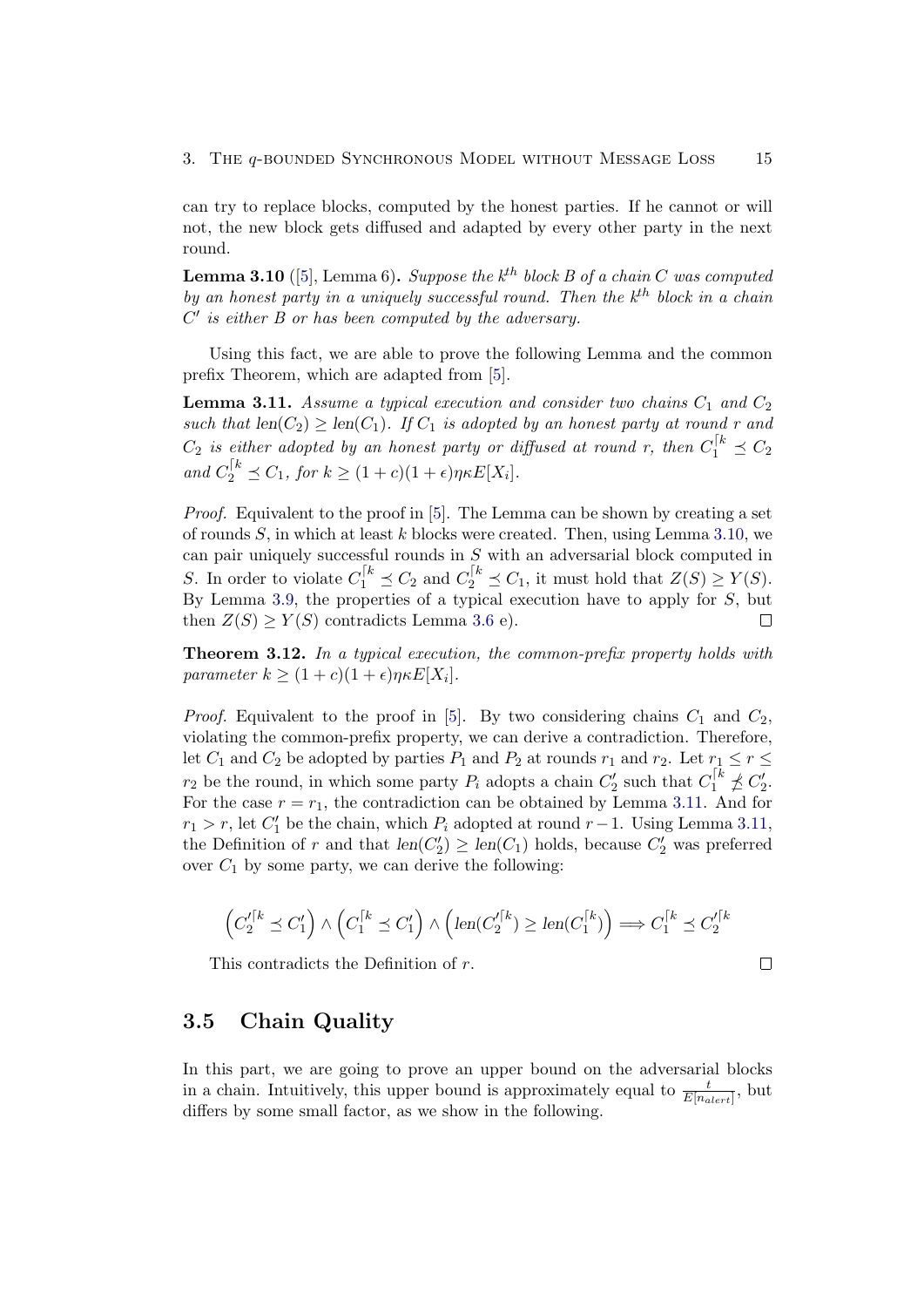<span id="page-20-0"></span>Theorem 3.13. In a typical execution the chain-quality property holds with parameters  $\mu = (1 + \frac{\delta}{\sigma}) \frac{t}{E[n_{\text{aler}t}]} < c \cdot (1 - \frac{\delta^2}{2\sigma})$  $\frac{\partial^2}{\partial \sigma}$  and  $\ell \ge (1+c)(1+\epsilon)\eta \kappa E[X_i].$ 

*Proof.* Follows the same logic as the proof from [\[5\]](#page-39-5). We first define  $L \geq \ell$  as the minimal number of consecutive blocks, where the first block was created by an honest party and some honest party tried to extend the chain ending at the last block. Then, we define the set of rounds  $S$  as the rounds, where the  $L$  blocks were created.

Then, let x denote the number of blocks, created by honest parties and included in the  $\ell$  blocks. To get a contradiction, assume that:

$$
x \le \left(1 - \left(1 + \frac{\delta}{\sigma}\right) \frac{t}{E[n_{\text{alert}}]}\right) \cdot \ell \le \left(1 - \left(1 + \frac{\delta}{\sigma}\right) \frac{t}{E[n_{\text{alert}}]}\right) \cdot L
$$

.

Assuming a typical execution, we know that all  $L$  blocks are created during rounds in S. Further,  $L \geq X(S)$  can be shown, using Lemma [3.7.](#page-17-1) Thus:

$$
Z(S) \ge L - x \ge \left(1 + \frac{\delta}{\sigma}\right) \frac{t}{E[n_{alert}]} \cdot L \ge \left(1 + \frac{\delta}{\sigma}\right) \frac{t}{E[n_{alert}]} X(S)
$$

Where  $Z(S) \geq \left(1 + \frac{\delta}{\sigma}\right) \frac{t}{E[n_{alert}]} X(S)$  contradicts Lemma [3.6](#page-15-3) d), since by Lemma [3.9,](#page-18-2) the rules of a typical execution apply for the set S.

As a result of Theorem [3.13,](#page-20-0) we can finally make use of the constant c. As we just proved, the fraction of adversarial blocks is upper bounded by  $c \cdot (1 - \frac{\delta^2}{2c})$  $\frac{\partial^2}{\partial \sigma}$ ). This means that we can adjust the desired fraction, by changing  $c$ . Of course, since  $1 - \frac{\delta^2}{2g}$  $\frac{\partial^2}{\partial \sigma}$  is a bit lower than one and the ratio will be higher than c. But the difference will be very small and it's possible to adjust  $c$  until we have the desired bound. In order to restrict the advantage of selfish mining, it's possible to analyze the Bitcoin backbone protocol, by selecting the wished upper bound by setting  $c$  accordingly.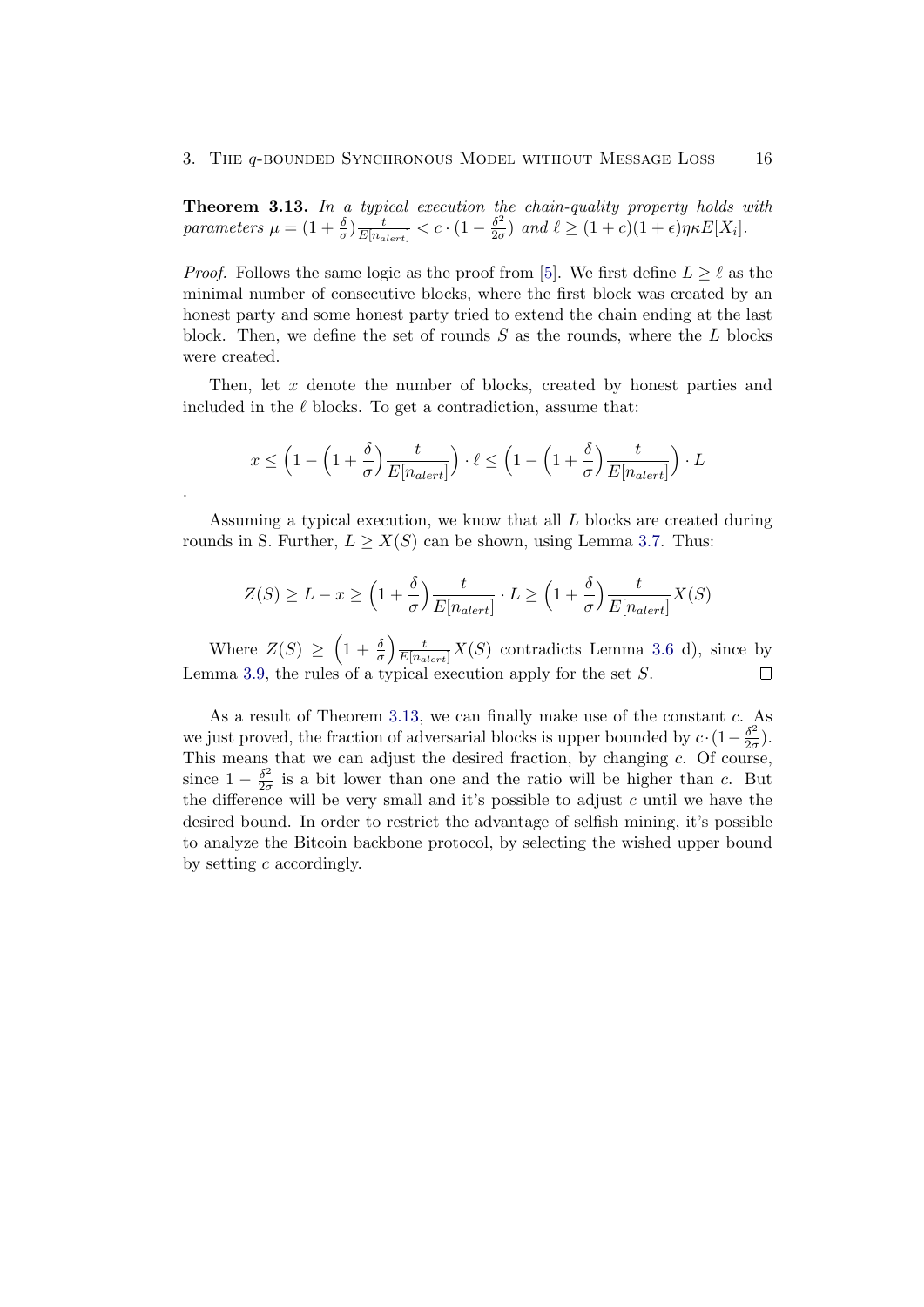## CHAPTER 4

# <span id="page-21-0"></span>The semi-Synchronous Model without Message Loss

In this section, we extend the previously seen results to the semi-synchronous (bounded delay) model. This means, that we allow  $\Delta^1$  $\Delta^1$  delays for the messages, as described in the Definition of our model. In order to realize the proofs, we have to restrict  $q$  to be 1. And as in the last section, we do not assume message losses. Therefore, we refer in this section to the model  $M(1, \Delta, 1)$ .

Due the introduced network delays, we need to redefine unique successful rounds, because they do not provide the same guarantees in the this model. Especially, Lemma [3.10](#page-19-1) will not hold in the new model. Therefore, we will introduce two new random variables, one for successful and one for unique successful rounds in the bounded delay model. Note, that the chances for the adversary do not change and we can use the bounds from the synchronous model.

Following the work of [\[5\]](#page-39-5), let the random variable  $X_i'$  be defined such that for each round *i*,  $X'_i = 1$ , if  $X_i = 1$  and  $X_j = 0$ ,  $\forall j \in \{i - \Delta + 1, \ldots, i - 1\}$ . A round i is called  $\Delta$ -isolated successful round, if  $X_i' = 1$ . Further, let  $X'(S) = \sum_{i \in S} X_i'$ . Using Bernoulli, we can derive the following bound on  $E[X'_i]$ :

$$
E[X'_i] = E[X_i](1 - E[X_i])^{\Delta - 1} \ge E[X_i](1 - (\Delta - 1)E[X_i])
$$

In order to prove eventual consistency, we have to rely on a stronger events than just uniquely successful rounds. In [\[5\]](#page-39-5), this is achieved by defining the random variable  $Y'_i$  such that for each round i,  $Y'_i = 1$ , if  $Y_i = 1$  and  $X_j = 0$ ,  $\forall j \in \{i-\Delta+1,\ldots,i-1,i+1,\ldots,i+\Delta-1\}$ . Then, a round i is called  $\Delta$ -isolated unique successful round, if  $Y_i' = 1$ . Further, let  $Y'(S) = \sum_{i \in S} Y_i'$ . As before, we can lower bound  $E[Y'_i]$  using Bernoulli:

$$
E[Y'_i] = E[X_i](1 - E[X_i])^{2\Delta - 1} \ge E[X_i](1 - (2\Delta - 1)E[X_i])
$$

<span id="page-21-1"></span><sup>&</sup>lt;sup>1</sup>According to Theorem 11 of [\[4\]](#page-39-4), the parameter  $\Delta$  has to be known by the honest parties to achieve state machine replication, e.g. achieving consensus.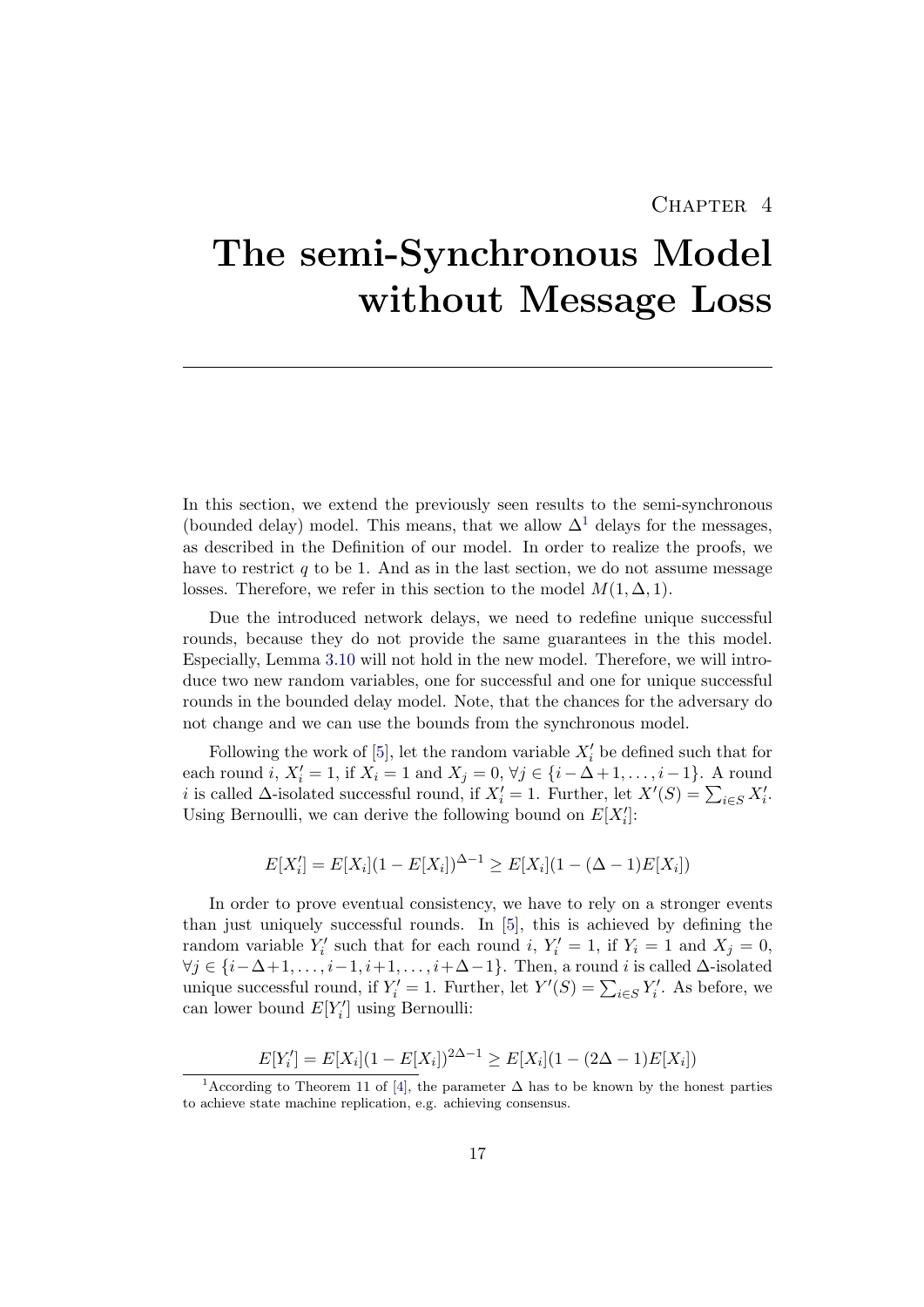#### <span id="page-22-0"></span>4.1 Temporary dishonest majority assumption

We assume again honest majority on expectation, such that for each round  $t \leq$  $c \cdot (1 - \delta) \cdot E[n_{\text{aler}t}],$  where  $\delta \geq 2\Delta E[X_i] + 4\epsilon + \frac{4\Delta}{n\kappa}$  $rac{4\Delta}{\eta\kappa}$  and  $c \in [0,1]$  is a constant. <sup>[2](#page-22-2)</sup> The reason for the higher value of  $\delta$  (compared to the synchronous model) is that  $E[Y'_i] \leq E[Y_i]$  and we need a way to compensate this difference.

## <span id="page-22-1"></span>4.2 Security analysis

To prove chain growth, common prefix and chain quality, we first define typical executions for this model.

<span id="page-22-3"></span>**Definition 4.1** ([\[5\]](#page-39-5), Definition 27). An execution is  $(\epsilon, \eta, \Delta)$ -typical if, for any set S of consecutive rounds with  $|S| \ge \eta \kappa$ , the following hold.

- a)  $(1 \epsilon)E[X'(S)] < X'(S)$  and  $X(S) < (1 + \epsilon)E[X(S)]$
- b)  $(1 \epsilon)E[Y'(S)] < Y'(S)$
- c)  $Z(S) < (1 + \epsilon)E[Z(S)]$
- d) No insertions, no copies and no predictions occurred.

**Theorem 4.2.** An execution is typical with probability  $1 - e^{-\Omega(\kappa)}$ .

Proof. Equivalent to the proof of Theorem [3.5.](#page-15-4)

The following Lemma corresponds to the semi-synchronous version of Lemma [3.6.](#page-15-3) Most of the relations follow the same structure and are similar to prove as in the synchronous model.

<span id="page-22-4"></span>**Lemma 4.3.** The following hold for any set S of at least  $\eta\kappa$  consecutive rounds in a typical execution.

a) 
$$
(1 - \epsilon)E[X_i](1 - E[X_i])^{\Delta - 1}|S| < X'(S)
$$
  
\nb)  $(1 - \epsilon)E[X_i](1 - E[X_i])^{2\Delta - 1}|S| < Y'(S)$   
\nc)  $Z(S) < (1 + \epsilon) \frac{t}{E[n_{\text{alert}}]} \frac{E[X_i]}{1 - E[X_i]}|S| \le c(1 + \epsilon)(1 - \delta) \frac{E[X_i]}{1 - E[X_i]}|S|$ 

 $\Box$ 

<span id="page-22-2"></span><sup>&</sup>lt;sup>2</sup>One might notice that our lower bound of  $\delta$  differs from the lower bound from [\[5\]](#page-39-5). First of all, they provided two different values for  $\delta$ , where both of them are wrong in the sense that they are too small in order to prove the needed bounds.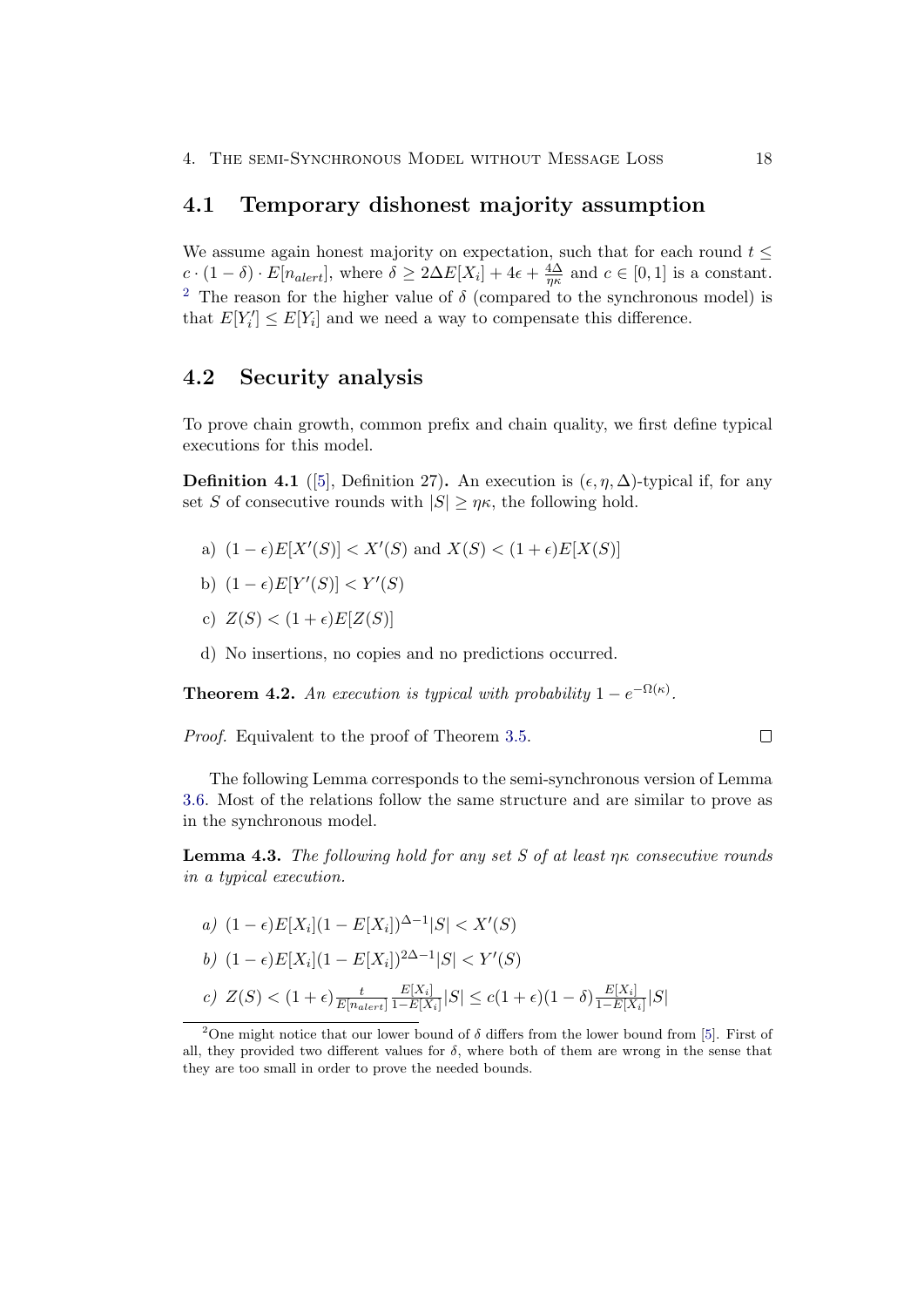#### 4. The semi-Synchronous Model without Message Loss 19

d) Let  $S' = \{r, \ldots, r'\}$  with  $|S'| \geq \eta \kappa$ . For  $S = \{r, \ldots, r' + \Delta\}$  and  $\sigma' =$  $(1 - \epsilon)(1 - E[X_i])^{\Delta}$ :

$$
Z(S) < \left(1 + \frac{\delta}{2\sigma'}\right) \frac{t}{E[n_{\text{alert}}]} X'(S')
$$
\n*e)* Let  $S' = \{r, \ldots, r'\}$  with  $|S'| \geq \eta \kappa$ . For  $S = \{r - \Delta, \ldots, r' + \Delta\}$ :

\n
$$
Z(S) < Y'(S')
$$

Proof.

a)

$$
(1 - \epsilon)E[X_i](1 - E[X_i])^{\Delta - 1}|S| \le (1 - \epsilon)E[X_i']|S| \quad \text{Definition of } E[X_i']
$$
  
=  $(1 - \epsilon)E[X'(S)]$   
 $< X'(s) \quad \text{Definition 4.1 a)}$ 

b)

$$
(1 - \epsilon)E[X_i](1 - E[X_i])^{2\Delta - 1}|S| \le (1 - \epsilon)E[Y'_i]|S] \quad \text{Definition of } E[Y'_i] \\
= (1 - \epsilon)E[Y'(S)] \\
\langle Y'(S) \rangle \quad \text{Definition 4.1 b}
$$

#### c) Equivalent to Lemma [3.6](#page-15-3) c).

d) By applying a) and c), we only have to prove that the following holds:

$$
(1 + \epsilon)|S| \le (1 - \epsilon)(1 - E[X_i])^{\Delta}|S'|\left(1 + \frac{\delta}{2\sigma'}\right)
$$
  
\n
$$
\Leftrightarrow (1 + \epsilon)\frac{|S|}{|S'|} \le \sigma'\left(1 + \frac{\delta}{2\sigma'}\right)
$$
  
\n
$$
\Leftrightarrow \frac{1 + \epsilon + \frac{2\Delta}{\eta\kappa} - 1}{\sigma'} - 1 \le \frac{\delta}{2\sigma'}
$$
  
\n
$$
\Leftrightarrow \frac{1 + \epsilon + \frac{2\Delta}{\eta\kappa} - (1 - \epsilon)(1 - E[X_i])^{\Delta}}{\sigma'} \le \frac{\delta}{2\sigma'}
$$
  
\n
$$
\Leftrightarrow 2\epsilon + \frac{2\Delta}{\eta\kappa} + \Delta E[X_i] \le \frac{\delta}{2}
$$

Where we applied Bernoulli to  $(1 - E[X_i])^{\Delta}$ . The proof is concluded by the Definition of  $\delta$ .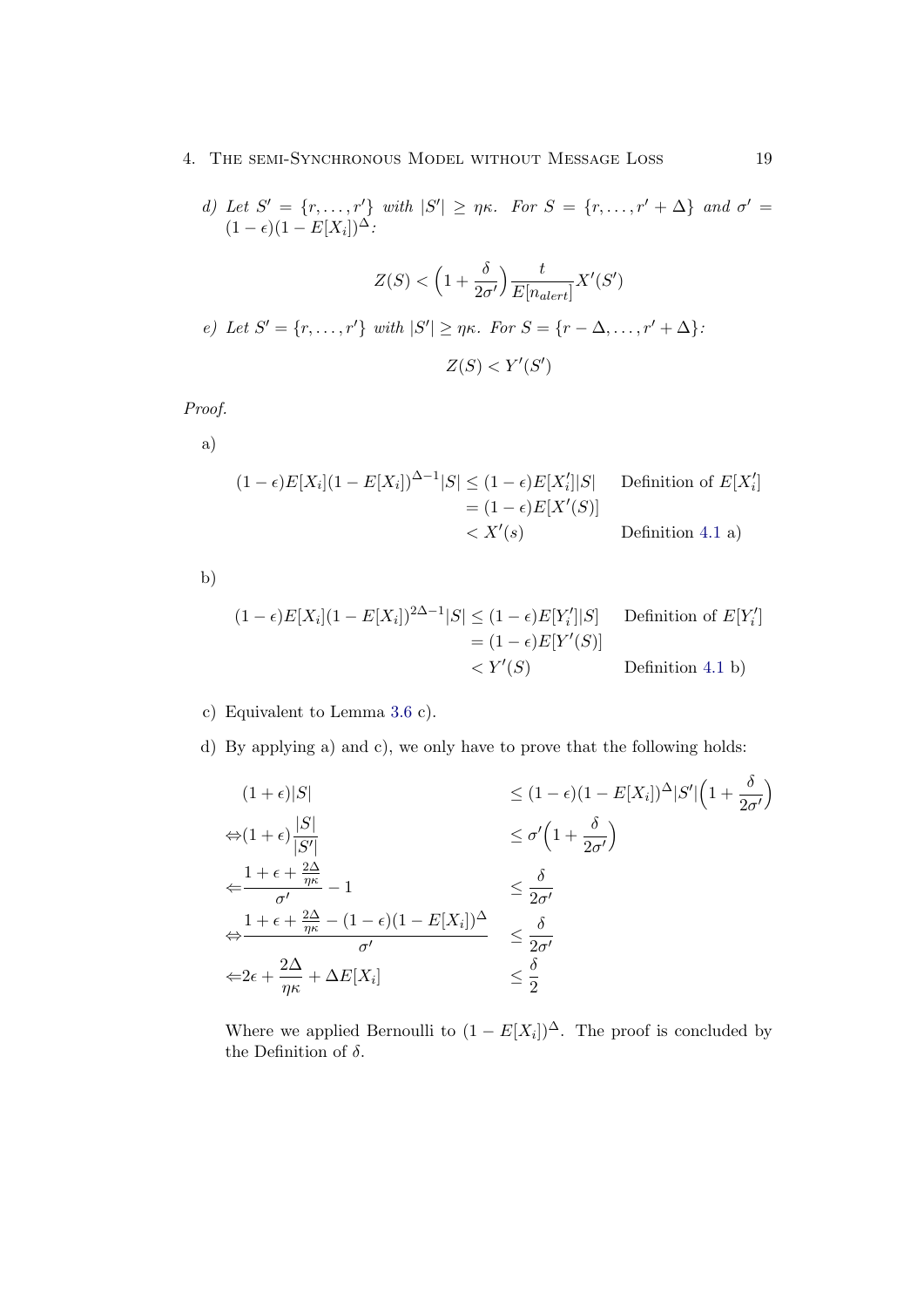#### 4. The semi-Synchronous Model without Message Loss 20

e) By applying b) and c), we only have to prove that the following holds:

$$
(1 + \epsilon) \frac{t}{E[n_{\text{alert}}]} |S| \le (1 - \epsilon)(1 - E[X_i])^{2\Delta} |S'|
$$
  

$$
\le (1 + \epsilon)c(1 - \delta) \frac{|S|}{|S'|} \le (1 - \epsilon)(1 - E[X_i])^{2\Delta}
$$
  

$$
\Leftrightarrow 1 - \delta \le \frac{(1 - \epsilon)(1 - E[X_i])^{2\Delta}}{c(1 + \epsilon)(1 + \frac{2\Delta}{\eta \kappa})}
$$

Therefore:

$$
1 - \frac{(1 - \epsilon)(1 - E[X_i])^{2\Delta}}{c(1 + \epsilon)\left(1 + \frac{2\Delta}{\eta\kappa}\right)} \le \frac{(1 + \epsilon)\left(1 + \frac{2\Delta}{\eta\kappa}\right) - (1 - \epsilon)(1 - \Delta E[X_i])^2}{(1 + \epsilon)\left(1 + \frac{2\Delta}{\eta\kappa}\right)}
$$
  
= 
$$
\frac{2\epsilon + 2\Delta E[X_i] + (1 + \epsilon)\frac{2\Delta}{\eta\kappa} - O(\Delta^2)}{(1 + \epsilon)\left(1 + \frac{2\Delta}{\eta\kappa}\right)}
$$
  

$$
\le 2\epsilon + 2\Delta E[X_i] + \frac{4\Delta}{\eta\kappa}
$$
  

$$
\le \delta
$$

Which again follows from the Definition of  $\delta$ . Note that  $O(\Delta^2)$  isn't as big as it seems to be. In fact, its equal to  $\Delta^2 E[X_i]^2 - 2\Delta \epsilon E[X_i] - \epsilon \Delta^2 E[X_i]^2$ , which will be relatively small.

### <span id="page-24-0"></span>4.3 Chain growth

Note, that the chain growth upper bound holds, as it is, since it only depends on  $X(S)$  and  $Z(S)$ .

<span id="page-24-1"></span>**Lemma 4.4** ([\[5\]](#page-39-5), Lemma 26). Suppose that at round r an honest party has a chain of length l. Then, by round  $s \geq r + \Delta - 1$ , every honest party has adopted a chain of length at least  $l + \sum_{i=r}^{s-\Delta} X'_i$ .

*Proof.* Equivalent to [\[5\]](#page-39-5), by induction on  $s - r - \Delta + 1 \geq 0$ .  $\Box$ 

Theorem 4.5. In a typical execution, the chain-growth property holds with parameters  $\tau = (1 - \epsilon)E[X_i](1 - E[X_i])^{\Delta - 1}$  and  $s \geq \eta \kappa$ .

Proof. Equivalent to the proof from the synchronous case, but using Lemma [4.4](#page-24-1) instead. $\Box$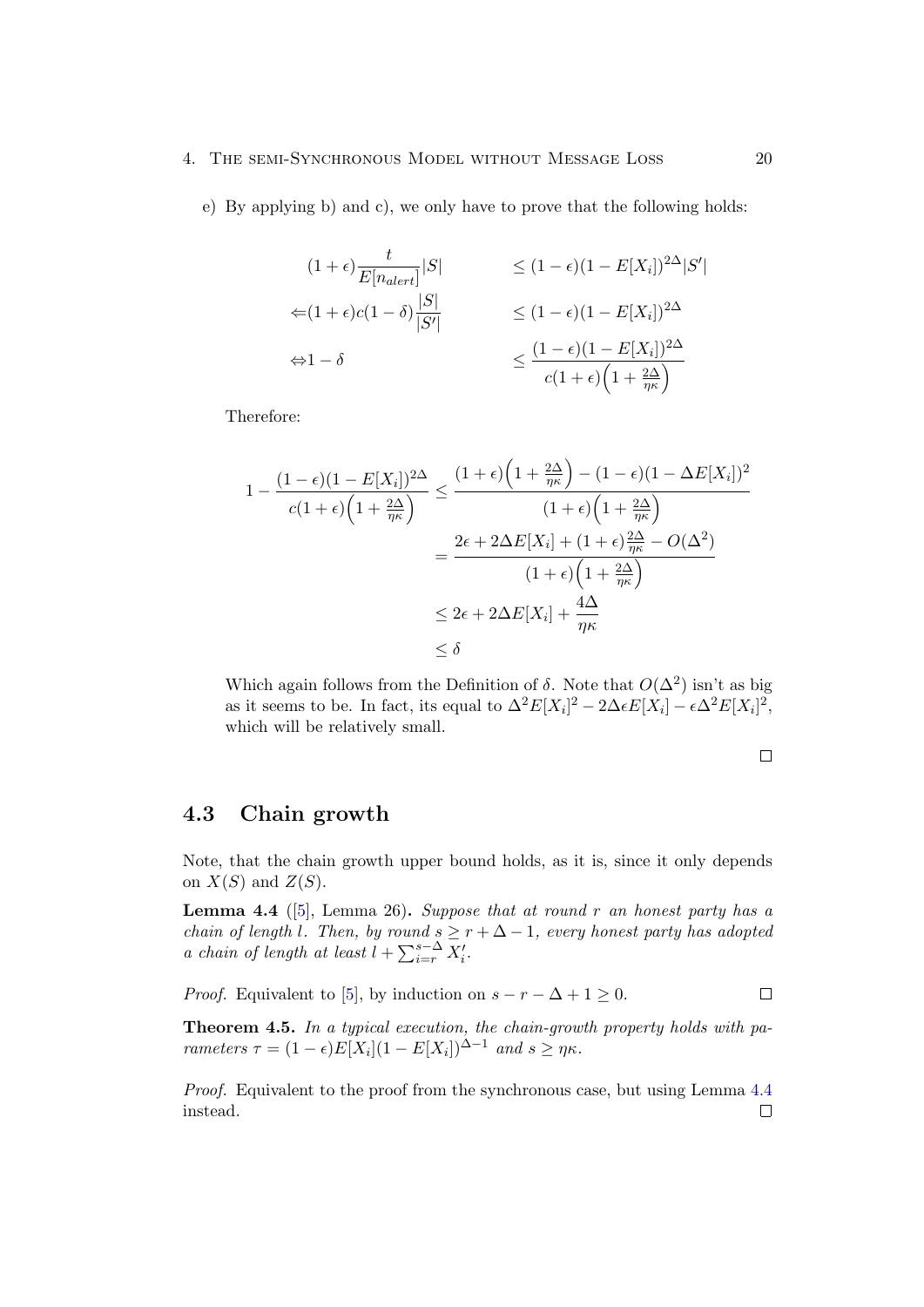## <span id="page-25-0"></span>4.4 Common prefix

The following Lemma is the adopted version of Lemma [3.11.](#page-19-2)

**Lemma 4.6.** Assume a typical execution and consider two chains  $C_1$  and  $C_2$  at round r, such that  $len(C_2) \geq len(C_1)$ . For the same conditions of Lemma [3.11,](#page-19-2) it holds  $C_1^{[k]} \preceq C_2$  and  $C_2^{[k]} \preceq C_1$ , for  $k \geq (1+c)(1+\epsilon)\eta \kappa E[X_i] + 2\Delta$ .

*Proof.* The proof is the same as in Lemma [3.11,](#page-19-2) but considering a set  $S' = \{i : S\}$  $r^* + \Delta < i < r - \Delta$  to contradict  $Z(S) < Y'(S')$  from Lemma [4.3.](#page-22-4)  $\Box$ 

Theorem 4.7. In a typical execution, the common-prefix property holds with parameter  $k \geq (1+c)(1+\epsilon)\eta \kappa E[X_i] + 2\Delta$ .

Proof. Equivalent to the proof from Theorem [3.12.](#page-19-3)

<span id="page-25-1"></span>4.5 Chain quality

Theorem 4.8. In a typical execution, the chain-quality property holds with parameters  $\mu = \left(1 + \frac{\delta}{2\sigma'}\right) \frac{t}{E\vert n_a}$  $\frac{t}{E[n_{alert}]}$  and  $\ell \geq (1+c)(1+\epsilon)\eta \kappa E[X_i] + \Delta$ .

*Proof.* As in Theorem [3.13,](#page-20-0) we can argue that for  $S' = \{r : r_1 \le r \le r_2 - \Delta\}$ :

$$
Z(S) \ge L - x \ge \left(1 + \frac{\delta}{2\sigma'}\right) \frac{t}{E[n_{alert}]} L \ge \left(1 + \frac{\delta}{2\sigma'}\right) \frac{t}{E[n_{alert}]} X'(S')
$$

which is contradicting Lemma [4.3](#page-22-4) d).

$$
\sqcup
$$

 $\Box$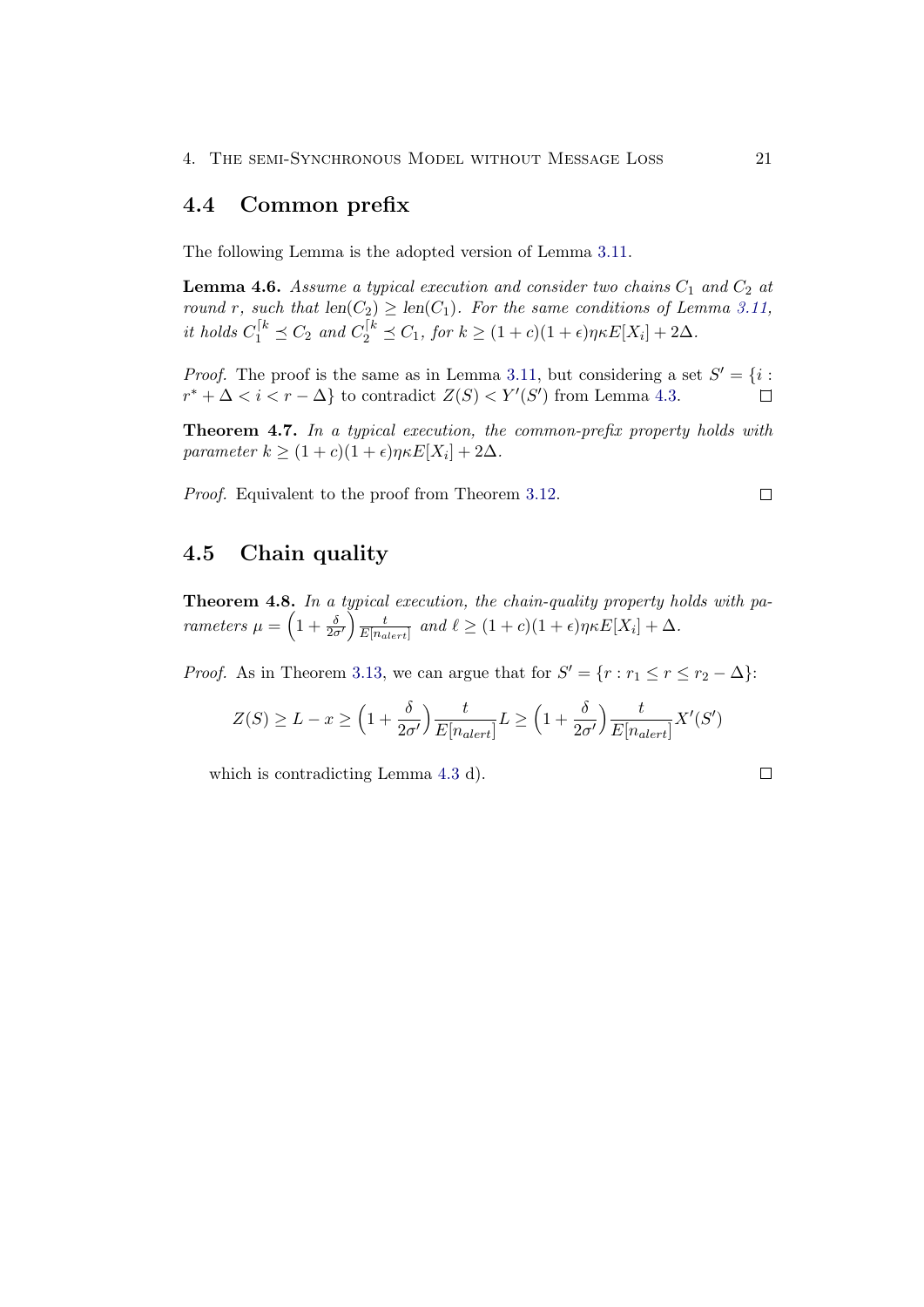## CHAPTER 5

# <span id="page-26-0"></span>The *q*-bounded Synchronous Model with Message Loss

As in the synchronous case, we do not restrict the number of queries and assume no message delays. In the previous sections, we assumed that messages, sent from the diffusion functionality, will be written on the RECEIVE() string of each party. However, in this section, we assume that the messages only get written to the  $RECEIVE()$  strings of alert parties, i.e. sleepy parties do not receive messages. We therefore refer to the model instantiated as  $M(q, 0, 0)$ . This models the worst possible event of the reality, because in Bitcoin itself, parties that were offline will check on the currently longest chain, once they get back online. This model captures the effects if none of them receives one of the currently longest chains, thus are eventually a victim of an eclipse attack. This implies that it's not necessarily true that all parties' local chains have the same length.

This change to the model leads to major differences compared to the results from the previous sections. In this case, unique successful rounds doesn't provide the same guarantees as before, especially Lemma [3.10](#page-19-1) doesn't hold any more.

In the following, we denote by  $C_i$  the set of chains containing all longest chains that exist at round i. Further, we refer to the local chain of player  $P_i$  at round *i* by  $L_i^j$  $\frac{j}{i}$ .

The following Lemma shows the expected number of honest players, which have adopted one of the longest chains existing at the current round.

<span id="page-26-1"></span>**Lemma 5.1.** At every round i, there are expected  $E[n_{\text{alert}}] = (1-s)(n-t)$ parties j, such that  $L_i^j \in C_i$ .

Proof. We will prove the Lemma by induction over all rounds of an execution. The base case is trivial, because at round 1, every party starts with the genesis block. Now for the step case, assume that the Lemma holds at round  $i$ . Then we show that it holds at round  $i + 1$  too. In order to prove this, we perform a case distinction: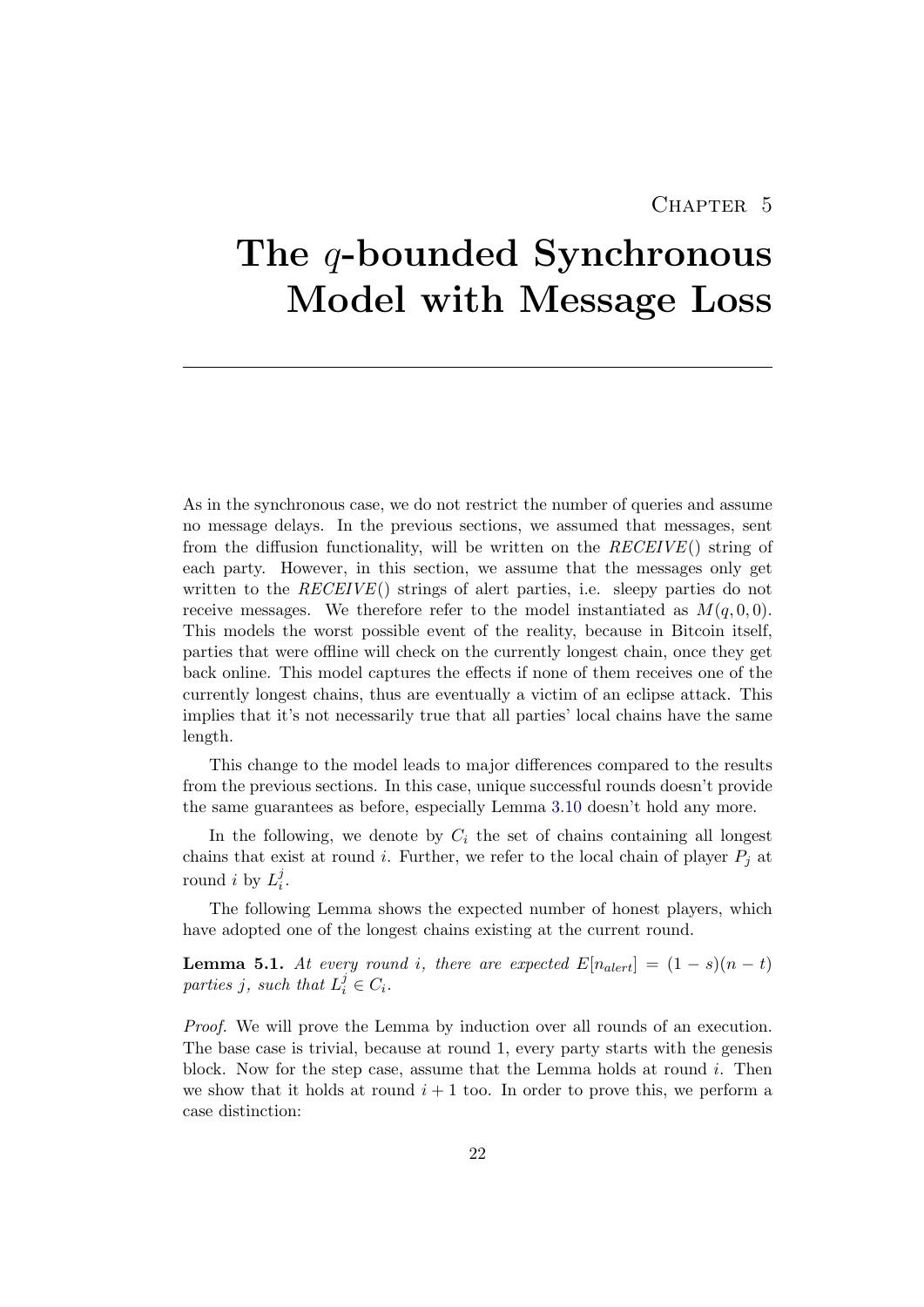- 5. The q-bounded Synchronous Model with Message Loss 23
	- Case  $X_i = 0$ : No new chains will be diffused, therefore no new chains can be adopted and we can apply the induction hypothesis.
	- Case  $Z_i = 0$ : Analogue to the previous case.
	- Case  $X_i = 1$ : (But  $Y_i = 0$ ) Now we have to differentiate, if the new blocks extend some chain in  $C_i$  not:
		- a) Some longest chain is extended:

Every party, which is not as leep at round  $i$  will adopt one of the possibly multiple resulting new longest chains. Thus, there are expected  $E[n_{\text{alert}}]$  alert parties which will have adopted one of the longest chains at round  $i+1$ .

b) No longest chain is extended:

No honest party, whose local chain is already one of the currently longest chain will adopt a new chain, since it's length will not be larger than the length of its local chain. Thus, we can apply the induction hypothesis.

- Case  $Y_i = 1$ : As in the case before, every party, which was alert at round  $i$ , will adopt the resulting chain, if its length is larger than the length of its local chain. As before, there are  $E[n_{\text{alert}}]$  alert parties which will have adopted one of the longest chains at round  $i + 1$ .
- Case  $Z_i = 1$ : Analogue to the previous case. But if the adversary withholds the found block, the case  $Z_i = 0$  applies and at the round, where it diffuses this block, this case applies.

$$
\qquad \qquad \Box
$$

By the Lemma above, at every round i only expected  $(1 - s)(n - t)$  parties j have a local chain  $L_i^j \in C_i$ . And a fraction of  $(1-s)$  of them will again be sleepy in the following rounds. Therefore, let  $n_{alert,i}^*$  denote the number of alert parties j at round i, where  $L_i^j \in C_i$ .

It's easy to see that  $n_{alert,i}^*$  is binomially distributed with parameters  $(n-t)$ and  $(1-s)^2$ . Let  $E[n_{alert}^*] = (1-s)^2(n-t)$  denote the expected value of  $n_{alert,i}^*$ , omitting the round index i, since the expected value is equal for all rounds. We define the random variable  $X_i^*$  which indicates, if at least one of the  $n_{alert,i}^*$ parties solves a PoW at round *i*. Thus, we set  $X_i^* = 1$ , if some honest party j with  $L_i^j \in C_i$  solves a PoW at round i and  $X_i^* = 0$  otherwise. Further, we define for a set of rounds S:  $X^*(S) = \sum_{i \in S} X_i^*$ . The following Lemma can be proven, using the same argumentation as in the proof for the Lemma [3.1:](#page-12-1)

**Lemma 5.2.** It holds that  $\frac{pqE[n_{alert}^*]}{1+pqE[n_{alert}^*]} \leq E[X_i^*] \leq pqE[n_{alert}^*].$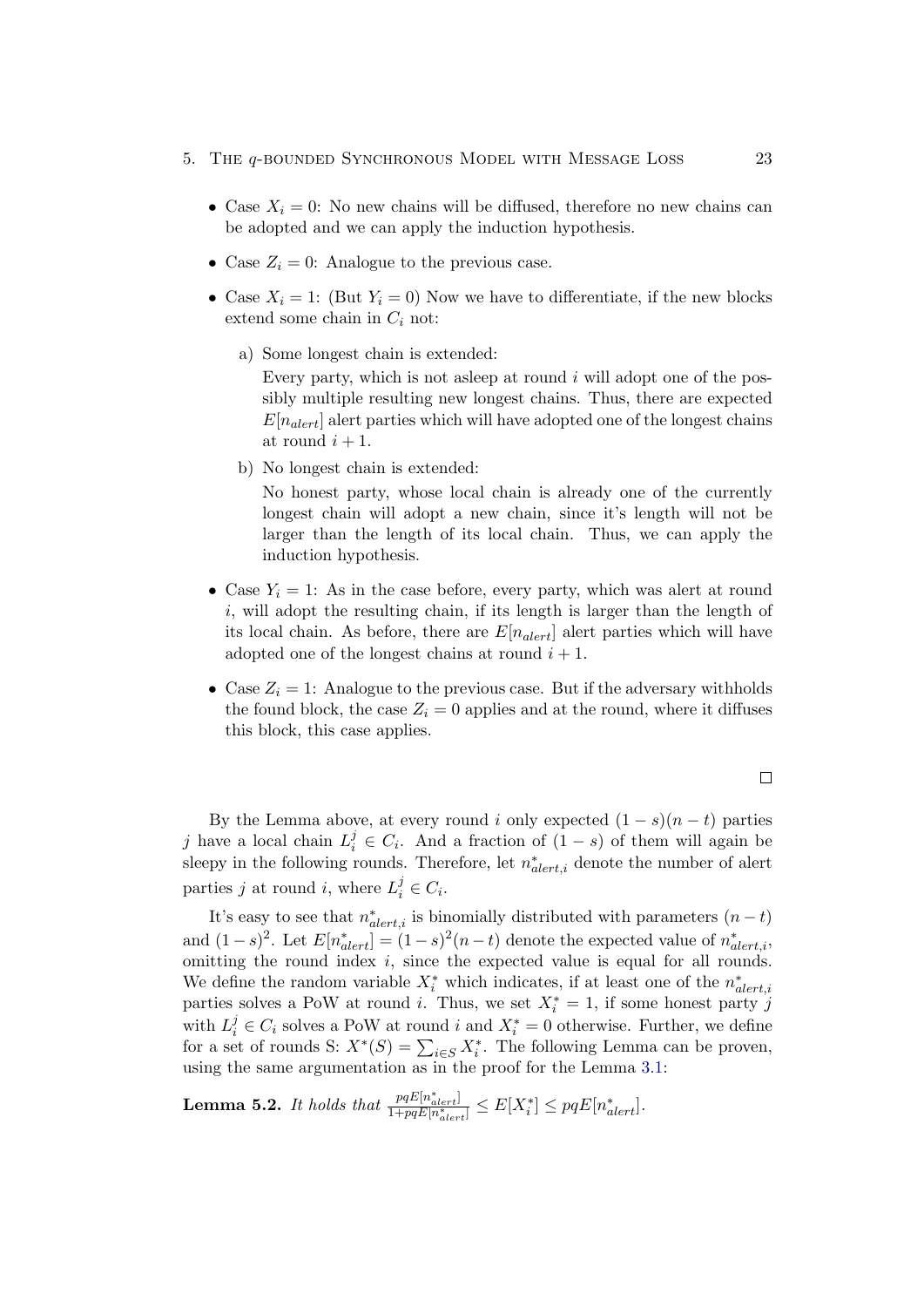#### 5. The q-bounded Synchronous Model with Message Loss 24

Accordingly, let  $Y_i^*$  denote the random variable with  $Y_i^* = 1$ , if exactly one honest party j solves a PoW at round i and  $L_i^j \in C_i$ . Note that the resulting chain, will be the only longest chain. Further, for a set of rounds  $S$  let  $Y^*(S)$  =  $\sum_{i\in S} Y_i^*$ .

**Lemma 5.3.** It holds 
$$
E[Y_i^*] = E[pqn_{alert,i}^*(1-p)^{q(n_{alert,i}^*-1)}] \ge E[X_i^*](1-E[X_i^*]).
$$

Proof. The proof follows the exactly same steps as the proof for Lemma [3.2.](#page-13-0)  $\Box$ 

#### <span id="page-28-0"></span>5.1 Temporary dishonest majority assumption

In this setting, the honest majority assumption changes slightly. We cannot simply assume that t is smaller than some fraction of  $E[n_{aler}^*]$ , because we have also to consider parties j with  $L_i^j \notin C_i$ . We assume that for each round holds  $t + (1 - s)E[n_{sleepy}] \leq c \cdot (1 - \delta) \cdot E[n_{alert}^*],$  where  $\delta \geq 3\epsilon + 2E[X_i^*]$  and some constant  $c \in [0,1]$ . Note that  $(1-s)E[n_{sleepy}]$  is the fraction of alert parties, working on shorter chains.

In order to compute the upper bound for s, we reformulate the honest majority assumption. Using the quadratic formula, this results in the following:

$$
s \le \frac{2c(1-\delta) - \sqrt{1 + 4(1 + c(1-\delta)\frac{t}{n-t})}}{2(1 + c(1-\delta))}
$$

In the model description, we specified that the adversary is not informed if a party  $P_i$  is set to sleep, after sending an instruction (sleep,  $P_i$ ) to the control program C. This assumption is realistic since the adversary can not be certain about the success of his attempt to create a crash-failure. Further, allowing the adversary to know when he successfully set to sleep a node makes him quite powerful. Specifically, in our model we have a fraction of  $1 - s$  alert parties. Subtracting the parties, which are working on a longest chain, from the  $(1-s)(n$ t) parties, leaves us an expected fraction of  $s(1-s)$  parties, which can be found on the left hand side of the honest majority assumption. If we would assume that the adversary knows, which parties are asleep at each round, we would have to change the temporary dishonest majority assumption to  $t + E[n_{sleepy}] \leq c \cdot (1 \delta) \cdot E[n^*_{alert}]$ . Then, the adversary could exploit this knowledge to his advantage and send sleep instructions to the parties working on the longest chains. To capture this adversarial behaviour a different model would be necessary (since s cannot be considered constant).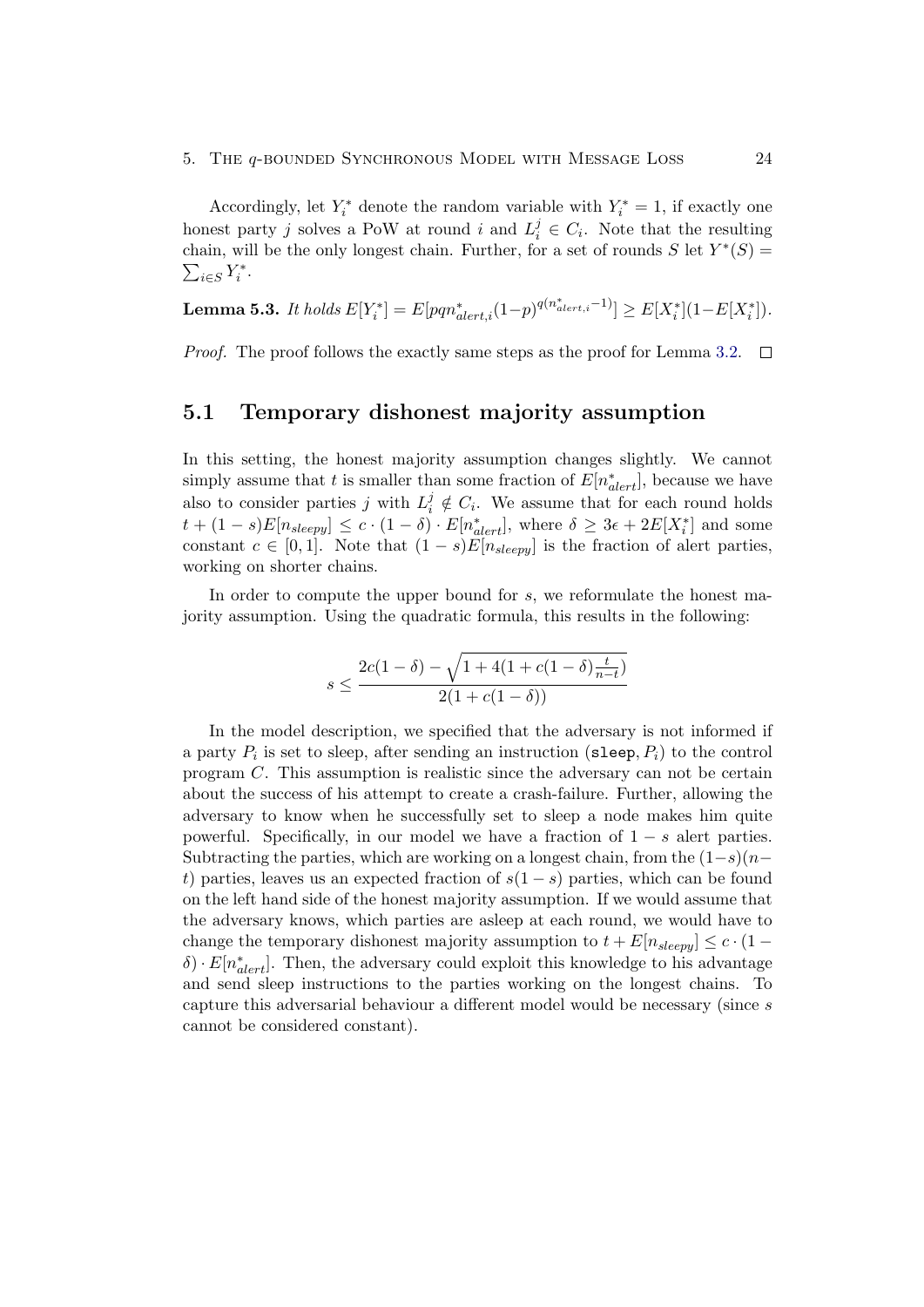#### <span id="page-29-0"></span>5.2 Security analysis

<span id="page-29-2"></span>**Lemma 5.4.** Suppose that at round r, the chains in  $C_i$  have size l. Then by round  $s \geq r$ , an expected number of  $E[n_{\text{alert}}] = (1 - s)(n - t)$  parties will have adapted a chain of length at least  $l + \sum_{i=r}^{s-1} X_i^*$ .

*Proof.* By Lemma [5.1,](#page-26-1) for every round  $i$ , the expected number of parties  $j$  with  $L_i^j \in C_i$  is  $E[n_{\text{alert}}]$ . Therefore, we only have to count the number of times, when one of these longest chains gets extended.  $\Box$ 

In the following, we define a new variable  $\phi$  and provide an upper bound for it. This is required for the proof of the common prefix property. Although the proven bound is not tight, it is sufficient for proving the desired properties.

<span id="page-29-1"></span>**Lemma 5.5.** The probability that the honest parties j with  $L_i^j \notin C_i$  can create a new chain  $C' \in C_r$  for some round  $r \geq i$ , before any chain from  $C_i$  gets extended is denoted by  $\phi$ . It holds that:

$$
\phi \le \frac{s}{1-s}
$$

*Proof.* Without loss of generality, we may assume that all parties j with  $L_i^j \notin C_i$ have the same local chain. Further, we can assume that this chain is just one block shorter than the currently longest chain. Thus, we search an upper bound for the probability that the parties  ${P_j}_{L_i^j \notin C_i}$  are faster in solving two PoW's than the parties  ${P_j}_{L_i^j \in C_i}$  solving one PoW.

In order to prove that, we have to introduce a new random variable  $\tilde{X}_i$ , with  $\tilde{X}_i = 1$  if some honest party j with  $L_i^j \notin C_i$  solves a PoW. By the same argumentation as in Lemma [3.1,](#page-12-1) we can argue that  $\frac{pq(1-s)E[n_{sleepg}]}{1+pq(1-s)E[n_{sleepg}]} \leq E[\tilde{X}_i] \leq$  $pq(1-s)E[n_{sleepy}]$ . Therefore, the upper bound on the required probability is:

$$
\sum_{k=2}^{\infty} (k-1) E[\tilde{X}_i]^2 (1 - E[\tilde{X}_i])^{k-2} (1 - E[X_i^*])^k
$$
  
= 
$$
\frac{E[\tilde{X}_i]^2}{(1 - E[\tilde{X}_i])^2} \cdot \sum_{k=2}^{\infty} (k-1) ((1 - E[\tilde{X}_i])(1 - E[X_i^*]))^k
$$
  
= 
$$
\frac{E[\tilde{X}_i]^2 (1 - E[X_i^*])^2}{(E[\tilde{X}_i] + E[X_i^*] - E[\tilde{X}_i]E[X_i^*])^2}
$$

Now, let  $a := pq(1-s)^2(n-t) = pqE[n_{alert}^*]$  and  $b := pqs(1-s)(n-t) =$  $pq(1-s)E[n_{sleepy}]$ . Then by the Definition of  $E[\tilde{X}_i]$  and  $E[X_i^*]$  holds: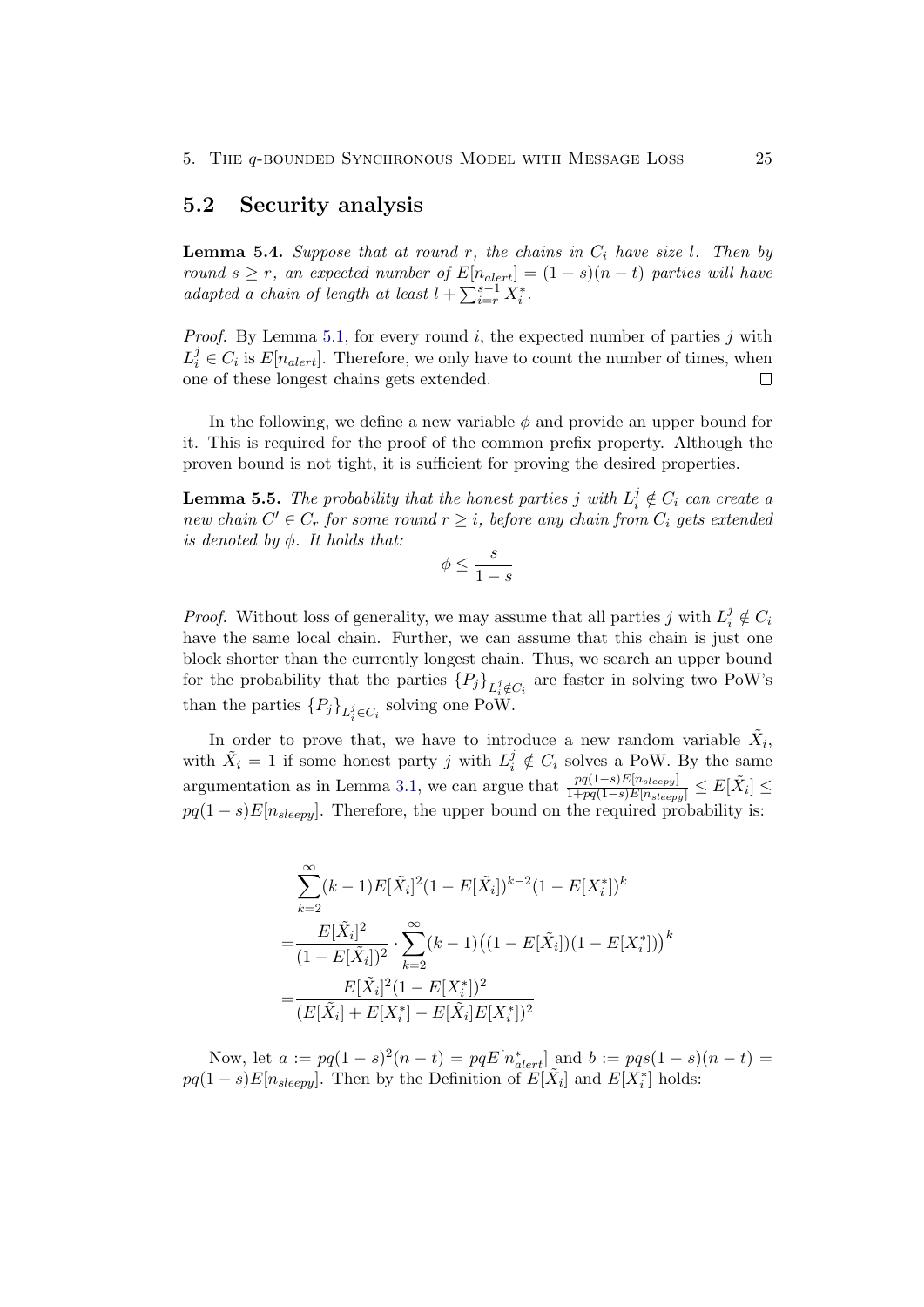$$
\frac{E[\tilde{X}_i]^2 (1 - E[X_i^*])^2}{(E[\tilde{X}_i] + E[X_i^*] - E[\tilde{X}_i]E[X_i^*])^2} = \frac{b^2 \left(\frac{1}{1+a}\right)^2}{\left(\frac{a}{1+a} + \frac{b}{1+b} - ab\right)^2}
$$

$$
= \frac{b^2}{(1+a)^2 (1-ab)^2 (a+ab+b)^2}
$$

Thus,  $\phi \leq \frac{s}{1-s}$  is equivalent to:

$$
\frac{b^2}{(1+a)^2(1-ab)^2(a+ab+b)^2} \le \frac{s}{1-s}
$$
  
\n
$$
\Leftrightarrow b^2(1-s) \le s(1+a)^2(1-ab)^2(a+ab+b)^2
$$
  
\n
$$
\Leftrightarrow ab \le (1+a)^2(1-ab)^2(a+ab+b)^2
$$

The inequality holds, since  $(1 + a)^2 (1 - ab)^2 \ge 1$  and  $ab \le (a + ab + b)^2$ .

The following Lemma replaces Lemma [3.10.](#page-19-1) The possibility to have chains of different length at the same round offers various ways to replace a block from a round i, where  $Y_i^* = 1$ . Therefore, we cannot use the same arguments as in Lemma [3.10.](#page-19-1)

<span id="page-30-0"></span>**Lemma 5.6.** Suppose the  $k^{th}$  block B of a chain C was computed at round i, where  $Y_i^* = 1$ . Then with probability at least  $1 - \phi$ , the k<sup>th</sup> block in a chain C' will be B or requires at least one adversarial block to replace B.

*Proof.* There are several ways to replace a block from a round i, where  $Y_i^* = 1$ :

- 1) The adversary has a precomputed block  $B'$ , replacing  $B$  directly. Thus, in the same round,  $A$  diffuses the chain  $C'$ , where the last added block is  $B'$ .
- 2) The parties j, with  $L_i^j \notin C_i$  and thus with  $L_i^j$  $i \neq C$  solve a PoW at some round  $r \geq i$ , leading to a new block on some chain  $C'$ , which has the same length as  $C$ . Then,  $\mathcal A$  extends and diffuses  $C'$  before  $C$  gets further extended.
- 3) The adversary solves a PoW and creates some chain  $C'$ . As in the second case, we may assume that the length of  $C$  and  $C'$  is equal. Then at some round  $r \geq i$ , either A or at least one party j with  $L_r^j = C'$  solve a PoW, resulting in the creation of the set  $C_r$ .
- 4) The parties j with  $L_i^j \notin C_i$  are faster in solving two PoW's, before C gets extended.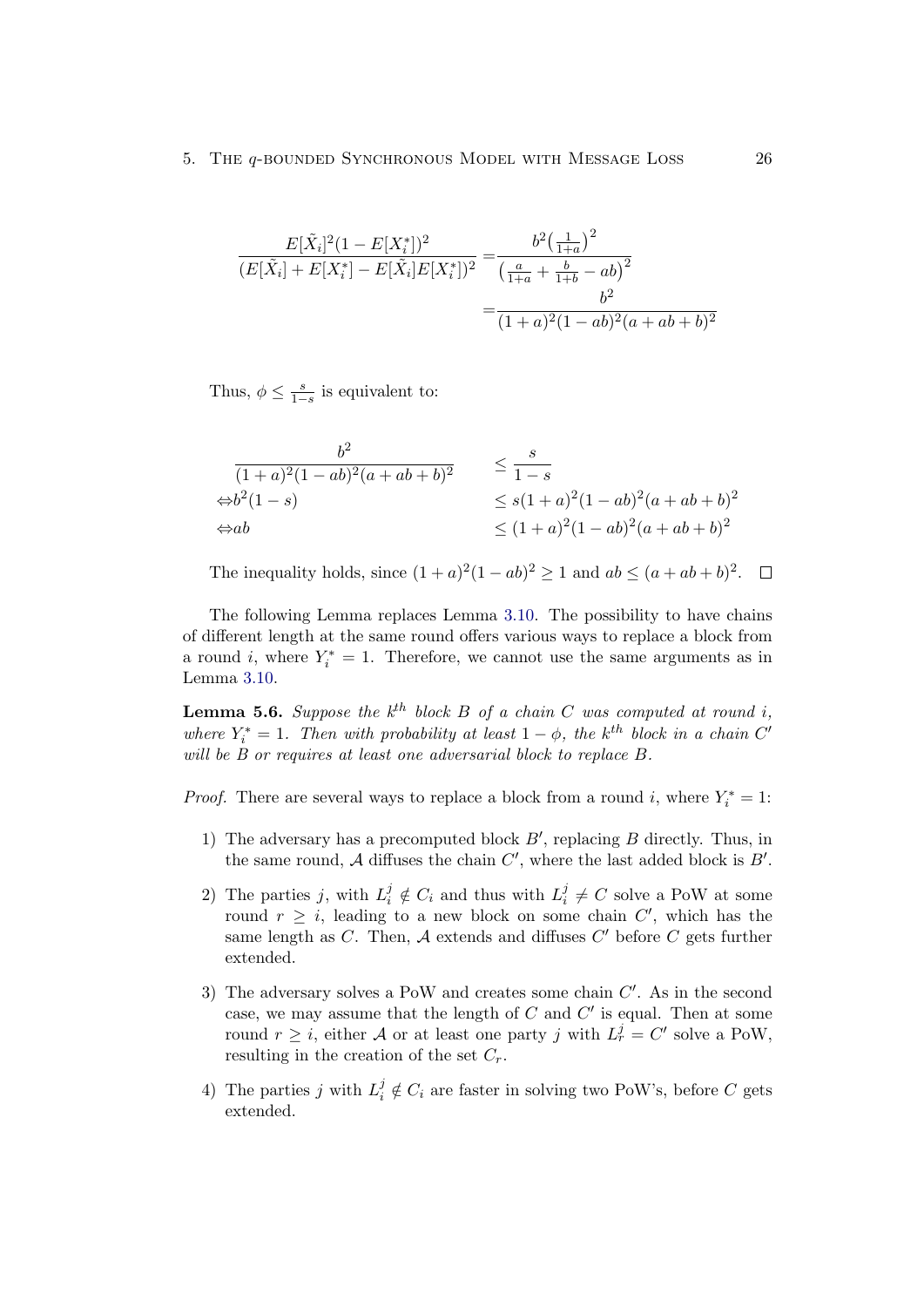The cases 1) - 3) involve at least one adversarial block, as required. And by Lemma [5.5,](#page-29-1) we know that the case 4) only happens with probability  $\phi$ .  $\Box$ 

As in the previous sections, we are going to define typical executions and then prove that executions are typical with high probability.

<span id="page-31-0"></span>**Definition 5.7.** An execution is  $(\epsilon, \eta)$ -typical if, for any set S of consecutive rounds with  $|S| \geq \eta \kappa$ , the following hold.

- a)  $(1 \epsilon)E[X^*(S)] < X^*(S)$  and  $X(S) < (1 + \epsilon)E[X(S)]$
- b)  $(1 \epsilon)E[Y^*(S)] < Y^*(S)$
- c)  $Z(S) < (1+\epsilon)E[Z(S)]$
- d) No insertions, no copies and no predictions occurred.

**Theorem 5.8** ([\[5\]](#page-39-5), Theorem 28). An execution is typical with probability 1 –  $e^{-\Omega(\kappa)}$ .

Proof. Equivalent to the proof of Theorem [3.5.](#page-15-4)

Since we allow message losses in this model, we require more unique successful rounds than in other models. This leads to a different bound in part e) of the following Lemma.

<span id="page-31-1"></span>**Lemma 5.9.** The following hold for any set S of at least  $\eta\kappa$  consecutive rounds in a typical execution.

- a)  $(1 \epsilon)E[X_i^*]|S| < X^*(S)$
- b)  $(1 \epsilon)E[X_i^*](1 E[X_i^*])|S| < Y^*(S)$

c) 
$$
Z(S) < (1 + \epsilon) \frac{t}{E[n_{alert}^*]} \frac{E[X_i^*]}{1 - E[X_i^*]} |S| < (1 + \epsilon) (c(1 - \delta) - \frac{s}{1 - s}) \frac{E[X_i^*]}{1 - E[X_i^*]} |S|
$$

d) For  $\sigma^* = (1 - \epsilon)(1 - E[X_i^*])$ :

$$
Z(S) < \left(1 + \frac{\delta}{\sigma^*}\right) \frac{t}{E[n_{\text{alert}}^*]} X^*(S) \le c \left(1 - \frac{\delta^2}{2\sigma^*}\right) X^*(S)
$$

e)

$$
Z(S) < Y^*(S)(1 - \epsilon)(1 - \phi)
$$

 $\Box$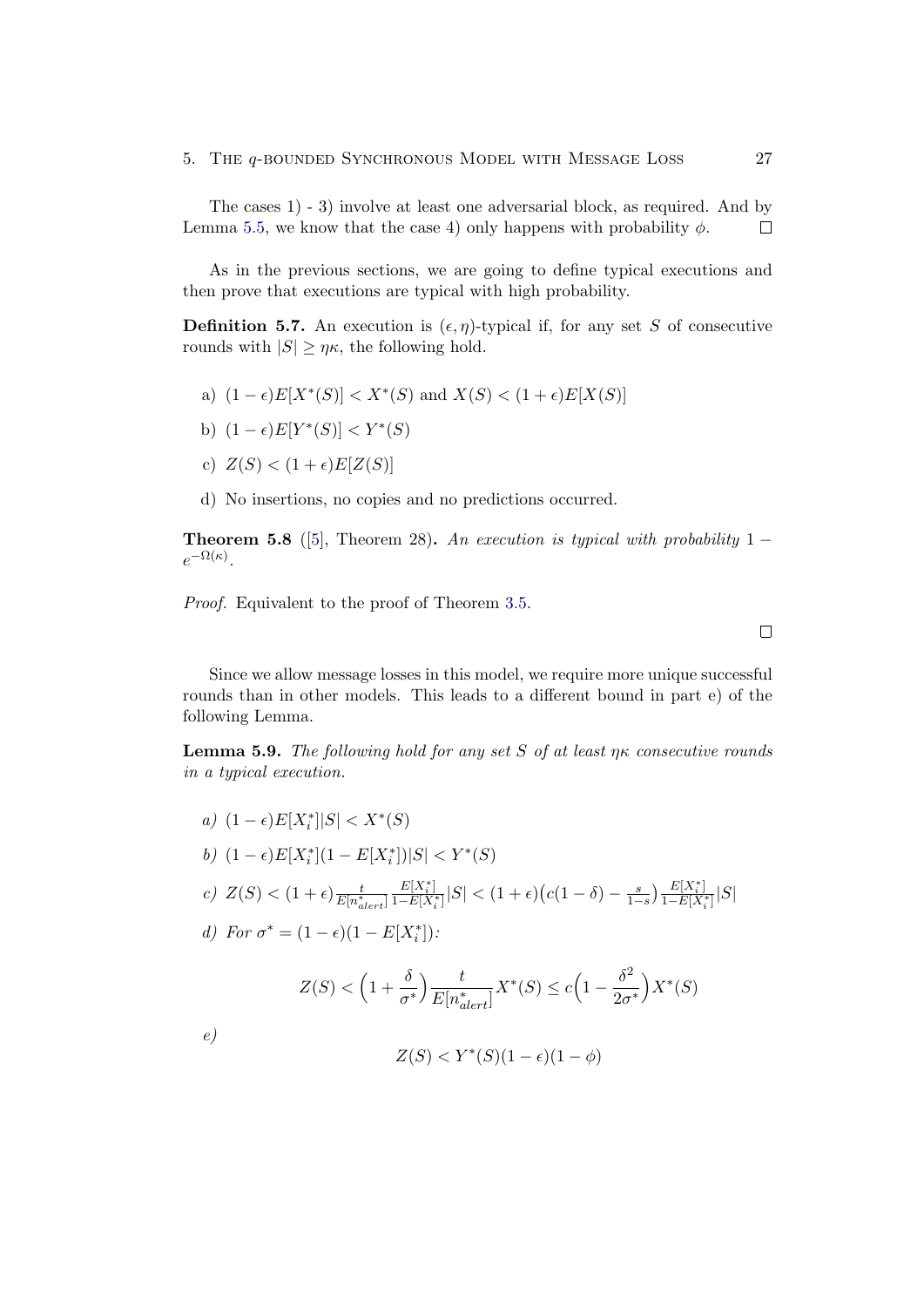#### Proof.

- a) Follows directly from Definition [5.7.](#page-31-0)
- b) By  $E[Y_i^*] \ge E[X_i^*](1 E[X_i^*])$  and Definition [5.7.](#page-31-0)
- c) The first inequality follows from Definition [5.7](#page-31-0) and the second inequality follows from the honest majority assumption.
- d) Let us first prove the first inequality:

$$
Z(S) < (1 + \epsilon)E[Z(S)] \qquad \text{By Definition 5.7 c)}
$$
\n
$$
= (1 + \epsilon)E[Z_i]|S| \qquad \text{Linearity of } E[Z(S)]
$$
\n
$$
\leq (1 + \epsilon) \frac{t}{E[n_{alert}^*]} \frac{E[X_i^*]}{1 - E[X_i^*]} |S| \qquad \text{upper-bound for } E[Z_i]
$$
\n
$$
< (1 + \epsilon) \frac{t}{E[n_{alert}^*]} \frac{1}{1 - E[X_i^*]} \frac{1}{1 - \epsilon} X^*(S) \quad \text{By a)}
$$

So, the only thing left to prove is that  $\frac{1+\epsilon}{1-\epsilon} \frac{1}{1-E[X_i^*]} \leq 1 + \frac{\delta}{\sigma^*}$ :

$$
\frac{1+\epsilon}{1-\epsilon}\frac{1}{1-E[X^*_i]}-1=\frac{1+\epsilon}{\sigma^*}-1=\frac{1+\epsilon-\sigma^*}{\sigma^*}\leq \frac{2\epsilon+E[X^*_i]}{\sigma^*}\leq \frac{\delta}{\sigma^*}
$$

For the second inequality, we can apply the honest majority assumption and just need to prove:

$$
c\left(1+\frac{\delta}{\sigma^*}\right)\left((1-\delta)-\frac{s}{1-s}\right) \le c\left(1-\frac{\delta^2}{2\sigma^*}\right)
$$
  
\n
$$
\Leftarrow \left(1+\frac{\delta}{\sigma^*}\right)(1-\delta) \le 1-\frac{\delta^2}{2\sigma^*}
$$
  
\n
$$
\Leftrightarrow 1+\frac{\delta}{\sigma^*}-\delta-\frac{\delta^2}{\sigma^*} \le 1-\frac{\delta^2}{2\sigma^*}
$$
  
\n
$$
\Leftrightarrow \frac{\delta}{\sigma^*}-\delta \le \frac{\delta^2}{2\sigma^*}
$$
  
\n
$$
\Leftarrow 1-\sigma^* \le \frac{\delta}{2}
$$

which follows from the Definition of  $\sigma^*$  and  $\delta$ .

e) The proof goes straight forward, using parts b) and c):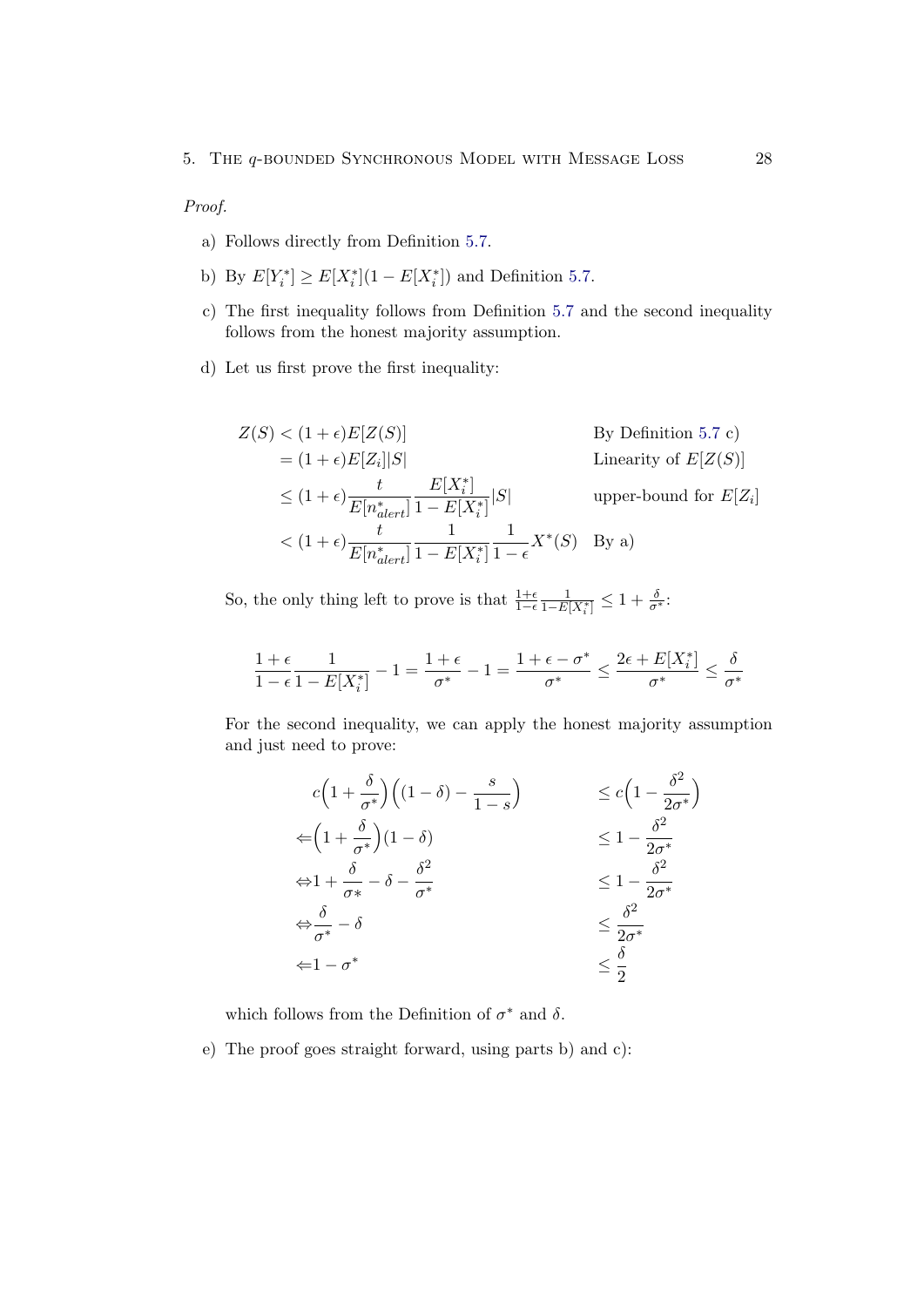$$
Z(S) \le Y^*(S)(1 - \epsilon)(1 - \phi)
$$
  
\n
$$
\le (1 + \epsilon)E[Z_i]|S| \le (1 - \epsilon)^2 E[Y_i^*]|S|(1 - \phi)
$$
  
\n
$$
\le (1 - \epsilon)^2 (1 - E[X_i^*])^2 (1 - \phi)
$$
  
\n
$$
\le (1 + \epsilon) \frac{t}{E[n_{\text{alert}}^*]} \le (1 - \epsilon)^2 (1 - E[X_i^*])^2 (1 - \phi)
$$
  
\n
$$
\le (1 - \epsilon)^2 (1 - \phi)(1 - 2E[X_i^*] + E[X_i^*]^2)
$$
  
\n
$$
\le 1 - 2\epsilon - \phi + \epsilon \phi - 2E[X_i^*](1 - \epsilon)^2 (1 - \phi)
$$
  
\n
$$
\le 3\epsilon + 2E[X_i^*] + \phi - \frac{s}{1 - s} \le \delta
$$
  
\n
$$
\le \delta
$$

where the last step follows from Lemma [5.5](#page-29-1) and the inequality holds according to the Definition of  $\delta$ .

 $\Box$ 

### <span id="page-33-0"></span>5.3 Chain-growth

Note that the chain growth upper bound holds with the parameters from the synchronous model without message losses and we just have to prove the new lower bound. Intuitively, if we set  $s = 0$ , the upper bound is equal to the upper bound from the synchronous model without message losses.

Theorem 5.10. In a typical execution, the chain-growth property holds with parameters  $\tau = (1 - \epsilon)E[X_i^*]$  and  $s \geq \eta \kappa$ .

Proof. Equivalent to the proof from the synchronous case, but using Lemma [4.4](#page-24-1) instead.  $\Box$ 

#### <span id="page-33-1"></span>5.4 Common-prefix

Only the proof for the common prefix Lemma changes, since we have several possibilities to replace a block in this new model. This is formalized in the proof of the Lemma below.

<span id="page-33-2"></span>Lemma 5.11. The Lemma [3.11](#page-19-2) holds in this model with the same parameters as in the synchronous model without message losses.

Proof. The proof follows the same logic as in the synchronous model without message losses. We create a set of round  $S$ , in which at least  $k$  blocks were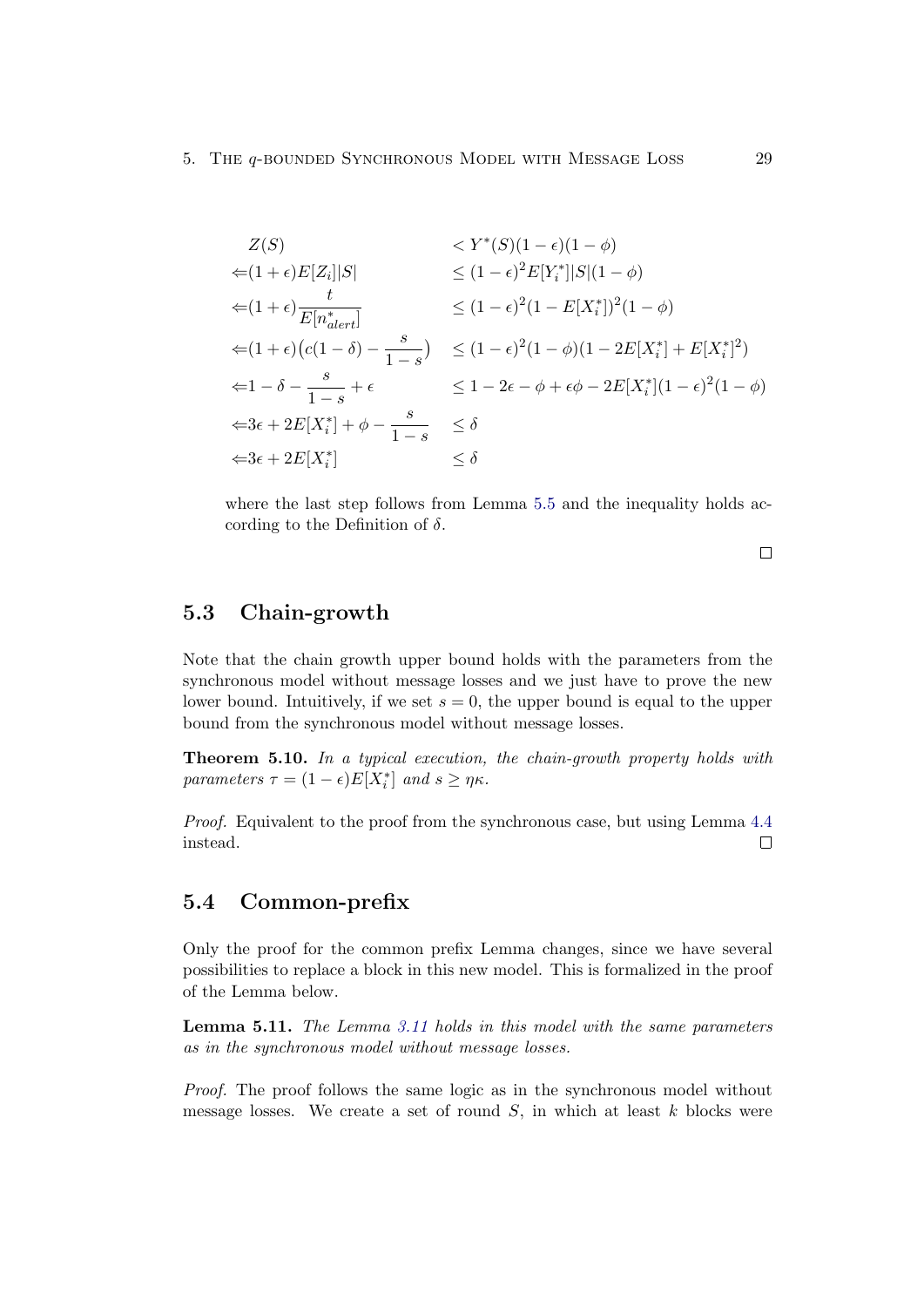created. In order to violate  $C_1^{k} \preceq C_2$  and  $C_2^{k} \preceq C_1$ , each block created in a round  $i \in S$ , where  $Y_i^* = 1$  has to be replaced. Using Lemma [5.6,](#page-30-0) it holds that an expected fraction of  $1 - \phi$  block replacements involve at least one adversarial block. Using Chernoff, we can argue that for  $|S|$  rounds, the fraction of such block replacements is lower bounded by  $(1 - \epsilon)(1 - \phi)$  with probability  $1 - e^{\Omega(\kappa)}$ . Thus,  $C_1^{[k]} \preceq C_2$  and  $C_2^{[k]} \preceq C_1$  is violated if and only if  $Z(S) > Y^*(S)(1 - \epsilon)(1 - \phi)$ . And by Lemma [3.9,](#page-18-2) the properties of a typical execution have to apply for S, but then  $Z(S) > Y^*(S)(1 - \epsilon)(1 - \phi)$  contradicts Lemma [5.9](#page-31-1) e).  $\Box$ 

Theorem 5.12. In a typical execution, the common-prefix property holds with parameter  $k > (1+c)(1+\epsilon)\eta \kappa E[X_i].$ 

Proof. Equivalent to the proof from the synchronous model without message losses, but using Lemma [5.11](#page-33-2) instead.  $\Box$ 

## <span id="page-34-0"></span>5.5 Chain-Quality

Theorem 5.13. In a typical execution, the chain-quality property holds with parameters  $\mu = (1 + \frac{\delta}{\sigma^*}) \frac{t}{E[n^*_\sigma]}$  $\frac{t}{E[n_{alerl}^*]} \leq c \cdot (1 - \frac{\delta^2}{2\sigma^*})$  and  $\ell \geq (1+c)(1+\epsilon)\eta \kappa E[X_i].$ 

Proof. We can use the same arguments as in the proof from the synchronous model without message losses. Assume that  $x \leq (1 - (1 + \frac{\delta}{\sigma^*}) \frac{t}{E \mid n_{\alpha}^*} )$  $\frac{t}{E[n^*_{alert}]}$ )  $\cdot \ell \leq$  $(1-(1+\frac{\delta}{\sigma^*})\frac{t}{E[n_{\sigma}^*]}$  $\frac{t}{E[n_{alert}^*]}$ ) · L. Then, by Lemma [5.4,](#page-29-2) it holds that  $L \ge X^*(S)$ , which implies that  $Z(S) \geq L - x \geq (1 + \frac{\delta}{\sigma^*}) \frac{t}{E \mid n_{\sigma}^*}$  $\frac{t}{E[n^*_{alert}]} \cdot L \geq (1+\frac{\delta}{\sigma^*}) \frac{t}{E[n^*_{a}]}$  $\frac{t}{E[n_{alert}^*]} X^*(S)$ . The contradiction is obtained by Lemma [5.9](#page-31-1)  $\tilde{d}$ ).  $\Box$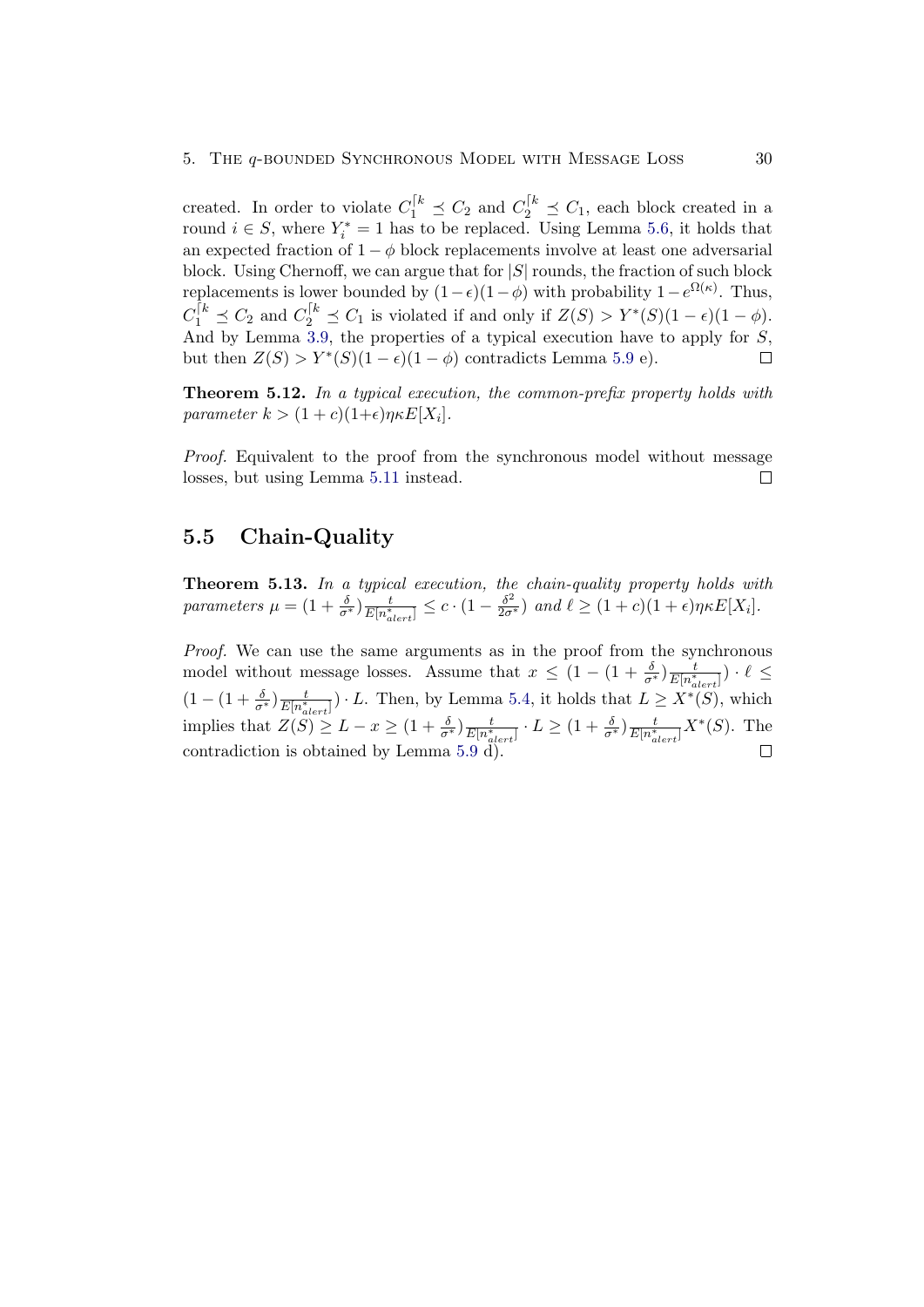## CHAPTER 6 Main results

<span id="page-35-0"></span>As a result of the temporary dishonest majority assumptions, we have derived upper bounds for the probability  $s$  as shown in Figure [6.](#page-35-0) Therefore, we fixed  $c = 0.5$  to limit the advantage of an adversary, following a Selfish Mining strategy. Further, we have chosen for all three models  $\epsilon = 0.005$ . For the synchronous model without message losses, we set  $E[X_i] = 0.03$ , which results in  $\delta = 0.07$ .<sup>[1](#page-35-1)</sup> For the Semi-Synchronous model, we set also  $E[X_i] = 0.03$ , resulting in  $E[X'_i] =$ 0.022. For  $\Delta = 10$ , we then get  $\delta = 0.46$ . And for the synchronous model with message losses, we have chosen  $E[X_i^*] = 0.03$ , which results in  $\delta = 0.075$ .

One might be wondering how we could allow such high values for s. We have fixed  $E[X_i]$ , respectively  $E[X_i^*]$ , for our calculations. We can do this without loss of generality, since these expected values are dependent on  $p$ , which depends on the difficulty parameter  $T$ . The adjustment of  $T$ , used to regulate the block generation rate, depends on the fraction of sleepy parties, because they do not provide computational power (e.g. new blocks) to the blockchain.

<span id="page-35-1"></span>These results are also consistent with the results from [\[10\]](#page-39-10), where the upper

<sup>&</sup>lt;sup>1</sup>Note that  $\delta$  is dependent on  $E[X_i]$ , which is again dependent on s. If we would remove this dependency, the results would be at most 2% better than the actual results shown in Figure [6.](#page-35-0)



Figure 6.1: This figure shows the upper bound on the fraction of sleepy parties, depending on the fraction of corrupted parties.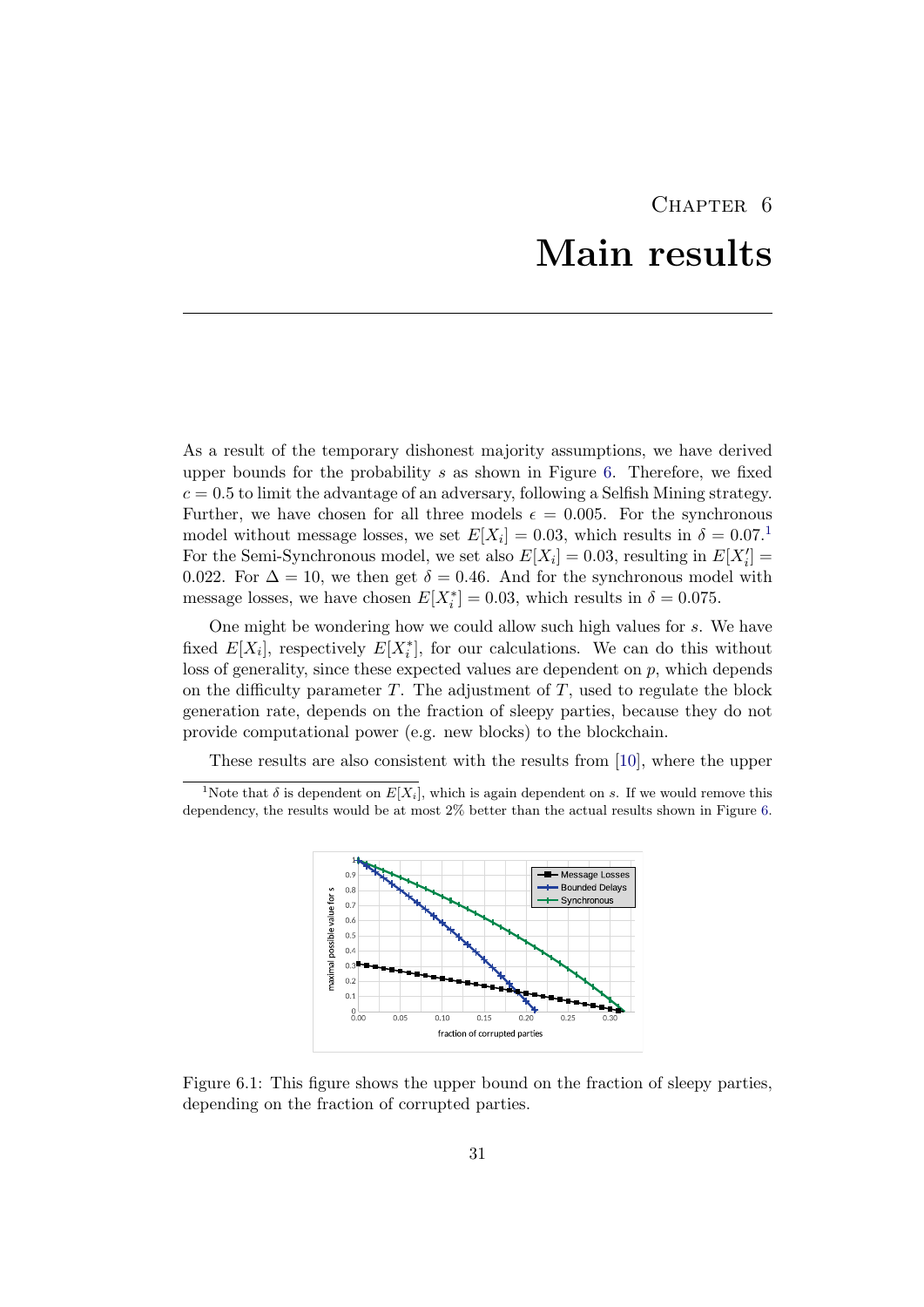#### 6. MAIN RESULTS 32

bound on the adversarial fraction is stated at 49.1%. If we set  $c = 1$  and  $s = 0$ , due the value of  $\delta$ , we get an maximal possible adversarial fraction of 48.5%.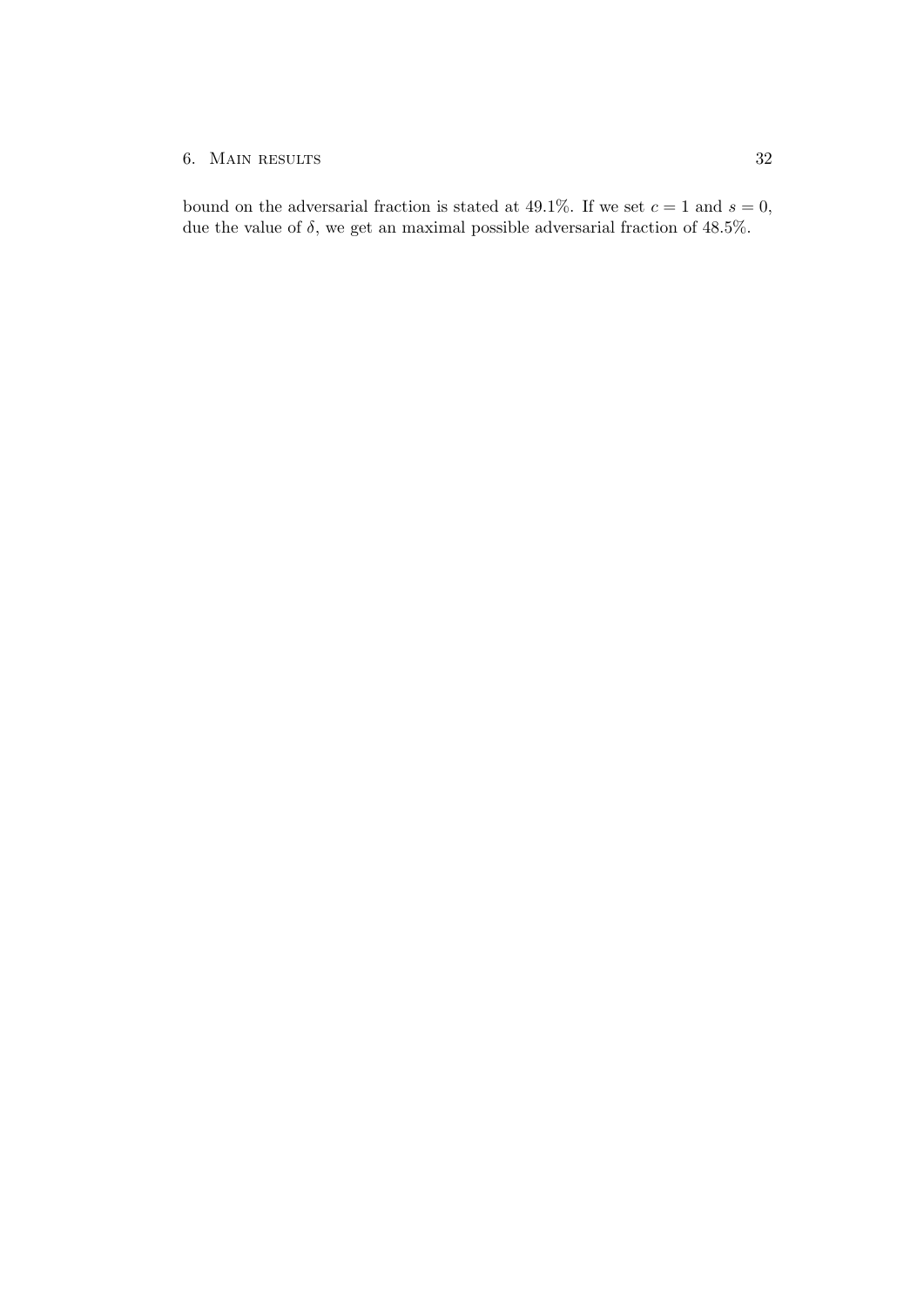# CHAPTER<sub>7</sub> Related Work

<span id="page-37-0"></span>This work is built upon the ideas and results of two papers. The Backbone protocol and the framework for the security proofs can be found in [\[5\]](#page-39-5). Further, a large part of the model is adapted from [\[5\]](#page-39-5), which is founded on the work of Ran Canetti in [\[11,](#page-39-11) [12,](#page-39-12) [13\]](#page-40-0). The sleepy model was introduced in [\[4\]](#page-39-4), in which Rafael Pass and Elaine Shi present a provably secure protocol when parties can go offline for a certain amount of time. But the proofs are based on the assumption that the fraction of corrupted over the alert parties is always less than some constant. As we showed, we can even relax this assumption for Bitcoin by just assuming honest majority on expectation.

Ouroboros, described in [\[14\]](#page-40-1), is also proven in a sleepy model. The parties, called stakeholders, can be offline for some time, but are required to be online at important events such as during the slot, where they are elected slot leaders. Since in Ouroboros, the parties receive their block reward when they are elected slot leader, they have a much higher interest in being online at this certain time slot, where in Bitcoin the overall online time (combined with the hashing power) determines the rewards. This is then captured in our model, where each player is round independent set to sleep with some probability.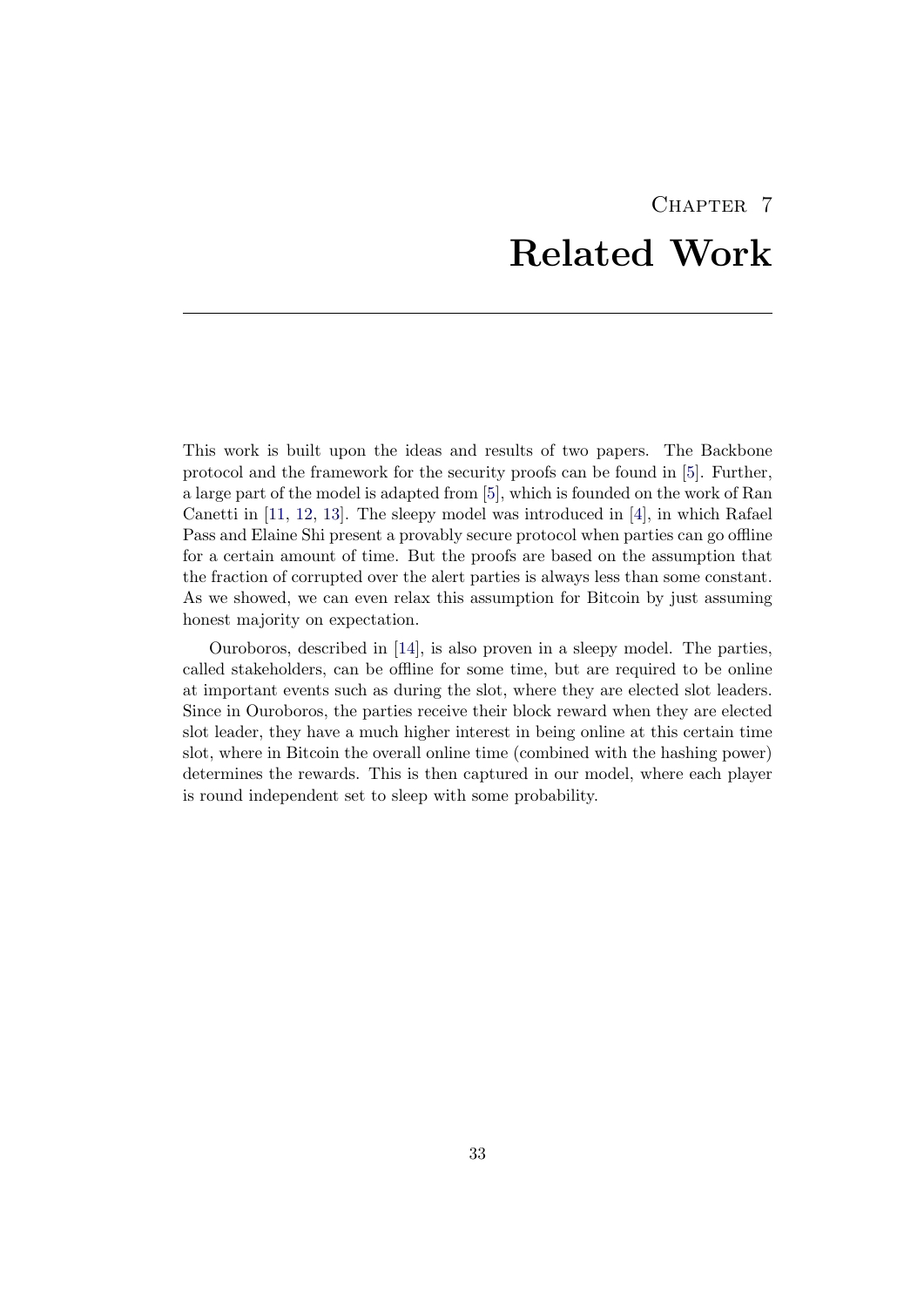# CHAPTER<sub>8</sub> Conclusion

<span id="page-38-0"></span>In this thesis we combined and extended the work of [\[5\]](#page-39-5) and [\[4\]](#page-39-4). We were able to prove the security of Bitcoin, respectively the security of the Backbone protocol in the sleepy model, by just assuming honest majority on expectation. This shows the resistance of the Bitcoin protocol, which is able to recover from peaks of adversarial power above 50%. The q-bounded synchronous model, where we allow message losses provide one of the most realistic abstractions of the reality and shows nevertheless the security of Bitcoin. The results imply that Bitcoin can withstand very powerful adversaries who can perform eclipse attacks on a number of honest parties.

However, we did not consider a more powerful adversary, who is informed about the success of introduced crash-failures. This would be very interesting to study, since this involves a non-constant probability s and new strategy for the adversary.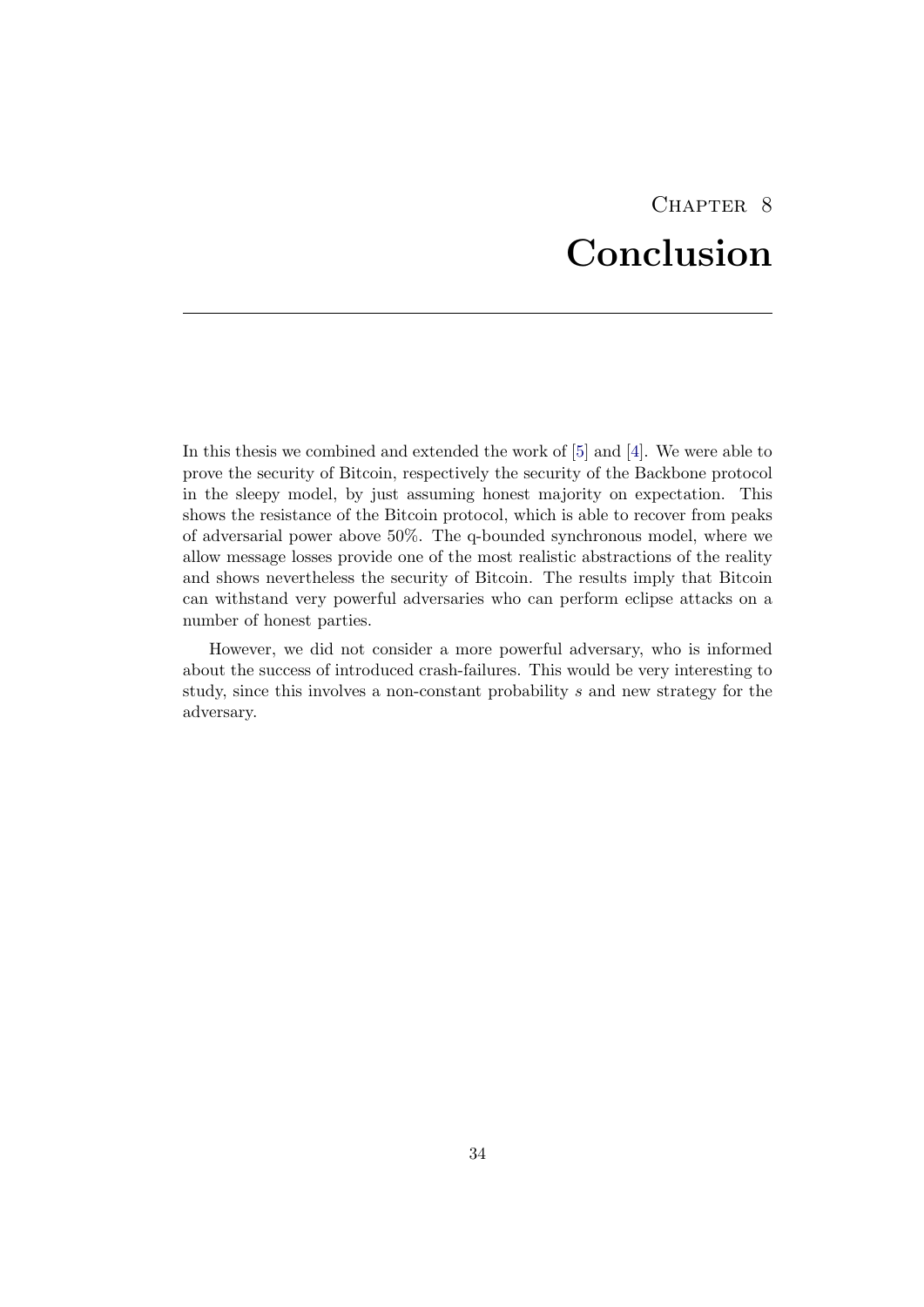## Bibliography

- <span id="page-39-1"></span><span id="page-39-0"></span>[1] Nakamoto, S.: Bitcoin: A peer-to-peer electronic cash system. In: https://bitcoin.org/bitcoin.pdf. (October 2008)
- <span id="page-39-2"></span>[2] Biryukov, A., Khovratovich, D., Pustogarov, I.: Deanonymisation of clients in bitcoin p2p network. In: http://arxiv.org/abs/1405.7418. (July 2014)
- <span id="page-39-3"></span>[3] Donet, J.A.D., Perez-Sola, C., Herrera-Joancomart, J.: The bitcoin p2p network. In: https://fc14.ifca.ai/bitcoin/papers/bitcoin14 submission 3.pdf. (March 2014)
- <span id="page-39-4"></span>[4] Pass, R., Shi, E.: The sleepy model of consensus. In: https://eprint.iacr.org/2016/918.pdf. (May 2017)
- <span id="page-39-5"></span>[5] Garay, J.A., Kiayias, A., Leonardos, N.: The bitcoin backbone protocol: Analysis and applications. In: IACR Cryptology ePrint Archive, 2014:765. (June 2017)
- <span id="page-39-6"></span>[6] Sapirshtein, A., Sompolinsky, Y., Zohar, A.: Optimal selfish mining strategies in bitcoin. In: http://arxiv.org/abs/1507.06183. (July 2015)
- <span id="page-39-7"></span>[7] Heilman, E., Kendler, A., Zohar, A., Goldberg, S.: Eclipse attacks on bitcoin's peer-to-peer network. In: Cryptology ePrint Archive, Report 2015/263. (March 2015)
- <span id="page-39-8"></span>[8] Singh, A., Ngan, T.W.J., Druschel, P., Wallach, D.S.: Eclipse attacks on overlay networks: Threats and defenses. In: IEEE Infocom 2006. (April 2006)
- <span id="page-39-9"></span>[9] Sit, E., Morris, R.: Security considerations for peer-to-peer distributed hash tables. In: Springer, pp. 261-269. (October 2002)
- <span id="page-39-10"></span>[10] Decker, C., Wattenhofer, R.: Information propagation in the bitcoin network. In: IEEE P2P 2013 Proceedings. (September 2013)
- <span id="page-39-11"></span>[11] Canetti, R.: Security and composition of multiparty cryptographic protocols. In: J. Cryptology (2000) 13: 143-202. (January 2000)
- <span id="page-39-12"></span>[12] Canetti, R.: Universally composable security: A new paradigm for cryptographic protocols. In: Cryptology ePrint Archive, Report 2000/067. (December 2000)